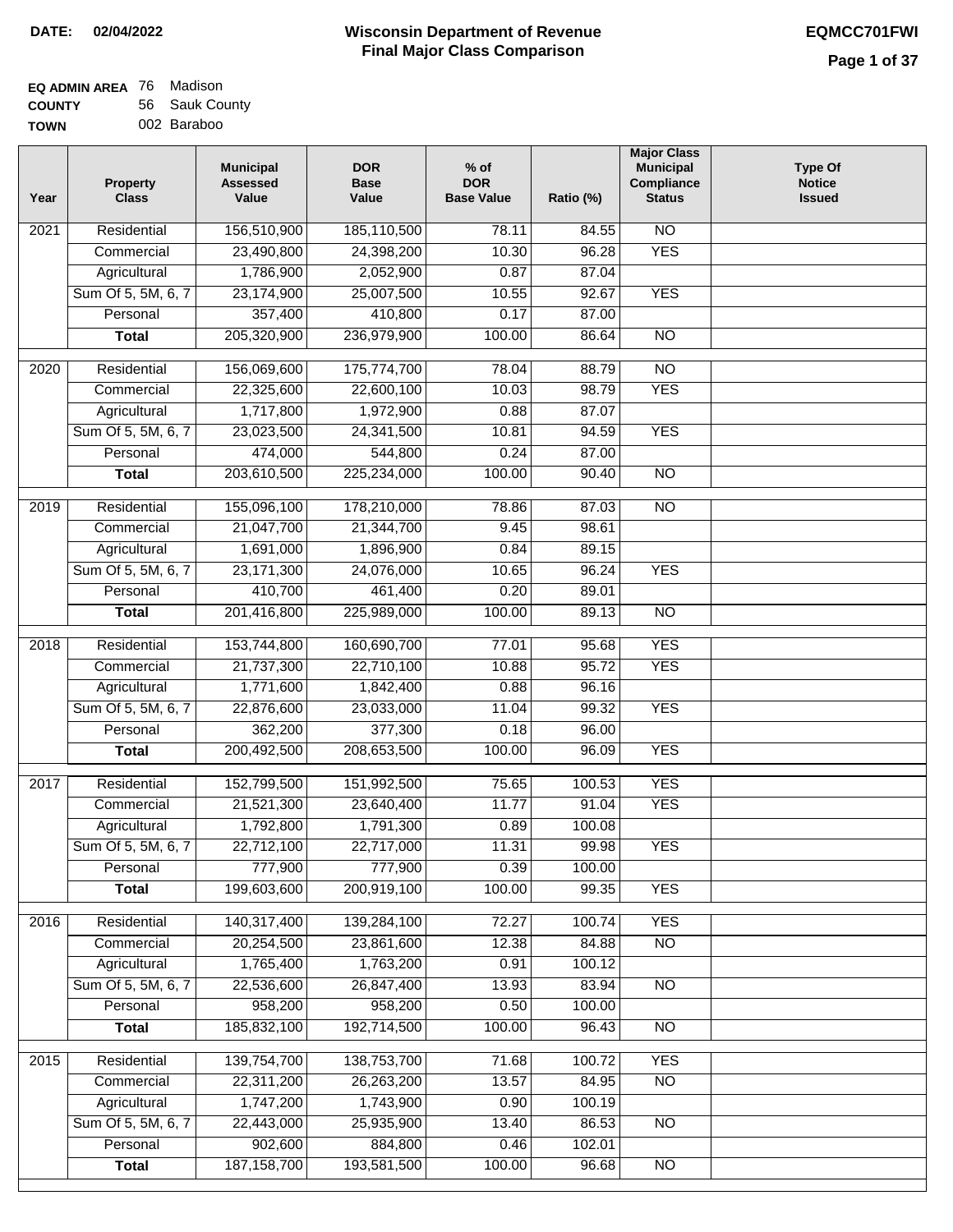| <b>EQ ADMIN AREA</b> 76 Madison |                |
|---------------------------------|----------------|
| <b>COUNTY</b>                   | 56 Sauk County |
| <b>TOWN</b>                     | 004 Bear Creek |

| Year              | <b>Property</b><br><b>Class</b> | <b>Municipal</b><br><b>Assessed</b><br>Value | <b>DOR</b><br><b>Base</b><br>Value | % of<br><b>DOR</b><br><b>Base Value</b> | Ratio (%) | <b>Major Class</b><br><b>Municipal</b><br>Compliance<br><b>Status</b> | <b>Type Of</b><br><b>Notice</b><br><b>Issued</b> |
|-------------------|---------------------------------|----------------------------------------------|------------------------------------|-----------------------------------------|-----------|-----------------------------------------------------------------------|--------------------------------------------------|
| $\overline{202}1$ | Residential                     | 36,867,300                                   | 40,600,700                         | 50.14                                   | 90.80     | <b>YES</b>                                                            |                                                  |
|                   | Commercial                      | 112,200                                      | 179,700                            | 0.22                                    | 62.44     |                                                                       |                                                  |
|                   | Agricultural                    | 3,291,400                                    | 3,283,800                          | 4.05                                    | 100.23    |                                                                       |                                                  |
|                   | Sum Of 5, 5M, 6, 7              | 34,666,900                                   | 36,563,700                         | 45.15                                   | 94.81     | <b>YES</b>                                                            |                                                  |
|                   | Personal                        | 354,600                                      | 354,600                            | 0.44                                    | 100.00    |                                                                       |                                                  |
|                   | <b>Total</b>                    | 75,292,400                                   | 80,982,500                         | 100.00                                  | 92.97     | <b>YES</b>                                                            |                                                  |
| $\overline{2020}$ | Residential                     | 36,375,100                                   | 36,136,400                         | 48.79                                   | 100.66    | <b>YES</b>                                                            |                                                  |
|                   | Commercial                      | 112,200                                      | 179,700                            | 0.24                                    | 62.44     |                                                                       |                                                  |
|                   | Agricultural                    | 3,167,900                                    | 3,167,200                          | 4.28                                    | 100.02    |                                                                       |                                                  |
|                   | Sum Of 5, 5M, 6, 7              | 34,067,800                                   | 34,427,400                         | 46.49                                   | 98.96     | <b>YES</b>                                                            |                                                  |
|                   | Personal                        | 150,300                                      | 150,300                            | 0.20                                    | 100.00    |                                                                       |                                                  |
|                   | <b>Total</b>                    | 73,873,300                                   | 74,061,000                         | 100.00                                  | 99.75     | <b>YES</b>                                                            |                                                  |
| $\frac{1}{2019}$  | Residential                     | 31,383,000                                   | 33,082,600                         | 47.38                                   | 94.86     | <b>YES</b>                                                            |                                                  |
|                   | Commercial                      | 102,700                                      | 176,200                            | 0.25                                    | 58.29     |                                                                       |                                                  |
|                   | Agricultural                    | 2,992,400                                    | 3,056,500                          | 4.38                                    | 97.90     |                                                                       |                                                  |
|                   | Sum Of 5, 5M, 6, 7              | 27,511,400                                   | 33,417,900                         | 47.86                                   | 82.33     | $\overline{NO}$                                                       |                                                  |
|                   | Personal                        | 93,900                                       | 95,800                             | 0.14                                    | 98.02     |                                                                       |                                                  |
|                   | <b>Total</b>                    | 62,083,400                                   | 69,829,000                         | 100.00                                  | 88.91     | $\overline{NO}$                                                       |                                                  |
| 2018              | Residential                     | 31,458,800                                   | 36,750,300                         | 52.14                                   | 85.60     | $\overline{10}$                                                       |                                                  |
|                   | Commercial                      | 213,800                                      | 220,000                            | 0.31                                    | 97.18     |                                                                       |                                                  |
|                   | Agricultural                    | 2,919,600                                    | 2,976,200                          | 4.22                                    | 98.10     |                                                                       |                                                  |
|                   | Sum Of 5, 5M, 6, 7              | 26,998,100                                   | 30,440,500                         | 43.19                                   | 88.69     | $\overline{3}$                                                        |                                                  |
|                   | Personal                        | 96,900                                       | 98,900                             | 0.14                                    | 97.98     |                                                                       |                                                  |
|                   | <b>Total</b>                    | 61,687,200                                   | 70,485,900                         | 100.00                                  | 87.52     | <b>NO</b>                                                             |                                                  |
| $\overline{2017}$ | Residential                     | 29,794,700                                   | 34,150,400                         | 50.69                                   | 87.25     | <b>NO</b>                                                             |                                                  |
|                   | Commercial                      | 227,600                                      | 231,400                            | 0.34                                    | 98.36     |                                                                       |                                                  |
|                   | Agricultural                    | 2,842,500                                    | 2,899,600                          | 4.30                                    | 98.03     |                                                                       |                                                  |
|                   | Sum Of 5, 5M, 6, 7              | 26,829,200                                   | 29,955,000                         | 44.46                                   | 89.57     | <b>NO</b>                                                             |                                                  |
|                   | Personal                        | 129,800                                      | 132,400                            | 0.20                                    | 98.04     |                                                                       |                                                  |
|                   | <b>Total</b>                    | 59,823,800                                   | 67,368,800                         | 100.00                                  | 88.80     | <b>NO</b>                                                             |                                                  |
| 2016              | Residential                     | 30,100,200                                   | 33,155,800                         | 50.46                                   | 90.78     | <b>YES</b>                                                            |                                                  |
|                   | Commercial                      | 227,600                                      | 238,600                            | 0.36                                    | 95.39     |                                                                       |                                                  |
|                   | Agricultural                    | 2,813,000                                    | 2,866,500                          | 4.36                                    | 98.13     |                                                                       |                                                  |
|                   | Sum Of 5, 5M, 6, 7              | 26,517,500                                   | 29,315,100                         | 44.61                                   | 90.46     | <b>YES</b>                                                            |                                                  |
|                   | Personal                        | 132,700                                      | 135,400                            | 0.21                                    | 98.01     |                                                                       |                                                  |
|                   | <b>Total</b>                    | 59,791,000                                   | 65,711,400                         | 100.00                                  | 90.99     | <b>YES</b>                                                            |                                                  |
| 2015              | Residential                     | 30,009,600                                   | 32,415,100                         | 51.01                                   | 92.58     | <b>YES</b>                                                            |                                                  |
|                   | Commercial                      | 233,600                                      | 238,600                            | 0.38                                    | 97.90     |                                                                       |                                                  |
|                   | Agricultural                    | 2,780,400                                    | 2,836,500                          | 4.46                                    | 98.02     |                                                                       |                                                  |
|                   | Sum Of 5, 5M, 6, 7              | 25,936,200                                   | 27,921,500                         | 43.94                                   | 92.89     | <b>YES</b>                                                            |                                                  |
|                   | Personal                        | 134,500                                      | 137,300                            | 0.22                                    | 97.96     |                                                                       |                                                  |
|                   | <b>Total</b>                    | 59,094,300                                   | 63,549,000                         | 100.00                                  | 92.99     | <b>YES</b>                                                            |                                                  |
|                   |                                 |                                              |                                    |                                         |           |                                                                       |                                                  |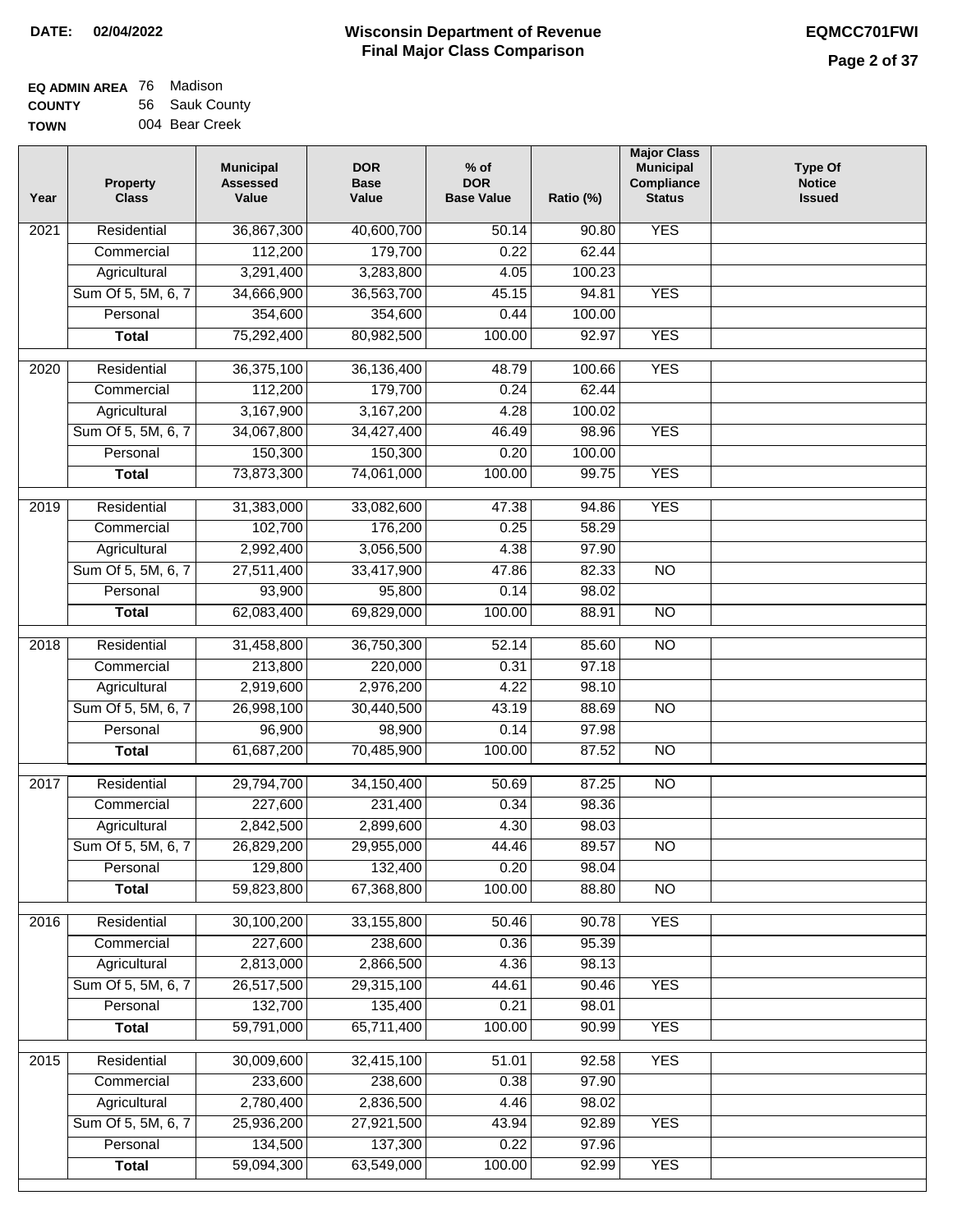# **Wisconsin Department of Revenue DATE: 02/04/2022 EQMCC701FWI Final Major Class Comparison**

| EQ ADMIN AREA 76 | Madison        |
|------------------|----------------|
| <b>COUNTY</b>    | 56 Sauk County |
| <b>TOWN</b>      | 006 Dellona    |

| Year | <b>Property</b><br><b>Class</b> | <b>Municipal</b><br><b>Assessed</b><br>Value | <b>DOR</b><br><b>Base</b><br>Value | $%$ of<br><b>DOR</b><br><b>Base Value</b> | Ratio (%) | <b>Major Class</b><br><b>Municipal</b><br>Compliance<br><b>Status</b> | <b>Type Of</b><br><b>Notice</b><br><b>Issued</b> |
|------|---------------------------------|----------------------------------------------|------------------------------------|-------------------------------------------|-----------|-----------------------------------------------------------------------|--------------------------------------------------|
| 2021 | Residential                     | 187,713,700                                  | 177,308,500                        | 69.91                                     | 105.87    | <b>YES</b>                                                            |                                                  |
|      | Commercial                      | 50,342,600                                   | 48,190,300                         | 19.00                                     | 104.47    | <b>YES</b>                                                            |                                                  |
|      | Agricultural                    | 2,025,400                                    | 2,026,500                          | 0.80                                      | 99.95     |                                                                       |                                                  |
|      | Sum Of 5, 5M, 6, 7              | 20,650,200                                   | 19,154,500                         | 7.55                                      | 107.81    |                                                                       |                                                  |
|      | Personal                        | 6,930,000                                    | 6,930,000                          | 2.73                                      | 100.00    |                                                                       |                                                  |
|      | <b>Total</b>                    | 267,661,900                                  | 253,609,800                        | 100.00                                    | 105.54    | <b>YES</b>                                                            |                                                  |
| 2020 | Residential                     | 144,523,100                                  | 158,567,100                        | 67.42                                     | 91.14     | <b>YES</b>                                                            |                                                  |
|      | Commercial                      | 49,193,300                                   | 47,690,300                         | 20.28                                     | 103.15    | <b>YES</b>                                                            |                                                  |
|      | Agricultural                    | 1,670,800                                    | 1,855,200                          | 0.79                                      | 90.06     |                                                                       |                                                  |
|      | Sum Of 5, 5M, 6, 7              | 19,922,600                                   | 22,262,800                         | 9.47                                      | 89.49     |                                                                       |                                                  |
|      | Personal                        | 4,345,500                                    | 4,828,300                          | 2.05                                      | 90.00     |                                                                       |                                                  |
|      | <b>Total</b>                    | 219,655,300                                  | 235,203,700                        | 100.00                                    | 93.39     | <b>YES</b>                                                            |                                                  |
|      |                                 |                                              |                                    |                                           |           |                                                                       |                                                  |
| 2019 | Residential                     | 142,511,700                                  | 150,258,500                        | 66.85                                     | 94.84     | <b>YES</b>                                                            |                                                  |
|      | Commercial                      | 47,518,100                                   | 45,782,400                         | 20.37                                     | 103.79    | <b>YES</b>                                                            |                                                  |
|      | Agricultural                    | 1,730,200                                    | 1,782,900                          | 0.79                                      | 97.04     |                                                                       |                                                  |
|      | Sum Of 5, 5M, 6, 7              | 20,013,000                                   | 21,888,200                         | 9.74                                      | 91.43     |                                                                       |                                                  |
|      | Personal                        | 4,895,400                                    | 5,046,800                          | 2.25                                      | 97.00     |                                                                       |                                                  |
|      | <b>Total</b>                    | 216,668,400                                  | 224,758,800                        | 100.00                                    | 96.40     | <b>YES</b>                                                            |                                                  |
| 2018 | Residential                     | 140,786,000                                  | 141,612,300                        | 65.60                                     | 99.42     | <b>YES</b>                                                            |                                                  |
|      | Commercial                      | 46,559,300                                   | 44,386,000                         | 20.56                                     | 104.90    | <b>YES</b>                                                            |                                                  |
|      | Agricultural                    | 1,821,200                                    | 1,733,000                          | 0.80                                      | 105.09    |                                                                       |                                                  |
|      | Sum Of 5, 5M, 6, 7              | 20,784,800                                   | 23,089,700                         | 10.70                                     | 90.02     | <b>YES</b>                                                            |                                                  |
|      | Personal                        | 5,317,500                                    | 5,064,300                          | 2.35                                      | 105.00    |                                                                       |                                                  |
|      | <b>Total</b>                    | 215,268,800                                  | 215,885,300                        | 100.00                                    | 99.71     | <b>YES</b>                                                            |                                                  |
| 2017 | Residential                     | 138,797,900                                  | 135,475,900                        | 64.34                                     | 102.45    | <b>YES</b>                                                            |                                                  |
|      | Commercial                      | 46,545,800                                   | 43,503,000                         | 20.66                                     | 106.99    | <b>YES</b>                                                            |                                                  |
|      | Agricultural                    | 1,725,200                                    | 1,691,600                          | 0.80                                      | 101.99    |                                                                       |                                                  |
|      | Sum Of 5, 5M, 6, 7              | 20,763,800                                   | 22,674,600                         | 10.77                                     | 91.57     | <b>YES</b>                                                            |                                                  |
|      | Personal                        | 7,359,500                                    | 7,215,300                          | 3.43                                      | 102.00    |                                                                       |                                                  |
|      | <b>Total</b>                    | 215, 192, 200                                | 210,560,400                        | 100.00                                    | 102.20    | <b>YES</b>                                                            |                                                  |
|      |                                 |                                              |                                    |                                           |           |                                                                       |                                                  |
| 2016 | Residential                     | 137,058,700                                  | 130,992,500                        | 62.91                                     | 104.63    | <b>YES</b>                                                            |                                                  |
|      | Commercial                      | 46,542,000                                   | 44,844,700                         | 21.54                                     | 103.78    | <b>YES</b>                                                            |                                                  |
|      | Agricultural                    | 1,750,200                                    | 1,666,300                          | 0.80                                      | 105.04    |                                                                       |                                                  |
|      | Sum Of 5, 5M, 6, 7              | 21,399,400                                   | 24,182,000                         | 11.61                                     | 88.49     | N <sub>O</sub>                                                        |                                                  |
|      | Personal                        | 6,878,100                                    | 6,550,600                          | 3.15                                      | 105.00    |                                                                       |                                                  |
|      | <b>Total</b>                    | 213,628,400                                  | 208,236,100                        | 100.00                                    | 102.59    | N <sub>O</sub>                                                        |                                                  |
| 2015 | Residential                     | 137,333,100                                  | 127,000,700                        | 62.57                                     | 108.14    | <b>YES</b>                                                            |                                                  |
|      | Commercial                      | 46,659,600                                   | 44,949,000                         | 22.14                                     | 103.81    | <b>YES</b>                                                            |                                                  |
|      | Agricultural                    | 1,838,800                                    | 1,641,200                          | 0.81                                      | 112.04    |                                                                       |                                                  |
|      | Sum Of 5, 5M, 6, 7              | 21,488,000                                   | 23,239,000                         | 11.45                                     | 92.47     | <b>YES</b>                                                            |                                                  |
|      | Personal                        | 6,896,100                                    | 6,157,300                          | 3.03                                      | 112.00    |                                                                       |                                                  |
|      | <b>Total</b>                    | 214,215,600                                  | 202,987,200                        | 100.00                                    | 105.53    | <b>YES</b>                                                            |                                                  |
|      |                                 |                                              |                                    |                                           |           |                                                                       |                                                  |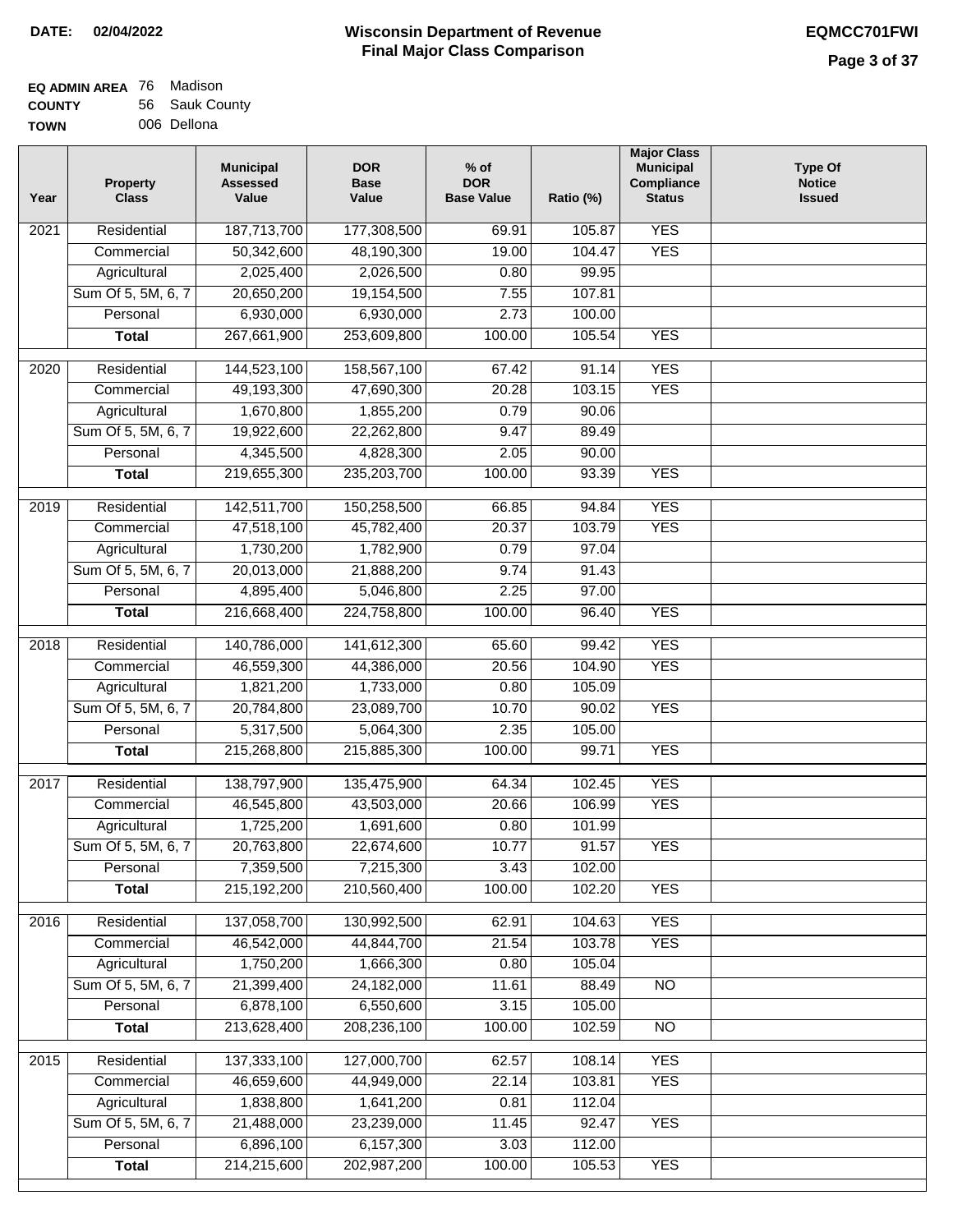| EQ ADMIN AREA 76 | Madison        |
|------------------|----------------|
| <b>COUNTY</b>    | 56 Sauk County |
| <b>TOWN</b>      | 008 Delton     |

| Year             | <b>Property</b><br><b>Class</b> | <b>Municipal</b><br><b>Assessed</b><br>Value | <b>DOR</b><br><b>Base</b><br>Value | $%$ of<br><b>DOR</b><br><b>Base Value</b> | Ratio (%)       | <b>Major Class</b><br><b>Municipal</b><br>Compliance<br><b>Status</b> | <b>Type Of</b><br><b>Notice</b><br><b>Issued</b> |
|------------------|---------------------------------|----------------------------------------------|------------------------------------|-------------------------------------------|-----------------|-----------------------------------------------------------------------|--------------------------------------------------|
| 2021             | Residential                     | 174,232,100                                  | 218,609,600                        | 63.31                                     | 79.70           | $\overline{NO}$                                                       |                                                  |
|                  | Commercial                      | 94,179,900                                   | 95,913,800                         | 27.78                                     | 98.19           | <b>YES</b>                                                            |                                                  |
|                  | Agricultural                    | 1,229,900                                    | 1,428,700                          | 0.41                                      | 86.09           |                                                                       |                                                  |
|                  | Sum Of 5, 5M, 6, 7              | 15,244,800                                   | 18,586,300                         | 5.38                                      | 82.02           |                                                                       |                                                  |
|                  | Personal                        | 9,266,000                                    | 10,774,400                         | 3.12                                      | 86.00           |                                                                       |                                                  |
|                  | <b>Total</b>                    | 294, 152, 700                                | 345,312,800                        | 100.00                                    | 85.18           | <b>NO</b>                                                             |                                                  |
| 2020             | Residential                     | 172,415,000                                  | 196,765,700                        | 61.65                                     | 87.62           | $\overline{NO}$                                                       |                                                  |
|                  | Commercial                      | 92,888,900                                   | 92,505,800                         | 28.99                                     | 100.41          | <b>YES</b>                                                            |                                                  |
|                  | Agricultural                    | 1,211,800                                    | 1,376,500                          | 0.43                                      | 88.03           |                                                                       |                                                  |
|                  | Sum Of 5, 5M, 6, 7              | 15,540,100                                   | 18,284,500                         | 5.73                                      | 84.99           |                                                                       |                                                  |
|                  | Personal                        | 8,987,600                                    | 10,213,200                         | 3.20                                      | 88.00           |                                                                       |                                                  |
|                  | <b>Total</b>                    | 291,043,400                                  | 319,145,700                        | 100.00                                    | 91.19           | $\overline{NO}$                                                       |                                                  |
|                  |                                 |                                              |                                    |                                           |                 |                                                                       |                                                  |
| $\frac{1}{2019}$ | Residential                     | 168,976,800                                  | 182,170,700                        | 60.02                                     | 92.76           | <b>YES</b>                                                            |                                                  |
|                  | Commercial                      | 91,950,100                                   | 93,300,100                         | 30.74                                     | 98.55           | <b>YES</b>                                                            |                                                  |
|                  | Agricultural                    | 1,202,700                                    | 1,321,700                          | 0.44                                      | 91.00           |                                                                       |                                                  |
|                  | Sum Of 5, 5M, 6, 7              | 15,538,700                                   | 18,097,100                         | 5.96                                      | 85.86           |                                                                       |                                                  |
|                  | Personal                        | 7,846,600                                    | 8,622,600                          | 2.84                                      | 91.00           |                                                                       |                                                  |
|                  | <b>Total</b>                    | 285,514,900                                  | 303,512,200                        | 100.00                                    | 94.07           | <b>YES</b>                                                            |                                                  |
| 2018             | Residential                     | 166,410,700                                  | 185,763,200                        | 60.84                                     | 89.58           | $\overline{NO}$                                                       |                                                  |
|                  | Commercial                      | 87,911,600                                   | 92,262,600                         | 30.22                                     | 95.28           | <b>YES</b>                                                            |                                                  |
|                  | Agricultural                    | 1,211,900                                    | 1,302,100                          | 0.43                                      | 93.07           |                                                                       |                                                  |
|                  | Sum Of 5, 5M, 6, 7              | 15,583,300                                   | 18,449,300                         | 6.04                                      | 84.47           |                                                                       |                                                  |
|                  | Personal                        | 7,035,400                                    | 7,565,000                          | 2.48                                      | 93.00           |                                                                       |                                                  |
|                  | <b>Total</b>                    | 278,152,900                                  | 305,342,200                        | 100.00                                    | 91.10           | <b>NO</b>                                                             |                                                  |
|                  |                                 |                                              |                                    |                                           |                 |                                                                       |                                                  |
| 2017             | Residential                     | 164,072,500                                  | 176, 137, 100                      | 59.33                                     | 93.15           | <b>YES</b>                                                            |                                                  |
|                  | Commercial                      | 86,498,000                                   | 89,811,100                         | 30.25                                     | 96.31           | <b>YES</b>                                                            |                                                  |
|                  | Agricultural                    | 1,247,300                                    | 1,286,400                          | 0.43                                      | 96.96           |                                                                       |                                                  |
|                  | Sum Of 5, 5M, 6, 7              | 15,642,500                                   | 18,419,000                         | 6.20                                      | 84.93           |                                                                       |                                                  |
|                  | Personal                        | 10,888,200                                   | 11,225,000                         | 3.78                                      | 97.00           |                                                                       |                                                  |
|                  | <b>Total</b>                    | 278,348,500                                  | 296,878,600                        | 100.00                                    | 93.76           | <b>YES</b>                                                            |                                                  |
| 2016             | Residential                     | 161,384,600                                  | 169,841,000                        | 58.23                                     | 95.02           | <b>YES</b>                                                            |                                                  |
|                  | Commercial                      | 86,857,900                                   | 87,944,900                         | 30.15                                     | 98.76           | <b>YES</b>                                                            |                                                  |
|                  | Agricultural                    | 1,277,100                                    | 1,276,500                          | 0.44                                      | 100.05          |                                                                       |                                                  |
|                  | Sum Of 5, 5M, 6, 7              | 16,047,800                                   | 18,997,300                         | 6.51                                      | 84.47           |                                                                       |                                                  |
|                  | Personal                        | 13,617,600                                   | 13,617,600                         | 4.67                                      | 100.00          |                                                                       |                                                  |
|                  | <b>Total</b>                    | 279,185,000                                  | 291,677,300                        | 100.00                                    | 95.72           | <b>YES</b>                                                            |                                                  |
|                  |                                 |                                              |                                    |                                           |                 |                                                                       |                                                  |
| 2015             | Residential                     | 160,412,400                                  | 163,951,200                        | 56.49                                     | 97.84           | <b>YES</b>                                                            |                                                  |
|                  | Commercial                      | 87,146,400                                   | 93,869,200                         | 32.34                                     | 92.84           | <b>YES</b>                                                            |                                                  |
|                  | Agricultural                    | 1,244,800                                    | 1,243,800                          | 0.43                                      | 100.08          |                                                                       |                                                  |
|                  | Sum Of 5, 5M, 6, 7              | 16,368,400                                   | 17,244,100                         | 5.94                                      | 94.92           | <b>YES</b>                                                            |                                                  |
|                  | Personal                        | 13,912,300<br>279,084,300                    | 13,912,300<br>290,220,600          | 4.79<br>100.00                            | 100.00<br>96.16 | <b>YES</b>                                                            |                                                  |
|                  | <b>Total</b>                    |                                              |                                    |                                           |                 |                                                                       |                                                  |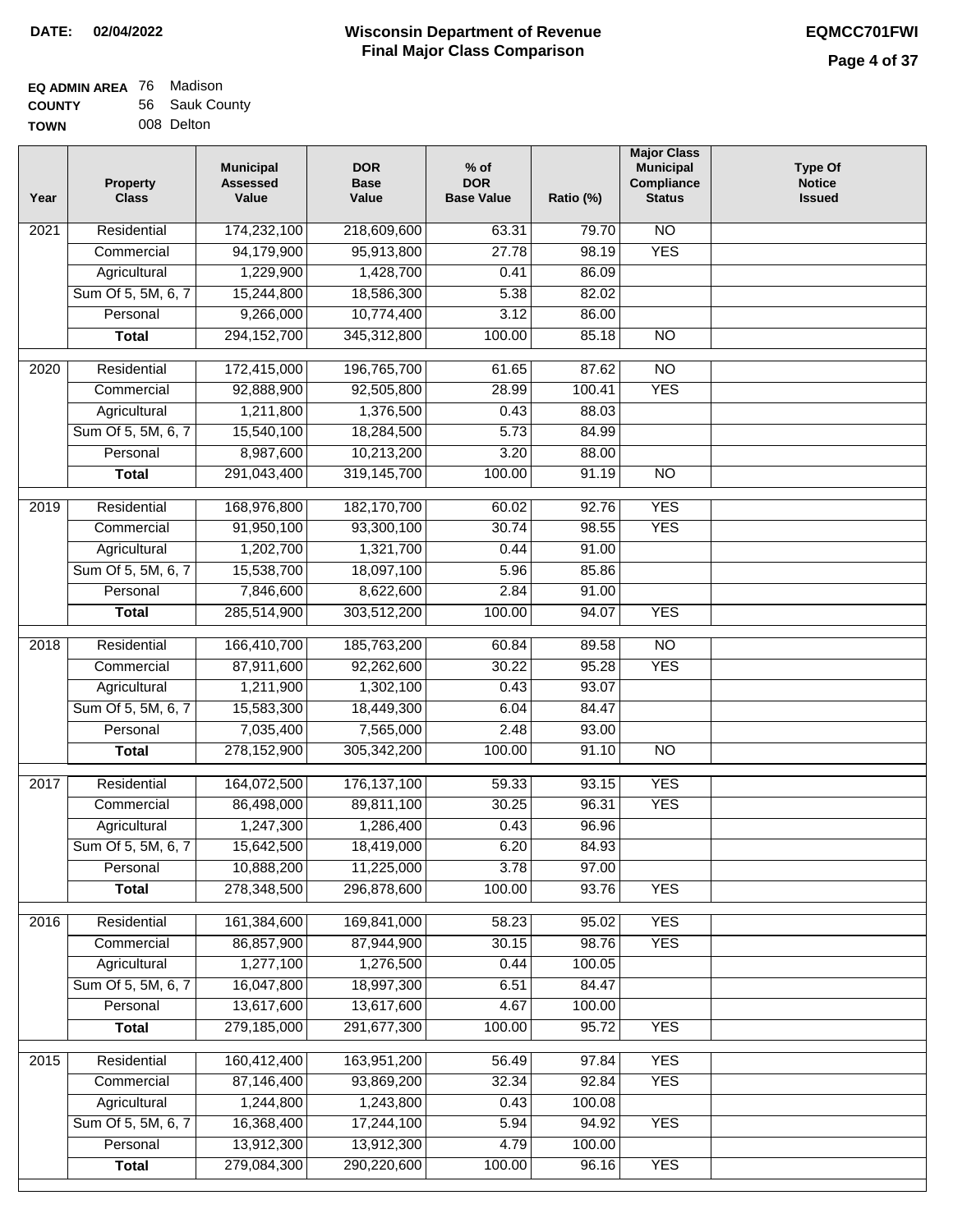| EQ ADMIN AREA 76 Madison |                |
|--------------------------|----------------|
| <b>COUNTY</b>            | 56 Sauk County |

**TOWN** 010 Excelsior

| Year              | <b>Property</b><br><b>Class</b> | <b>Municipal</b><br><b>Assessed</b><br>Value | <b>DOR</b><br><b>Base</b><br>Value | % of<br><b>DOR</b><br><b>Base Value</b> | Ratio (%) | <b>Major Class</b><br><b>Municipal</b><br>Compliance<br><b>Status</b> | <b>Type Of</b><br><b>Notice</b><br><b>Issued</b> |
|-------------------|---------------------------------|----------------------------------------------|------------------------------------|-----------------------------------------|-----------|-----------------------------------------------------------------------|--------------------------------------------------|
| $\overline{202}1$ | Residential                     | 111,338,800                                  | 151,465,200                        | 82.79                                   | 73.51     | N <sub>O</sub>                                                        |                                                  |
|                   | Commercial                      | 1,829,200                                    | 1,950,800                          | 1.07                                    | 93.77     |                                                                       |                                                  |
|                   | Agricultural                    | 2,269,800                                    | 2,761,300                          | 1.51                                    | 82.20     |                                                                       |                                                  |
|                   | Sum Of 5, 5M, 6, 7              | 23,623,600                                   | 26,477,700                         | 14.47                                   | 89.22     | $\overline{NO}$                                                       |                                                  |
|                   | Personal                        | 242,600                                      | 295,000                            | 0.16                                    | 82.24     |                                                                       |                                                  |
|                   | <b>Total</b>                    | 139,304,000                                  | 182,950,000                        | 100.00                                  | 76.14     | $\overline{NO}$                                                       | 1st Notice of Non-Compliance                     |
| $\overline{2020}$ | Residential                     | 110,264,900                                  | 137,722,000                        | 81.95                                   | 80.06     | $\overline{NO}$                                                       |                                                  |
|                   | Commercial                      | 1,829,200                                    | 1,950,800                          | 1.16                                    | 93.77     |                                                                       |                                                  |
|                   | Agricultural                    | 2,305,900                                    | 2,657,700                          | 1.58                                    | 86.76     |                                                                       |                                                  |
|                   | Sum Of 5, 5M, 6, 7              | 23,539,300                                   | 25,426,100                         | 15.13                                   | 92.58     | <b>YES</b>                                                            |                                                  |
|                   | Personal                        | 260,200                                      | 300,000                            | 0.18                                    | 86.73     |                                                                       |                                                  |
|                   | <b>Total</b>                    | 138,199,500                                  | 168,056,600                        | 100.00                                  | 82.23     | $\overline{NO}$                                                       |                                                  |
| 2019              | Residential                     | 108,110,700                                  | 127,590,600                        | 81.60                                   | 84.73     | $\overline{3}$                                                        |                                                  |
|                   | Commercial                      | 1,829,200                                    | 1,950,800                          | 1.25                                    | 93.77     |                                                                       |                                                  |
|                   | Agricultural                    | 2,360,500                                    | 2,554,400                          | 1.63                                    | 92.41     |                                                                       |                                                  |
|                   | Sum Of 5, 5M, 6, 7              | 23,046,700                                   | 23,974,100                         | 15.33                                   | 96.13     | <b>YES</b>                                                            |                                                  |
|                   | Personal                        | 266,500                                      | 293,100                            | 0.19                                    | 90.92     |                                                                       |                                                  |
|                   | <b>Total</b>                    | 135,613,600                                  | 156,363,000                        | 100.00                                  | 86.73     | $\overline{NO}$                                                       |                                                  |
| 2018              | Residential                     | 107,251,300                                  | 119,416,800                        | 80.66                                   | 89.81     | $\overline{10}$                                                       |                                                  |
|                   | Commercial                      | 1,761,800                                    | 2,138,700                          | 1.44                                    | 82.38     |                                                                       |                                                  |
|                   | Agricultural                    | 2,361,000                                    | 2,484,300                          | 1.68                                    | 95.04     |                                                                       |                                                  |
|                   | Sum Of 5, 5M, 6, 7              | 22,953,200                                   | 23,710,800                         | 16.02                                   | 96.80     | <b>YES</b>                                                            |                                                  |
|                   | Personal                        | 285,600                                      | 302,400                            | 0.20                                    | 94.44     |                                                                       |                                                  |
|                   | <b>Total</b>                    | 134,612,900                                  | 148,053,000                        | 100.00                                  | 90.92     | <b>NO</b>                                                             |                                                  |
| 2017              | Residential                     | 106,010,300                                  | 112,497,100                        | 79.68                                   | 94.23     | <b>YES</b>                                                            |                                                  |
|                   | Commercial                      | 1,744,900                                    | 2,076,500                          | 1.47                                    | 84.03     |                                                                       |                                                  |
|                   | Agricultural                    | 2,358,600                                    | 2,419,200                          | 1.71                                    | 97.50     |                                                                       |                                                  |
|                   | Sum Of 5, 5M, 6, 7              | 22,978,300                                   | 23,919,600                         | 16.94                                   | 96.06     | <b>YES</b>                                                            |                                                  |
|                   | Personal                        | 252,900                                      | 266,200                            | 0.19                                    | 95.00     |                                                                       |                                                  |
|                   | <b>Total</b>                    | 133,345,000                                  | 141,178,600                        | 100.00                                  | 94.45     | <b>YES</b>                                                            |                                                  |
| 2016              | Residential                     | 105,100,400                                  | 106,367,000                        | 76.59                                   | 98.81     | <b>YES</b>                                                            |                                                  |
|                   | Commercial                      | 2,625,000                                    | 3,545,900                          | 2.55                                    | 74.03     |                                                                       |                                                  |
|                   | Agricultural                    | 2,371,900                                    | 2,397,200                          | 1.73                                    | 98.94     |                                                                       |                                                  |
|                   | Sum Of 5, 5M, 6, 7              | 22,826,800                                   | 26,308,800                         | 18.94                                   | 86.76     | $\overline{NO}$                                                       |                                                  |
|                   | Personal                        | 242,100                                      | 254,900                            | 0.18                                    | 94.98     |                                                                       |                                                  |
|                   | <b>Total</b>                    | 133,166,200                                  | 138,873,800                        | 100.00                                  | 95.89     | $\overline{NO}$                                                       | 1st Notice of Non-Compliance                     |
| 2015              | Residential                     | 104,021,000                                  | 109,751,400                        | 77.58                                   | 94.78     | <b>YES</b>                                                            |                                                  |
|                   | Commercial                      | 2,443,200                                    | 3,346,400                          | 2.37                                    | 73.01     |                                                                       |                                                  |
|                   | Agricultural                    | 2,383,800                                    | 2,381,400                          | 1.68                                    | 100.10    |                                                                       |                                                  |
|                   | Sum Of 5, 5M, 6, 7              | 22,250,700                                   | 25,777,600                         | 18.22                                   | 86.32     | <b>NO</b>                                                             |                                                  |
|                   | Personal                        | 217,400                                      | 217,400                            | 0.15                                    | 100.00    |                                                                       |                                                  |
|                   | <b>Total</b>                    | 131,316,100                                  | 141,474,200                        | 100.00                                  | 92.82     | N <sub>O</sub>                                                        |                                                  |
|                   |                                 |                                              |                                    |                                         |           |                                                                       |                                                  |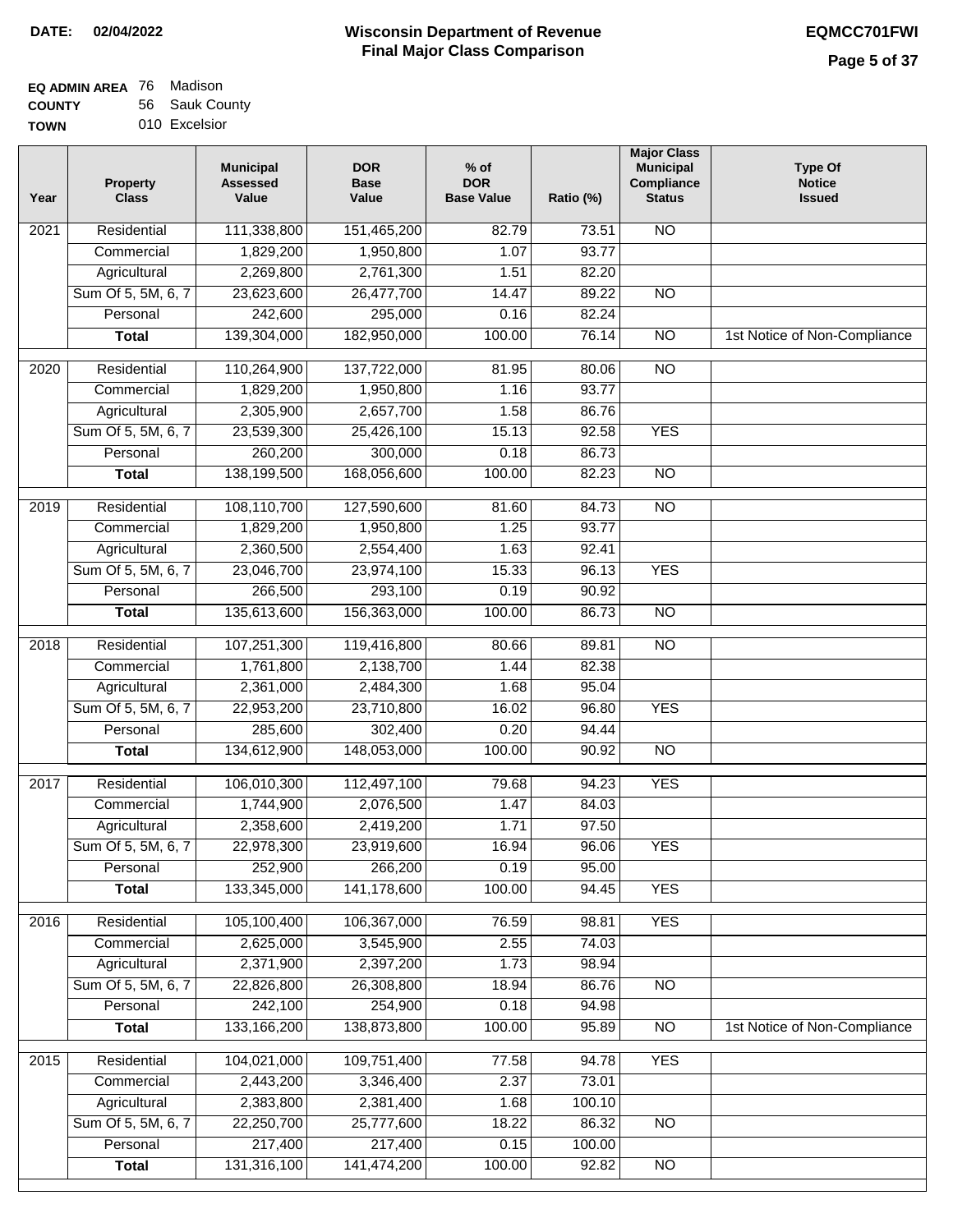# **Wisconsin Department of Revenue DATE: 02/04/2022 EQMCC701FWI Final Major Class Comparison**

**Type Of Notice Issued**

| EQ ADMIN AREA 76 | Madison        |
|------------------|----------------|
| <b>COUNTY</b>    | 56 Sauk County |
| <b>TOWN</b>      | 012 Fairfield  |

| <b>TOWN</b>       | 012 Fairfield                   |                                              |                                    |                                           |           |                                                                              |
|-------------------|---------------------------------|----------------------------------------------|------------------------------------|-------------------------------------------|-----------|------------------------------------------------------------------------------|
| Year              | <b>Property</b><br><b>Class</b> | <b>Municipal</b><br><b>Assessed</b><br>Value | <b>DOR</b><br><b>Base</b><br>Value | $%$ of<br><b>DOR</b><br><b>Base Value</b> | Ratio (%) | <b>Major Class</b><br><b>Municipal</b><br><b>Compliance</b><br><b>Status</b> |
| $\overline{202}1$ | Residential                     | 88,286,200                                   | 112,416,200                        | 81.92                                     | 78.54     | <b>NO</b>                                                                    |
|                   | Commercial                      | 4,133,900                                    | 4,701,800                          | 3.43                                      | 87.92     |                                                                              |
|                   | Agricultural                    | 2,212,100                                    | 2,422,700                          | 1.77                                      | 91.31     |                                                                              |
|                   | Sum Of 5, 5M, 6, 7              | 14,999,100                                   | 17,167,300                         | 12.51                                     | 87.37     | N <sub>O</sub>                                                               |
|                   | Personal                        | 468,000                                      | 512,300                            | 0.37                                      | 91.35     |                                                                              |
|                   | <b>Total</b>                    | 110,099,300                                  | 137,220,300                        | 100.00                                    | 80.24     | $\overline{NO}$                                                              |
| 2020              | Residential                     | 87,609,100                                   | 96,241,000                         | 80.38                                     | 91.03     | <b>YES</b>                                                                   |
|                   | Commercial                      | 4,133,900                                    | 4,394,200                          | 3.67                                      | 94.08     |                                                                              |
|                   | Agricultural                    | 2,138,800                                    | 2,328,000                          | 1.94                                      | 91.87     |                                                                              |
|                   | Sum Of 5, 5M, 6, 7              | 15,127,400                                   | 16,373,100                         | 13.67                                     | 92.39     | <b>YES</b>                                                                   |
|                   | Personal                        | 366,000                                      | 398,800                            | 0.33                                      | 91.78     |                                                                              |
|                   | <b>Total</b>                    | 109,375,200                                  | 119,735,100                        | 100.00                                    | 91.35     | <b>YES</b>                                                                   |
| 2019              | Residential                     | 86,390,500                                   | 94,914,300                         | 80.67                                     | 91.02     | <b>YES</b>                                                                   |
|                   | Commercial                      | 4,110,600                                    | 4,368,800                          | 3.71                                      | 94.09     |                                                                              |
|                   | Agricultural                    | 2,074,900                                    | 2,240,100                          | 1.90                                      | 92.63     |                                                                              |
|                   | Sum Of 5, 5M, 6, 7              | 15,122,500                                   | 15,826,000                         | 13.45                                     | 95.55     | <b>YES</b>                                                                   |
|                   | Personal                        | 277,800                                      | 301,300                            | 0.26                                      | 92.20     |                                                                              |
|                   | <b>Total</b>                    | 107,976,300                                  | 117,650,500                        | 100.00                                    | 91.78     | <b>YES</b>                                                                   |
|                   |                                 |                                              |                                    |                                           |           |                                                                              |
| 2018              | Residential                     | 85,152,700                                   | 93,691,000                         | 80.95                                     | 90.89     | <b>YES</b>                                                                   |
|                   | Commercial                      | 4,110,600                                    | 4,000,200                          | $\overline{3.46}$                         | 102.76    |                                                                              |
|                   | Agricultural                    | 2,074,700                                    | 2,175,400                          | 1.88                                      | 95.37     |                                                                              |

|      | Sum Of 5, 5M, 6, 7 | 15,127,400   | 16,373,100  | 13.67  | 92.39  | <b>YES</b>      |  |
|------|--------------------|--------------|-------------|--------|--------|-----------------|--|
|      | Personal           | 366,000      | 398,800     | 0.33   | 91.78  |                 |  |
|      | <b>Total</b>       | 109,375,200  | 119,735,100 | 100.00 | 91.35  | <b>YES</b>      |  |
| 2019 | Residential        | 86,390,500   | 94,914,300  | 80.67  | 91.02  | <b>YES</b>      |  |
|      | Commercial         | 4,110,600    | 4,368,800   | 3.71   | 94.09  |                 |  |
|      | Agricultural       | 2,074,900    | 2,240,100   | 1.90   | 92.63  |                 |  |
|      | Sum Of 5, 5M, 6, 7 | 15,122,500   | 15,826,000  | 13.45  | 95.55  | <b>YES</b>      |  |
|      | Personal           | 277,800      | 301,300     | 0.26   | 92.20  |                 |  |
|      | <b>Total</b>       | 107,976,300  | 117,650,500 | 100.00 | 91.78  | <b>YES</b>      |  |
| 2018 | Residential        | 85, 152, 700 | 93,691,000  | 80.95  | 90.89  | <b>YES</b>      |  |
|      | Commercial         | 4,110,600    | 4,000,200   | 3.46   | 102.76 |                 |  |
|      | Agricultural       | 2,074,700    | 2,175,400   | 1.88   | 95.37  |                 |  |
|      | Sum Of 5, 5M, 6, 7 | 15,053,300   | 15,531,200  | 13.42  | 96.92  | <b>YES</b>      |  |
|      | Personal           | 324,700      | 338,200     | 0.29   | 96.01  |                 |  |
|      | <b>Total</b>       | 106,716,000  | 115,736,000 | 100.00 | 92.21  | <b>YES</b>      |  |
| 2017 | Residential        | 83,967,200   | 88,074,200  | 80.49  | 95.34  | <b>YES</b>      |  |
|      | Commercial         | 3,046,600    | 2,834,100   | 2.59   | 107.50 |                 |  |
|      | Agricultural       | 2,074,000    | 2,123,500   | 1.94   | 97.67  |                 |  |
|      | Sum Of 5, 5M, 6, 7 | 15,021,800   | 15,414,000  | 14.09  | 97.46  | <b>YES</b>      |  |
|      | Personal           | 973,600      | 978,600     | 0.89   | 99.49  |                 |  |
|      | <b>Total</b>       | 105,083,200  | 109,424,400 | 100.00 | 96.03  | <b>YES</b>      |  |
|      |                    |              |             |        |        |                 |  |
| 2016 | Residential        | 82,550,600   | 82,664,300  | 79.47  | 99.86  | <b>YES</b>      |  |
|      | Commercial         | 3,037,200    | 2,912,100   | 2.80   | 104.30 |                 |  |
|      | Agricultural       | 2,075,400    | 2,091,300   | 2.01   | 99.24  |                 |  |
|      | Sum Of 5, 5M, 6, 7 | 14,982,300   | 15,497,600  | 14.90  | 96.67  | <b>YES</b>      |  |
|      | Personal           | 852,900      | 852,900     | 0.82   | 100.00 |                 |  |
|      | <b>Total</b>       | 103,498,400  | 104,018,200 | 100.00 | 99.50  | <b>YES</b>      |  |
| 2015 | Residential        | 81,863,300   | 79,614,900  | 77.68  | 102.82 | <b>YES</b>      |  |
|      | Commercial         | 3,037,200    | 2,971,500   | 2.90   | 102.21 |                 |  |
|      | Agricultural       | 2,074,800    | 2,064,900   | 2.01   | 100.48 |                 |  |
|      | Sum Of 5, 5M, 6, 7 | 14,917,000   | 17,010,600  | 16.60  | 87.69  | $\overline{NO}$ |  |
|      | Personal           | 858,600      | 825,500     | 0.81   | 104.01 |                 |  |
|      | <b>Total</b>       | 102,750,900  | 102,487,400 | 100.00 | 100.26 | $\overline{NO}$ |  |
|      |                    |              |             |        |        |                 |  |
|      |                    |              |             |        |        |                 |  |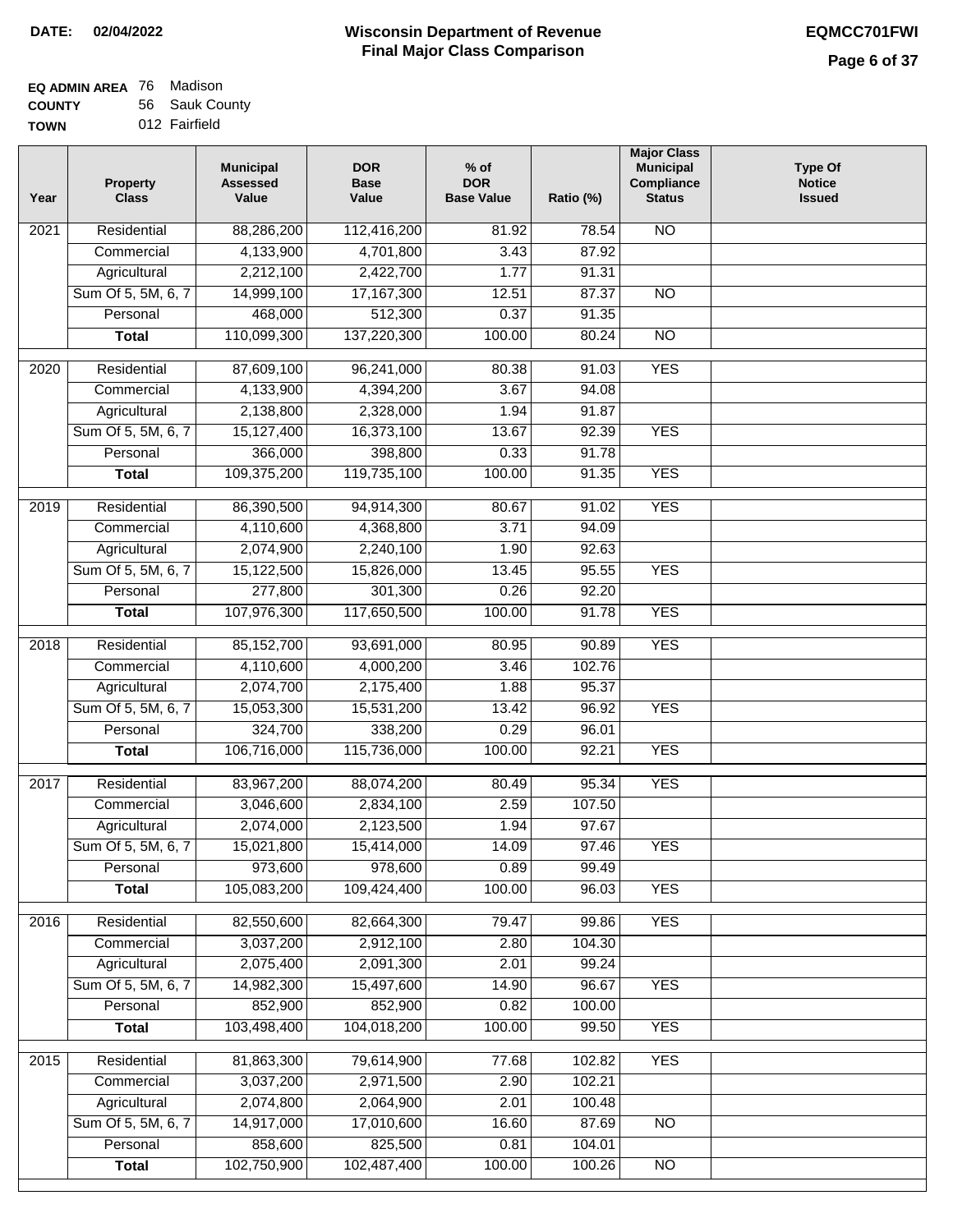| EQ ADMIN AREA 76 | Madison        |
|------------------|----------------|
| <b>COUNTY</b>    | 56 Sauk County |
| <b>TOWN</b>      | 014 Franklin   |

014 Franklin

| Year              | <b>Property</b><br><b>Class</b> | <b>Municipal</b><br><b>Assessed</b><br>Value | <b>DOR</b><br><b>Base</b><br>Value | $%$ of<br><b>DOR</b><br><b>Base Value</b> | Ratio (%)      | <b>Major Class</b><br><b>Municipal</b><br>Compliance<br><b>Status</b> | <b>Type Of</b><br><b>Notice</b><br><b>Issued</b> |
|-------------------|---------------------------------|----------------------------------------------|------------------------------------|-------------------------------------------|----------------|-----------------------------------------------------------------------|--------------------------------------------------|
| $\overline{202}1$ | Residential                     | 48,247,600                                   | 47,768,300                         | $\frac{1}{54.34}$                         | 101.00         | <b>YES</b>                                                            |                                                  |
|                   | Commercial                      | 1,542,900                                    | 1,609,500                          | 1.83                                      | 95.86          |                                                                       |                                                  |
|                   | Agricultural                    | 3,710,100                                    | 3,708,800                          | 4.22                                      | 100.04         |                                                                       |                                                  |
|                   | Sum Of 5, 5M, 6, 7              | 35,386,900                                   | 34,527,400                         | 39.28                                     | 102.49         | <b>YES</b>                                                            |                                                  |
|                   | Personal                        | 293,400                                      | 293,400                            | 0.33                                      | 100.00         |                                                                       |                                                  |
|                   | <b>Total</b>                    | 89,180,900                                   | 87,907,400                         | 100.00                                    | 101.45         | <b>YES</b>                                                            |                                                  |
| $\overline{2020}$ | Residential                     | 38,047,700                                   | 42,472,700                         | 53.14                                     | 89.58          | $\overline{10}$                                                       |                                                  |
|                   | Commercial                      | 1,229,100                                    | 1,497,100                          | 1.87                                      | 82.10          |                                                                       |                                                  |
|                   | Agricultural                    | 3,228,200                                    | 3,214,700                          | 4.02                                      | 100.42         |                                                                       |                                                  |
|                   | Sum Of 5, 5M, 6, 7              | 29,305,300                                   | 32,454,100                         | 40.61                                     | 90.30          | <b>YES</b>                                                            |                                                  |
|                   | Personal                        | 258,700                                      | 287,500                            | 0.36                                      | 89.98          |                                                                       |                                                  |
|                   | <b>Total</b>                    | 72,069,000                                   | 79,926,100                         | 100.00                                    | 90.17          | $\overline{NO}$                                                       |                                                  |
|                   |                                 |                                              |                                    |                                           |                |                                                                       |                                                  |
| 2019              | Residential                     | 37,386,200                                   | 40,919,500                         | 53.42                                     | 91.37          | <b>YES</b>                                                            |                                                  |
|                   | Commercial                      | 1,229,100                                    | 1,482,300                          | 1.94                                      | 82.92          |                                                                       |                                                  |
|                   | Agricultural                    | 3,215,000                                    | 3,096,000                          | 4.04                                      | 103.84         |                                                                       |                                                  |
|                   | Sum Of 5, 5M, 6, 7              | 28,735,700                                   | 30,795,600                         | 40.21                                     | 93.31          | <b>YES</b>                                                            |                                                  |
|                   | Personal                        | 270,300                                      | 300,300                            | 0.39<br>100.00                            | 90.01<br>92.48 | <b>YES</b>                                                            |                                                  |
|                   | <b>Total</b>                    | 70,836,300                                   | 76,593,700                         |                                           |                |                                                                       |                                                  |
| 2018              | Residential                     | 36,982,200                                   | 40,445,800                         | 53.54                                     | 91.44          | <b>YES</b>                                                            |                                                  |
|                   | Commercial                      | 1,229,100                                    | 2,262,500                          | 3.00                                      | 54.32          |                                                                       |                                                  |
|                   | Agricultural                    | 3,211,900                                    | 3,004,800                          | 3.98                                      | 106.89         |                                                                       |                                                  |
|                   | Sum Of 5, 5M, 6, 7              | 28,710,300                                   | 29,634,900                         | 39.23                                     | 96.88          | <b>YES</b>                                                            |                                                  |
|                   | Personal                        | 175,300                                      | 188,500                            | 0.25                                      | 93.00          |                                                                       |                                                  |
|                   | <b>Total</b>                    | 70,308,800                                   | 75,536,500                         | 100.00                                    | 93.08          | <b>YES</b>                                                            |                                                  |
| $\overline{2017}$ | Residential                     | 36,617,500                                   | 38,513,100                         | 52.82                                     | 95.08          | <b>YES</b>                                                            |                                                  |
|                   | Commercial                      | 1,229,100                                    | 2,219,100                          | 3.04                                      | 55.39          |                                                                       |                                                  |
|                   | Agricultural                    | 3,212,000                                    | 2,928,800                          | 4.02                                      | 109.67         |                                                                       |                                                  |
|                   | Sum Of 5, 5M, 6, 7              | 28,571,200                                   | 29,166,000                         | 40.00                                     | 97.96          | <b>YES</b>                                                            |                                                  |
|                   | Personal                        | 81,300                                       | 85,600                             | 0.12                                      | 94.98          |                                                                       |                                                  |
|                   | <b>Total</b>                    | 69,711,100                                   | 72,912,600                         | 100.00                                    | 95.61          | <b>YES</b>                                                            |                                                  |
| 2016              | Residential                     | 36,315,900                                   | 37,080,200                         | 51.32                                     | 97.94          | <b>YES</b>                                                            |                                                  |
|                   | Commercial                      | 1,033,100                                    | 2,075,100                          | 2.87                                      | 49.79          |                                                                       |                                                  |
|                   | Agricultural                    | 3,214,500                                    | 2,880,900                          | 3.99                                      | 111.58         |                                                                       |                                                  |
|                   | Sum Of 5, 5M, 6, 7              | 28,736,400                                   | 30,098,200                         | 41.66                                     | 95.48          | <b>YES</b>                                                            |                                                  |
|                   | Personal                        | 106,600                                      | 112,200                            | 0.16                                      | 95.01          |                                                                       |                                                  |
|                   | <b>Total</b>                    | 69,406,500                                   | 72,246,600                         | 100.00                                    | 96.07          | <b>YES</b>                                                            |                                                  |
| 2015              | Residential                     | 35,292,300                                   | 35,299,900                         | 49.96                                     | 99.98          | <b>YES</b>                                                            |                                                  |
|                   | Commercial                      | 1,033,100                                    | 2,075,100                          | 2.94                                      | 49.79          |                                                                       |                                                  |
|                   | Agricultural                    | 3,210,300                                    | 2,842,900                          | 4.02                                      | 112.92         |                                                                       |                                                  |
|                   | Sum Of 5, 5M, 6, 7              | 29,147,200                                   | 30,348,000                         | 42.95                                     | 96.04          | <b>YES</b>                                                            |                                                  |
|                   | Personal                        | 92,400                                       | 92,400                             | 0.13                                      | 100.00         |                                                                       |                                                  |
|                   | <b>Total</b>                    | 68,775,300                                   | 70,658,300                         | 100.00                                    | 97.34          | <b>YES</b>                                                            |                                                  |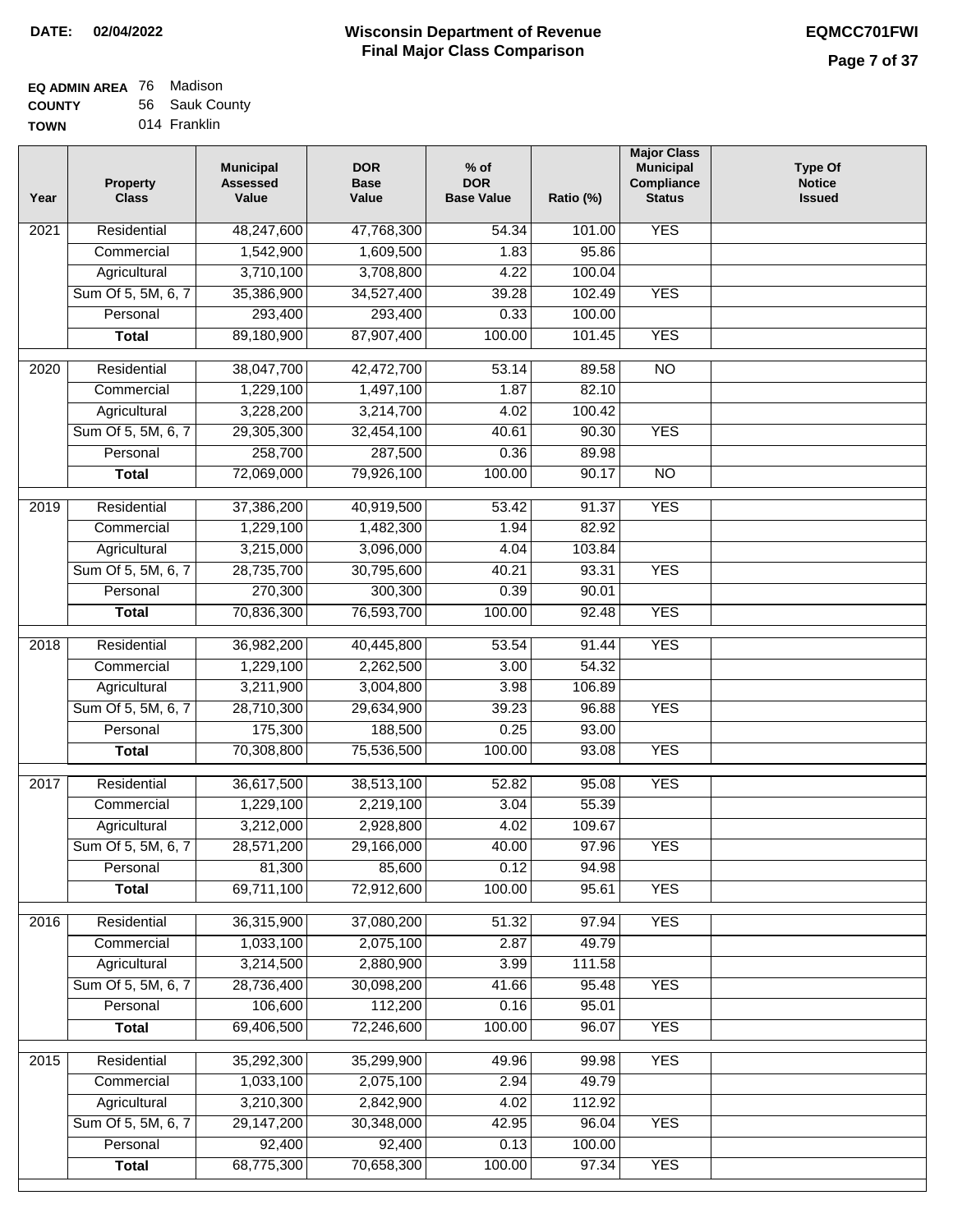| EQ ADMIN AREA 76 | Madison        |
|------------------|----------------|
| <b>COUNTY</b>    | 56 Sauk County |
| <b>TOWN</b>      | 016 Freedom    |

016 Freedom

| Year              | <b>Property</b><br><b>Class</b> | <b>Municipal</b><br><b>Assessed</b><br>Value | <b>DOR</b><br><b>Base</b><br>Value | % of<br><b>DOR</b><br><b>Base Value</b> | Ratio (%) | <b>Major Class</b><br><b>Municipal</b><br>Compliance<br><b>Status</b> | <b>Type Of</b><br><b>Notice</b><br><b>Issued</b> |
|-------------------|---------------------------------|----------------------------------------------|------------------------------------|-----------------------------------------|-----------|-----------------------------------------------------------------------|--------------------------------------------------|
| $\overline{202}1$ | Residential                     | 36,822,200                                   | 43,500,200                         | 66.11                                   | 84.65     | <b>NO</b>                                                             |                                                  |
|                   | Commercial                      | 539,700                                      | 627,300                            | 0.95                                    | 86.04     |                                                                       |                                                  |
|                   | Agricultural                    | 1,931,300                                    | 2,144,100                          | 3.26                                    | 90.08     |                                                                       |                                                  |
|                   | Sum Of 5, 5M, 6, 7              | 17,600,900                                   | 19,484,000                         | 29.61                                   | 90.34     | <b>YES</b>                                                            |                                                  |
|                   | Personal                        | 44,000                                       | 48,900                             | 0.07                                    | 89.98     |                                                                       |                                                  |
|                   | <b>Total</b>                    | 56,938,100                                   | 65,804,500                         | 100.00                                  | 86.53     | $\overline{NO}$                                                       |                                                  |
| $\overline{2020}$ | Residential                     | 35,993,800                                   | 40,552,400                         | 65.82                                   | 88.76     | $\overline{NO}$                                                       |                                                  |
|                   | Commercial                      | 502,200                                      | 585,600                            | 0.95                                    | 85.76     |                                                                       |                                                  |
|                   | Agricultural                    | 1,743,700                                    | 2,059,000                          | 3.34                                    | 84.69     |                                                                       |                                                  |
|                   | Sum Of 5, 5M, 6, 7              | 17,572,500                                   | 18,360,800                         | 29.80                                   | 95.71     | <b>YES</b>                                                            |                                                  |
|                   | Personal                        | 49,800                                       | 54,200                             | 0.09                                    | 91.88     |                                                                       |                                                  |
|                   | <b>Total</b>                    | 55,862,000                                   | 61,612,000                         | 100.00                                  | 90.67     | $\overline{NO}$                                                       |                                                  |
| $\frac{1}{2019}$  | Residential                     | 35,761,700                                   | 40,305,600                         | 66.45                                   | 88.73     | $\overline{3}$                                                        |                                                  |
|                   | Commercial                      | 492,500                                      | 586,800                            | 0.97                                    | 83.93     |                                                                       |                                                  |
|                   | Agricultural                    | 1,857,300                                    | 1,976,000                          | 3.26                                    | 93.99     |                                                                       |                                                  |
|                   | Sum Of 5, 5M, 6, 7              | 17,548,100                                   | 17,740,300                         | 29.25                                   | 98.92     | <b>YES</b>                                                            |                                                  |
|                   | Personal                        | 45,100                                       | 48,000                             | 0.08                                    | 93.96     |                                                                       |                                                  |
|                   | <b>Total</b>                    | 55,704,700                                   | 60,656,700                         | 100.00                                  | 91.84     | $\overline{NO}$                                                       |                                                  |
| 2018              | Residential                     | 35,099,800                                   | 38,779,700                         | 66.13                                   | 90.51     | <b>YES</b>                                                            |                                                  |
|                   | Commercial                      | 492,500                                      | 900,000                            | 1.53                                    | 54.72     |                                                                       |                                                  |
|                   | Agricultural                    | 1,804,000                                    | 1,918,000                          | 3.27                                    | 94.06     |                                                                       |                                                  |
|                   | Sum Of 5, 5M, 6, 7              | 17,502,400                                   | 16,943,000                         | 28.89                                   | 103.30    | <b>YES</b>                                                            |                                                  |
|                   | Personal                        | 91,400                                       | 97,200                             | 0.17                                    | 94.03     |                                                                       |                                                  |
|                   | <b>Total</b>                    | 54,990,100                                   | 58,637,900                         | 100.00                                  | 93.78     | <b>YES</b>                                                            |                                                  |
| $\overline{2017}$ | Residential                     | 33,590,900                                   | 36,447,100                         | 63.88                                   | 92.16     | <b>YES</b>                                                            |                                                  |
|                   | Commercial                      | 546,500                                      | 999,600                            | 1.75                                    | 54.67     |                                                                       |                                                  |
|                   | Agricultural                    | 1,805,400                                    | 1,878,400                          | 3.29                                    | 96.11     |                                                                       |                                                  |
|                   | Sum Of 5, 5M, 6, 7              | 17,778,400                                   | 17,654,300                         | 30.94                                   | 100.70    | <b>YES</b>                                                            |                                                  |
|                   | Personal                        | 68,500                                       | 72,000                             | 0.13                                    | 95.14     |                                                                       |                                                  |
|                   | <b>Total</b>                    | 53,789,700                                   | 57,051,400                         | 100.00                                  | 94.28     | <b>YES</b>                                                            |                                                  |
| 2016              | Residential                     | 33,601,600                                   | 36,447,700                         | 63.45                                   | 92.19     | <b>YES</b>                                                            |                                                  |
|                   | Commercial                      | 546,500                                      | 1,030,500                          | 1.79                                    | 53.03     |                                                                       |                                                  |
|                   | Agricultural                    | 1,802,300                                    | 1,846,400                          | 3.21                                    | 97.61     |                                                                       |                                                  |
|                   | Sum Of 5, 5M, 6, 7              | 17,835,200                                   | 17,963,600                         | 31.27                                   | 99.29     | <b>YES</b>                                                            |                                                  |
|                   | Personal                        | 144,900                                      | 152,500                            | 0.27                                    | 95.02     |                                                                       |                                                  |
|                   | <b>Total</b>                    | 53,930,500                                   | 57,440,700                         | 100.00                                  | 93.89     | <b>YES</b>                                                            |                                                  |
| 2015              | Residential                     | 33,487,200                                   | 35,284,500                         | 63.12                                   | 94.91     | <b>YES</b>                                                            |                                                  |
|                   | Commercial                      | 468,400                                      | 948,300                            | 1.70                                    | 49.39     |                                                                       |                                                  |
|                   | Agricultural                    | 1,801,500                                    | 1,826,400                          | 3.27                                    | 98.64     |                                                                       |                                                  |
|                   | Sum Of 5, 5M, 6, 7              | 17,418,400                                   | 17,674,200                         | 31.62                                   | 98.55     | <b>YES</b>                                                            |                                                  |
|                   | Personal                        | 156,700                                      | 164,900                            | 0.30                                    | 95.03     |                                                                       |                                                  |
|                   | <b>Total</b>                    | 53,332,200                                   | 55,898,300                         | 100.00                                  | 95.41     | <b>YES</b>                                                            |                                                  |
|                   |                                 |                                              |                                    |                                         |           |                                                                       |                                                  |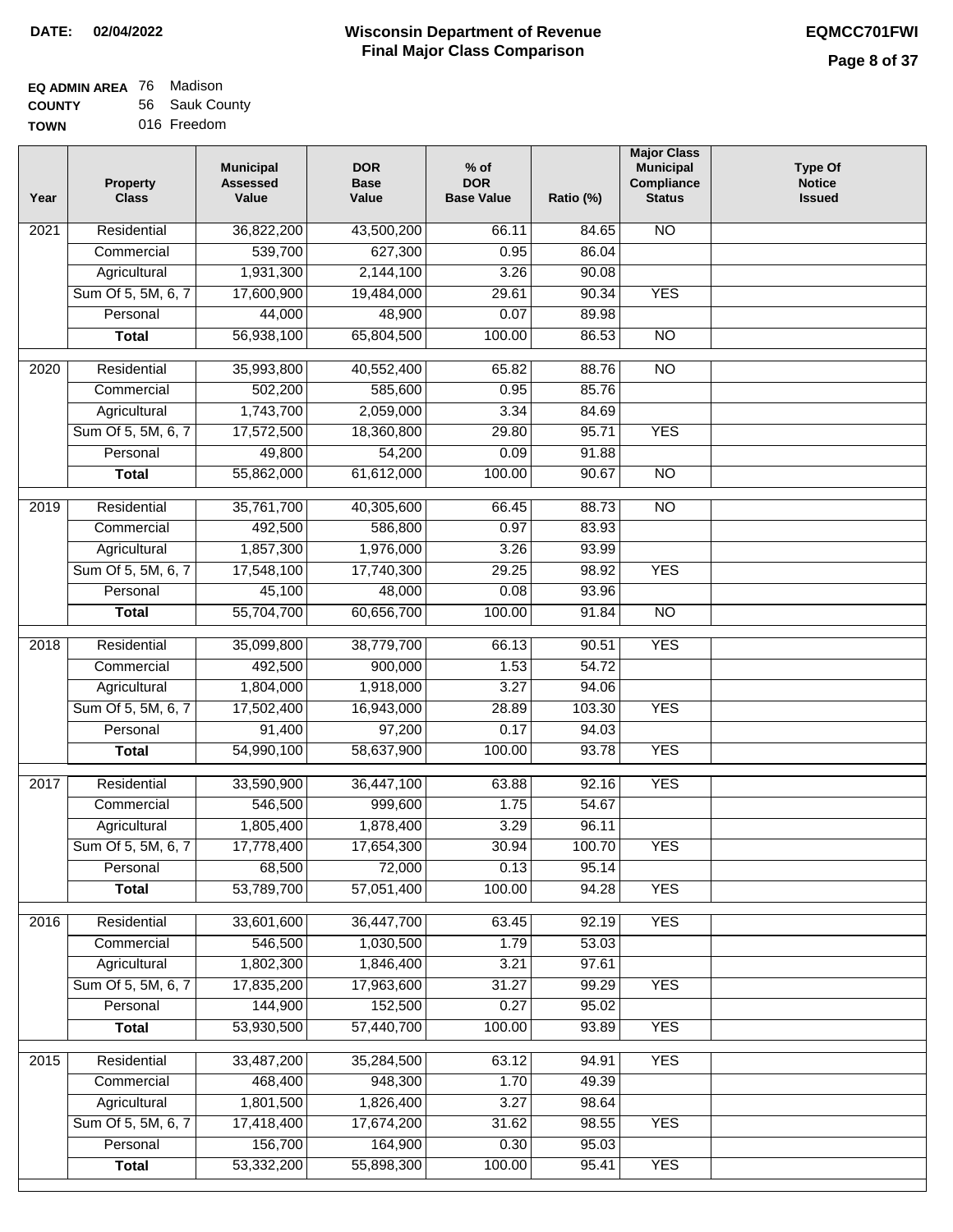| EQ ADMIN AREA 76 Madison |                |
|--------------------------|----------------|
| <b>COUNTY</b>            | 56 Sauk County |

**TOWN** 018 Greenfield

| Year              | <b>Property</b><br><b>Class</b> | <b>Municipal</b><br><b>Assessed</b><br>Value | <b>DOR</b><br><b>Base</b><br>Value | $%$ of<br><b>DOR</b><br><b>Base Value</b> | Ratio (%) | <b>Major Class</b><br><b>Municipal</b><br>Compliance<br><b>Status</b> | Type Of<br><b>Notice</b><br><b>Issued</b> |
|-------------------|---------------------------------|----------------------------------------------|------------------------------------|-------------------------------------------|-----------|-----------------------------------------------------------------------|-------------------------------------------|
| $\overline{202}1$ | Residential                     | 96,748,900                                   | 119,971,500                        | 85.67                                     | 80.64     | <b>NO</b>                                                             |                                           |
|                   | Commercial                      | 4,281,700                                    | 4,844,200                          | 3.46                                      | 88.39     |                                                                       |                                           |
|                   | Agricultural                    | 1,340,900                                    | 1,443,800                          | 1.03                                      | 92.87     |                                                                       |                                           |
|                   | Sum Of 5, 5M, 6, 7              | 12,451,800                                   | 13,272,200                         | 9.48                                      | 93.82     |                                                                       |                                           |
|                   | Personal                        | 463,900                                      | 500,100                            | 0.36                                      | 92.76     |                                                                       |                                           |
|                   | <b>Total</b>                    | 115,287,200                                  | 140,031,800                        | 100.00                                    | 82.33     | $\overline{NO}$                                                       |                                           |
| $\overline{2020}$ | Residential                     | 96,380,500                                   | 104,889,700                        | 84.83                                     | 91.89     | <b>YES</b>                                                            |                                           |
|                   | Commercial                      | 4,256,700                                    | 4,502,100                          | 3.64                                      | 94.55     |                                                                       |                                           |
|                   | Agricultural                    | 1,325,900                                    | 1,388,700                          | 1.12                                      | 95.48     |                                                                       |                                           |
|                   | Sum Of 5, 5M, 6, 7              | 12,408,200                                   | 12,516,700                         | 10.12                                     | 99.13     | <b>YES</b>                                                            |                                           |
|                   | Personal                        | 335,700                                      | 351,900                            | 0.28                                      | 95.40     |                                                                       |                                           |
|                   | <b>Total</b>                    | 114,707,000                                  | 123,649,100                        | 100.00                                    | 92.77     | <b>YES</b>                                                            |                                           |
| 2019              | Residential                     | 95,519,300                                   | 101,168,100                        | 84.73                                     | 94.42     | <b>YES</b>                                                            |                                           |
|                   | Commercial                      | 4,110,400                                    | 4,263,400                          | 3.57                                      | 96.41     |                                                                       |                                           |
|                   | Agricultural                    | 1,233,100                                    | 1,334,200                          | 1.12                                      | 92.42     |                                                                       |                                           |
|                   | Sum Of 5, 5M, 6, 7              | 12,685,400                                   | 12,277,900                         | 10.28                                     | 103.32    | <b>YES</b>                                                            |                                           |
|                   | Personal                        | 358,100                                      | 353,300                            | 0.30                                      | 101.36    |                                                                       |                                           |
|                   | <b>Total</b>                    | 113,906,300                                  | 119,396,900                        | 100.00                                    | 95.40     | <b>YES</b>                                                            |                                           |
|                   |                                 |                                              |                                    |                                           |           |                                                                       |                                           |
| 2018              | Residential                     | 93,690,500                                   | 93,832,000                         | 84.63                                     | 99.85     | <b>YES</b>                                                            |                                           |
|                   | Commercial                      | 4,088,200                                    | 3,427,200                          | 3.09                                      | 119.29    |                                                                       |                                           |
|                   | Agricultural                    | 1,235,000                                    | 1,298,400                          | 1.17                                      | 95.12     |                                                                       |                                           |
|                   | Sum Of 5, 5M, 6, 7              | 13,092,800                                   | 12,057,600                         | 10.88                                     | 108.59    | <b>YES</b>                                                            |                                           |
|                   | Personal                        | 271,600                                      | 257,400                            | 0.23                                      | 105.52    |                                                                       |                                           |
|                   | <b>Total</b>                    | 112,378,100                                  | 110,872,600                        | 100.00                                    | 101.36    | <b>YES</b>                                                            |                                           |
| 2017              | Residential                     | 91,715,800                                   | 87,737,500                         | 83.95                                     | 104.53    | <b>YES</b>                                                            |                                           |
|                   | Commercial                      | 4,023,900                                    | 3,300,300                          | 3.16                                      | 121.93    |                                                                       |                                           |
|                   | Agricultural                    | 1,235,300                                    | 1,265,300                          | 1.21                                      | 97.63     |                                                                       |                                           |
|                   | Sum Of 5, 5M, 6, 7              | 12,968,900                                   | 11,931,600                         | 11.42                                     | 108.69    | <b>YES</b>                                                            |                                           |
|                   | Personal                        | 306,700                                      | 278,800                            | 0.27                                      | 110.01    |                                                                       |                                           |
|                   | <b>Total</b>                    | 110,250,600                                  | 104,513,500                        | 100.00                                    | 105.49    | <b>YES</b>                                                            |                                           |
| 2016              | Residential                     | 90,025,000                                   | 82,108,000                         | 83.09                                     | 109.64    | <b>YES</b>                                                            |                                           |
|                   | Commercial                      | 4,023,900                                    | 3,402,300                          | 3.44                                      | 118.27    |                                                                       |                                           |
|                   | Agricultural                    | 1,238,400                                    | 1,251,500                          | 1.27                                      | 98.95     |                                                                       |                                           |
|                   | Sum Of 5, 5M, 6, 7              | 12,668,400                                   | 11,772,100                         | 11.91                                     | 107.61    | <b>YES</b>                                                            |                                           |
|                   | Personal                        | 306,900                                      | 284,100                            | 0.29                                      | 108.03    |                                                                       |                                           |
|                   | <b>Total</b>                    | 108,262,600                                  | 98,818,000                         | 100.00                                    | 109.56    | <b>YES</b>                                                            |                                           |
|                   |                                 |                                              |                                    |                                           |           |                                                                       |                                           |
| 2015              | Residential                     | 89,175,900                                   | 81,082,000                         | 81.26                                     | 109.98    | <b>YES</b>                                                            |                                           |
|                   | Commercial                      | 4,023,900                                    | 3,471,700                          | 3.48                                      | 115.91    |                                                                       |                                           |
|                   | Agricultural                    | 1,238,600                                    | 1,235,300                          | 1.24                                      | 100.27    |                                                                       |                                           |
|                   | Sum Of 5, 5M, 6, 7              | 13,059,200                                   | 13,592,600                         | 13.62                                     | 96.08     | <b>YES</b>                                                            |                                           |
|                   | Personal                        | 422,100                                      | 394,500                            | 0.40                                      | 107.00    |                                                                       |                                           |
|                   | <b>Total</b>                    | 107,919,700                                  | 99,776,100                         | 100.00                                    | 108.16    | <b>YES</b>                                                            |                                           |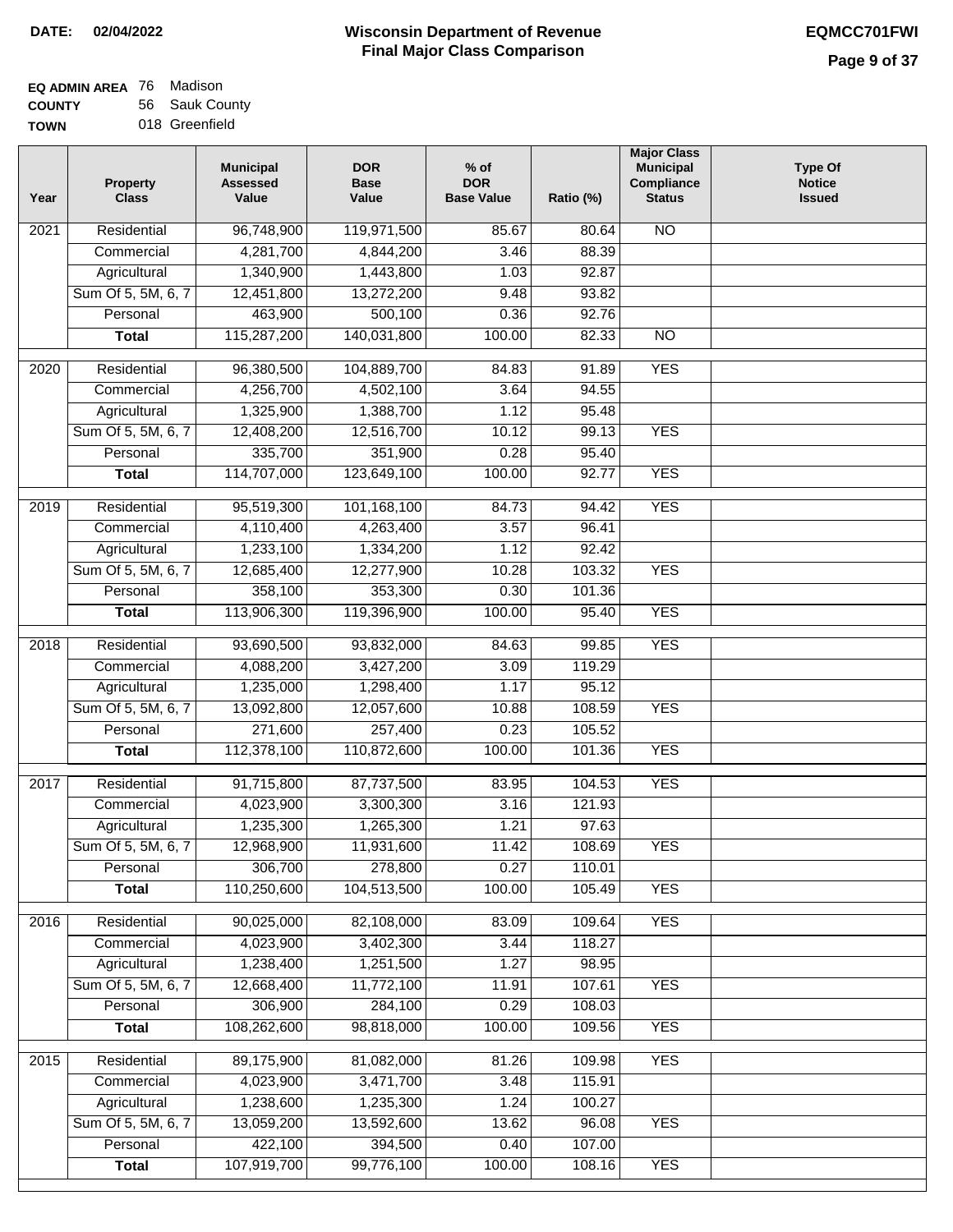| <b>EQ ADMIN AREA</b> 76 Madison |                 |
|---------------------------------|-----------------|
| <b>COUNTY</b>                   | 56 Sauk County  |
| <b>TOWN</b>                     | 020 Honey Creek |

| Year | <b>Property</b><br><b>Class</b> | <b>Municipal</b><br><b>Assessed</b><br>Value | <b>DOR</b><br><b>Base</b><br>Value | $%$ of<br><b>DOR</b><br><b>Base Value</b> | Ratio (%) | <b>Major Class</b><br><b>Municipal</b><br><b>Compliance</b><br><b>Status</b> | <b>Type Of</b><br><b>Notice</b><br><b>Issued</b> |
|------|---------------------------------|----------------------------------------------|------------------------------------|-------------------------------------------|-----------|------------------------------------------------------------------------------|--------------------------------------------------|
| 2021 | Residential                     | 40,513,800                                   | 51,345,500                         | 52.00                                     | 78.90     | $\overline{NO}$                                                              |                                                  |
|      | Commercial                      | 880,400                                      | 1,068,600                          | 1.08                                      | 82.39     |                                                                              |                                                  |
|      | Agricultural                    | 3,293,100                                    | 3,916,100                          | 3.97                                      | 84.09     |                                                                              |                                                  |
|      | Sum Of 5, 5M, 6, 7              | 36,000,300                                   | 42,287,800                         | 42.83                                     | 85.13     | $\overline{NO}$                                                              |                                                  |
|      | Personal                        | 97,200                                       | 115,700                            | 0.12                                      | 84.01     |                                                                              |                                                  |
|      | <b>Total</b>                    | 80,784,800                                   | 98,733,700                         | 100.00                                    | 81.82     | $\overline{NO}$                                                              | 1st Notice of Non-Compliance                     |
| 2020 | Residential                     | 40,034,700                                   | 48,825,400                         | 51.06                                     | 82.00     | $\overline{NO}$                                                              |                                                  |
|      | Commercial                      | 872,300                                      | 1,058,900                          | 1.11                                      | 82.38     |                                                                              |                                                  |
|      | Agricultural                    | 2,987,700                                    | 3,769,800                          | 3.94                                      | 79.25     |                                                                              |                                                  |
|      | Sum Of 5, 5M, 6, 7              | 36,041,500                                   | 41,842,800                         | 43.76                                     | 86.14     | $\overline{NO}$                                                              |                                                  |
|      | Personal                        | 112,400                                      | 126,300                            | 0.13                                      | 88.99     |                                                                              |                                                  |
|      | <b>Total</b>                    | 80,048,600                                   | 95,623,200                         | 100.00                                    | 83.71     | $\overline{NO}$                                                              |                                                  |
| 2019 | Residential                     | 39,376,900                                   | 45,375,800                         | 49.55                                     | 86.78     | <b>NO</b>                                                                    |                                                  |
|      | Commercial                      | 859,500                                      | 1,044,500                          | 1.14                                      | 82.29     |                                                                              |                                                  |
|      | Agricultural                    | 3,304,900                                    | 3,628,300                          | 3.96                                      | 91.09     |                                                                              |                                                  |
|      | Sum Of 5, 5M, 6, 7              | 36,601,700                                   | 41,383,400                         | 45.19                                     | 88.45     | $\overline{NO}$                                                              |                                                  |
|      | Personal                        | 125,900                                      | 138,400                            | 0.15                                      | 90.97     |                                                                              |                                                  |
|      | <b>Total</b>                    | 80,268,900                                   | 91,570,400                         | 100.00                                    | 87.66     | $\overline{NO}$                                                              |                                                  |
| 2018 | Residential                     | 38,495,700                                   | 41,380,400                         | 48.84                                     | 93.03     | <b>YES</b>                                                                   |                                                  |
|      | Commercial                      | 859,500                                      | 1,096,600                          | 1.29                                      | 78.38     |                                                                              |                                                  |
|      | Agricultural                    | 3,290,700                                    | 3,532,200                          | 4.17                                      | 93.16     |                                                                              |                                                  |
|      | Sum Of 5, 5M, 6, 7              | 34,349,600                                   | 38,578,500                         | 45.53                                     | 89.04     | $\overline{NO}$                                                              |                                                  |
|      | Personal                        | 134,200                                      | 144,300                            | 0.17                                      | 93.00     |                                                                              |                                                  |
|      | <b>Total</b>                    | 77,129,700                                   | 84,732,000                         | 100.00                                    | 91.03     | <b>NO</b>                                                                    |                                                  |
| 2017 | Residential                     | 38,732,600                                   | 40,408,400                         | 49.04                                     | 95.85     | <b>YES</b>                                                                   |                                                  |
|      | Commercial                      | 848,700                                      | 1,063,800                          | 1.29                                      | 79.78     |                                                                              |                                                  |
|      | Agricultural                    | 3,186,900                                    | 3,433,400                          | 4.17                                      | 92.82     |                                                                              |                                                  |
|      | Sum Of 5, 5M, 6, 7              | 33,537,000                                   | 37,236,000                         | 45.19                                     | 90.07     | <b>YES</b>                                                                   |                                                  |
|      | Personal                        | 234,600                                      | 252,300                            | 0.31                                      | 92.98     |                                                                              |                                                  |
|      | <b>Total</b>                    | 76,539,800                                   | 82,393,900                         | 100.00                                    | 92.89     | <b>YES</b>                                                                   |                                                  |
| 2016 | Residential                     | 37,806,500                                   | 38,489,000                         | 47.16                                     | 98.23     | <b>YES</b>                                                                   |                                                  |
|      | Commercial                      | 788,200                                      | 1,029,600                          | 1.26                                      | 76.55     |                                                                              |                                                  |
|      | Agricultural                    | 3,296,200                                    | 3,380,300                          | 4.14                                      | 97.51     |                                                                              |                                                  |
|      | Sum Of 5, 5M, 6, 7              | 33,527,900                                   | 38,522,600                         | 47.20                                     | 87.03     | N <sub>O</sub>                                                               |                                                  |
|      | Personal                        | 182,900                                      | 192,500                            | 0.24                                      | 95.01     |                                                                              |                                                  |
|      | <b>Total</b>                    | 75,601,700                                   | 81,614,000                         | 100.00                                    | 92.63     | N <sub>O</sub>                                                               |                                                  |
| 2015 | Residential                     | 36,838,800                                   | 37,467,700                         | 47.62                                     | 98.32     | <b>YES</b>                                                                   |                                                  |
|      | Commercial                      | 780,200                                      | 1,021,200                          | 1.30                                      | 76.40     |                                                                              |                                                  |
|      | Agricultural                    | 3,301,400                                    | 3,343,300                          | 4.25                                      | 98.75     |                                                                              |                                                  |
|      | Sum Of 5, 5M, 6, 7              | 33,561,400                                   | 36,679,400                         | 46.62                                     | 91.50     | <b>YES</b>                                                                   |                                                  |
|      | Personal                        | 171,700                                      | 171,700                            | 0.22                                      | 100.00    |                                                                              |                                                  |
|      | <b>Total</b>                    | 74,653,500                                   | 78,683,300                         | 100.00                                    | 94.88     | <b>YES</b>                                                                   |                                                  |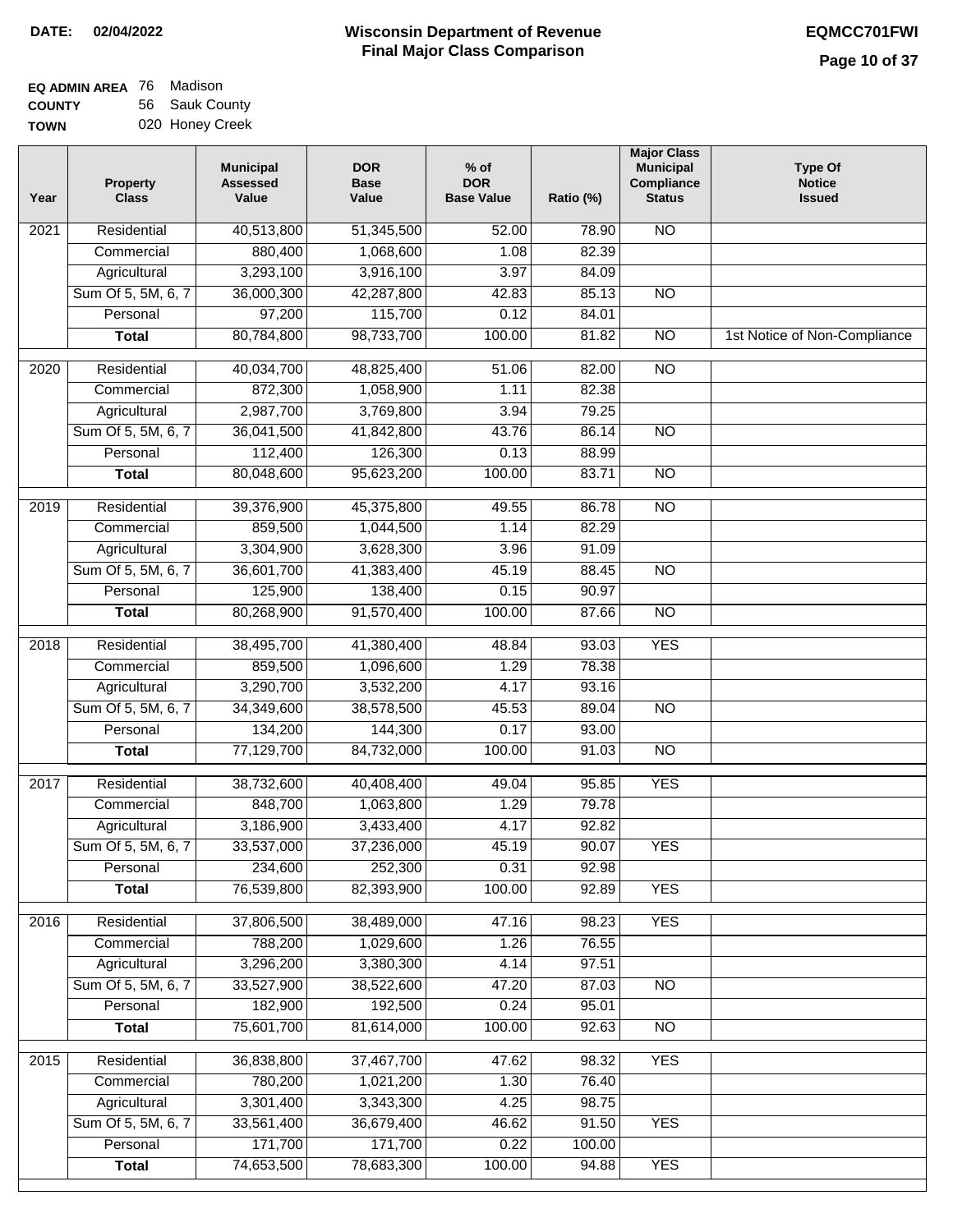| <b>EQ ADMIN AREA</b> 76 Madison |                |
|---------------------------------|----------------|
| <b>COUNTY</b>                   | 56 Sauk County |
| <b>TOWN</b>                     | 022 Ironton    |

| Year              | <b>Property</b><br><b>Class</b> | <b>Municipal</b><br><b>Assessed</b><br>Value | <b>DOR</b><br><b>Base</b><br>Value | $%$ of<br><b>DOR</b><br><b>Base Value</b> | Ratio (%) | <b>Major Class</b><br><b>Municipal</b><br>Compliance<br><b>Status</b> | <b>Type Of</b><br><b>Notice</b><br><b>Issued</b> |
|-------------------|---------------------------------|----------------------------------------------|------------------------------------|-------------------------------------------|-----------|-----------------------------------------------------------------------|--------------------------------------------------|
| $\overline{202}1$ | Residential                     | 24,248,700                                   | 27,092,400                         | 41.74                                     | 89.50     | N <sub>O</sub>                                                        |                                                  |
|                   | Commercial                      | 359,400                                      | 485,100                            | 0.75                                      | 74.09     |                                                                       |                                                  |
|                   | Agricultural                    | 3,133,800                                    | 3,159,800                          | 4.87                                      | 99.18     |                                                                       |                                                  |
|                   | Sum Of 5, 5M, 6, 7              | 32,996,800                                   | 34,093,700                         | 52.53                                     | 96.78     | <b>YES</b>                                                            |                                                  |
|                   | Personal                        | 70,800                                       | 71,500                             | 0.11                                      | 99.02     |                                                                       |                                                  |
|                   | <b>Total</b>                    | 60,809,500                                   | 64,902,500                         | 100.00                                    | 93.69     | $\overline{NO}$                                                       |                                                  |
| 2020              | Residential                     | 24,070,500                                   | 23,464,200                         | 39.07                                     | 102.58    | <b>YES</b>                                                            |                                                  |
|                   | Commercial                      | 277,900                                      | 402,800                            | 0.67                                      | 68.99     |                                                                       |                                                  |
|                   | Agricultural                    | 3,040,100                                    | 3,035,000                          | 5.05                                      | 100.17    |                                                                       |                                                  |
|                   | Sum Of 5, 5M, 6, 7              | 32,498,800                                   | 33,076,000                         | 55.08                                     | 98.25     | <b>YES</b>                                                            |                                                  |
|                   | Personal                        | 75,400                                       | 75,400                             | 0.13                                      | 100.00    |                                                                       |                                                  |
|                   | <b>Total</b>                    | 59,962,700                                   | 60,053,400                         | 100.00                                    | 99.85     | <b>YES</b>                                                            |                                                  |
| 2019              | Residential                     | 23,599,800                                   | 22,046,500                         | 38.37                                     | 107.05    | <b>YES</b>                                                            |                                                  |
|                   | Commercial                      | 277,900                                      | 402,800                            | 0.70                                      | 68.99     |                                                                       |                                                  |
|                   | Agricultural                    | 2,920,500                                    | 2,915,500                          | 5.07                                      | 100.17    |                                                                       |                                                  |
|                   | Sum Of 5, 5M, 6, 7              | 32,107,900                                   | 32,014,000                         | 55.72                                     | 100.29    | <b>YES</b>                                                            |                                                  |
|                   | Personal                        | 78,300                                       | 78,300                             | 0.14                                      | 100.00    |                                                                       |                                                  |
|                   | <b>Total</b>                    | 58,984,400                                   | 57,457,100                         | 100.00                                    | 102.66    | <b>YES</b>                                                            |                                                  |
| 2018              | Residential                     | 21,068,500                                   | 17,008,100                         | 32.78                                     | 123.87    | $\overline{NO}$                                                       |                                                  |
|                   | Commercial                      | 253,800                                      | 255,800                            | 0.49                                      | 99.22     |                                                                       |                                                  |
|                   | Agricultural                    | 2,906,900                                    | 2,900,600                          | 5.59                                      | 100.22    |                                                                       |                                                  |
|                   | Sum Of 5, 5M, 6, 7              | 25,765,200                                   | 31,711,700                         | 61.12                                     | 81.25     | $\overline{10}$                                                       |                                                  |
|                   | Personal                        | 5,400                                        | 5,400                              | 0.01                                      | 100.00    |                                                                       |                                                  |
|                   | <b>Total</b>                    | 49,999,800                                   | 51,881,600                         | 100.00                                    | 96.37     | $\overline{NO}$                                                       | 1st Notice of Non-Compliance                     |
| $\overline{20}17$ | Residential                     | 20,701,400                                   | 15,892,400                         | 31.33                                     | 130.26    | $\overline{NO}$                                                       |                                                  |
|                   | Commercial                      | 253,800                                      | 250,500                            | 0.49                                      | 101.32    |                                                                       |                                                  |
|                   | Agricultural                    | 2,826,200                                    | 2,826,800                          | 5.57                                      | 99.98     |                                                                       |                                                  |
|                   | Sum Of 5, 5M, 6, 7              | 26,336,900                                   | 31,702,100                         | 62.49                                     | 83.08     | <b>NO</b>                                                             |                                                  |
|                   | Personal                        | 60,300                                       | 60,300                             | 0.12                                      | 100.00    |                                                                       |                                                  |
|                   | <b>Total</b>                    | 50,178,600                                   | 50,732,100                         | 100.00                                    | 98.91     | <b>NO</b>                                                             |                                                  |
| 2016              | Residential                     | 20,399,000                                   | 15,383,000                         | 30.88                                     | 132.61    | N <sub>O</sub>                                                        |                                                  |
|                   | Commercial                      | 253,800                                      | 258,200                            | 0.52                                      | 98.30     |                                                                       |                                                  |
|                   | Agricultural                    | 2,785,700                                    | 2,787,200                          | 5.59                                      | 99.95     |                                                                       |                                                  |
|                   | Sum Of 5, 5M, 6, 7              | 25,778,700                                   | 31,334,300                         | 62.90                                     | 82.27     | $\overline{NO}$                                                       |                                                  |
|                   | Personal                        | 53,600                                       | 53,600                             | 0.11                                      | 100.00    |                                                                       |                                                  |
|                   | <b>Total</b>                    | 49,270,800                                   | 49,816,300                         | 100.00                                    | 98.90     | $\overline{NO}$                                                       |                                                  |
| 2015              | Residential                     | 20,265,900                                   | 14,805,000                         | 30.01                                     | 136.89    | N <sub>O</sub>                                                        |                                                  |
|                   | Commercial                      | 234,000                                      | 238,400                            | 0.48                                      | 98.15     |                                                                       |                                                  |
|                   | Agricultural                    | 2,755,500                                    | 2,753,800                          | 5.58                                      | 100.06    |                                                                       |                                                  |
|                   | Sum Of 5, 5M, 6, 7              | 25,567,200                                   | 31,477,400                         | 63.80                                     | 81.22     | $\overline{NO}$                                                       |                                                  |
|                   | Personal                        | 62,500                                       | 62,500                             | 0.13                                      | 100.00    |                                                                       |                                                  |
|                   | <b>Total</b>                    | 48,885,100                                   | 49,337,100                         | 100.00                                    | 99.08     | NO                                                                    |                                                  |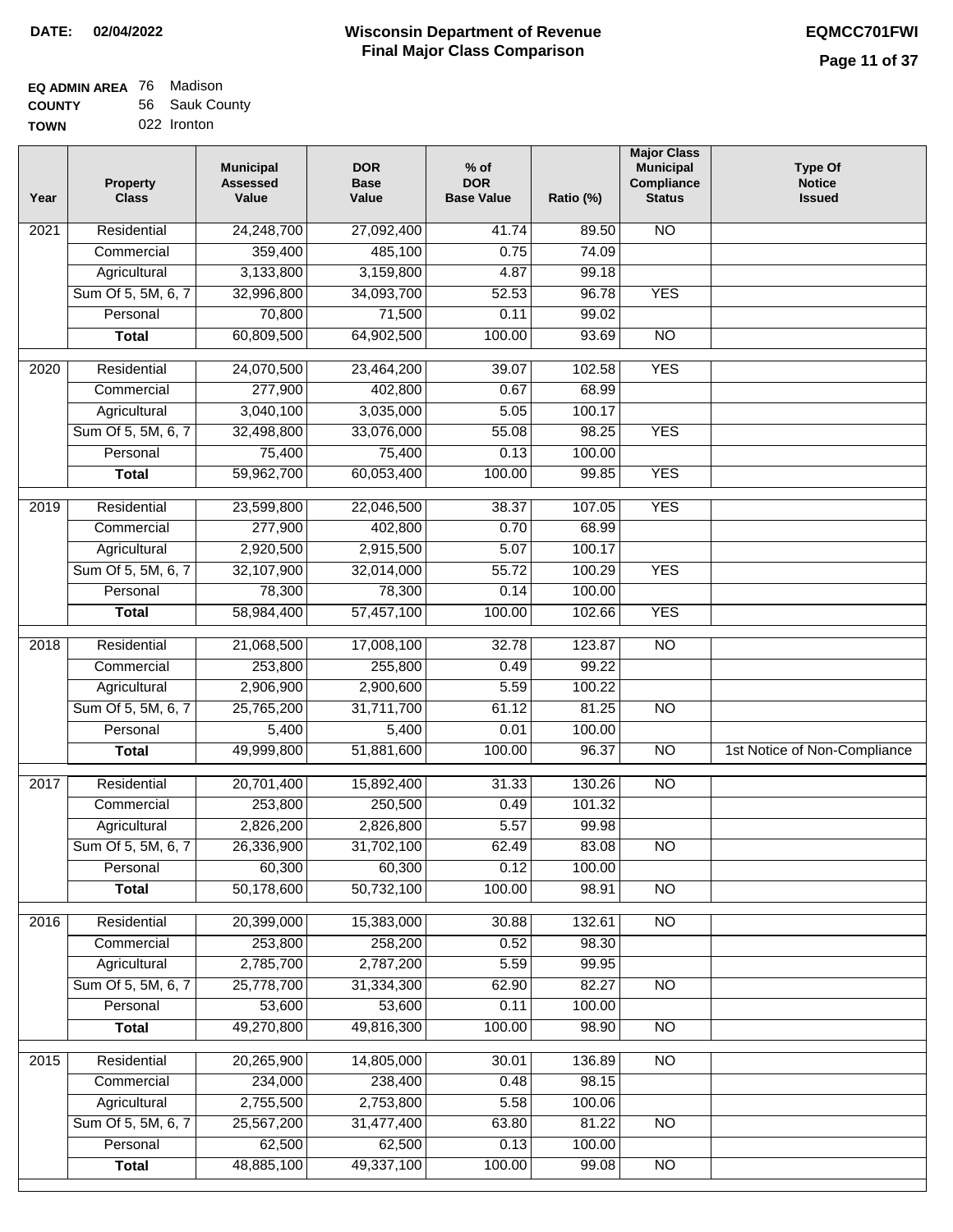| EQ ADMIN AREA 76 | Madison        |
|------------------|----------------|
| <b>COUNTY</b>    | 56 Sauk County |
| <b>TOWN</b>      | 024 La Valle   |

| <b>NO</b><br>$\overline{202}1$<br>Residential<br>326,654,400<br>363,831,100<br>91.60<br>89.78<br>7,287,800<br>2.25<br>81.49<br>Commercial<br>8,942,900<br>Agricultural<br>1,859,200<br>2,042,100<br>0.51<br>91.04<br>Sum Of 5, 5M, 6, 7<br>20,555,000<br>22,114,700<br>5.57<br>92.95<br>244,900<br>Personal<br>222,800<br>0.06<br>90.98<br>356,579,200<br>397, 175, 700<br>100.00<br>89.78<br>$\overline{NO}$<br><b>Total</b><br>325,078,000<br><b>YES</b><br>2020<br>Residential<br>347,790,200<br>91.65<br>93.47<br>7,004,100<br>Commercial<br>8,639,400<br>2.28<br>81.07<br>Agricultural<br>1,791,300<br>1,967,300<br>0.52<br>91.05<br>Sum Of 5, 5M, 6, 7<br>20,172,400<br>20,952,300<br>5.52<br>96.28<br>141,500<br>0.04<br>91.02<br>Personal<br>128,800<br><b>YES</b><br>354,174,600<br>379,490,700<br>100.00<br>93.33<br><b>Total</b><br><b>YES</b><br>2019<br>Residential<br>321,562,000<br>336,762,900<br>91.41<br>95.49<br>6,892,900<br>2.34<br>79.78<br>Commercial<br>8,639,400<br>95.12<br>1,793,800<br>1,885,900<br>0.51<br>Agricultural<br>Sum Of 5, 5M, 6, 7<br>20,638,800<br>20,993,600<br>5.70<br>98.31<br>138,600<br>145,900<br>Personal<br>0.04<br>95.00<br>351,026,100<br>100.00<br>95.28<br><b>YES</b><br>368,427,700<br><b>Total</b><br><b>YES</b><br>Residential<br>341,027,700<br>93.72<br>2018<br>319,622,900<br>91.82<br>Commercial<br>6,883,400<br>7,450,400<br>2.01<br>92.39<br>1,835,300<br>100.32<br>Agricultural<br>1,841,100<br>0.49<br>Sum Of 5, 5M, 6, 7<br>20,526,100<br>20,954,100<br>5.64<br>97.96<br>Personal<br>123,100<br>123,100<br>0.03<br>100.00<br>100.00<br>93.97<br><b>YES</b><br><b>Total</b><br>348,996,600<br>371,390,600<br>$\overline{2017}$<br>Residential<br>326,656,700<br><b>YES</b><br>338,422,600<br>91.55<br>103.60<br>Commercial<br>6,174,000<br>6,793,800<br>1.90<br>90.88<br>2,018,500<br>2,084,700<br>0.57<br>103.28<br>Agricultural<br>Sum Of 5, 5M, 6, 7<br>17,640,000<br>20,237,000<br>5.67<br>87.17<br>Personal<br>1,125,400<br>1,092,700<br>0.31<br>102.99<br>365,446,700<br>356,798,700<br>100.00<br>102.42<br><b>YES</b><br><b>Total</b><br><b>YES</b><br>Residential<br>337,266,300<br>312,475,200<br>2016<br>91.07<br>107.93<br>6,157,700<br>7,003,900<br>2.04<br>87.92<br>Commercial<br>2,086,400<br>Agricultural<br>1,985,400<br>0.58<br>105.09<br>Sum Of 5, 5M, 6, 7<br>17,553,300<br>20,780,200<br>6.06<br>84.47<br>Personal<br>932,800<br>888,400<br>0.26<br>105.00<br><b>YES</b><br>363,996,500<br>343,133,100<br>100.00<br>106.08<br><b>Total</b><br><b>YES</b><br>2015<br>Residential<br>336,199,400<br>320,671,600<br>91.38<br>104.84<br>6,195,900<br>2.00<br>88.08<br>Commercial<br>7,034,300<br>1,965,600<br>1,962,500<br>0.56<br>100.16<br>Agricultural<br>Sum Of 5, 5M, 6, 7<br>17,424,700<br>20,261,400<br>5.77<br>86.00<br><b>NO</b><br>975,500<br>975,500<br>Personal<br>0.28<br>100.00<br>362,761,100<br>350,905,300<br>100.00<br>103.38<br><b>Total</b><br>NO | Year | <b>Property</b><br><b>Class</b> | <b>Municipal</b><br><b>Assessed</b><br>Value | <b>DOR</b><br><b>Base</b><br>Value | $%$ of<br><b>DOR</b><br><b>Base Value</b> | Ratio (%) | <b>Major Class</b><br><b>Municipal</b><br>Compliance<br><b>Status</b> | <b>Type Of</b><br><b>Notice</b><br><b>Issued</b> |
|-------------------------------------------------------------------------------------------------------------------------------------------------------------------------------------------------------------------------------------------------------------------------------------------------------------------------------------------------------------------------------------------------------------------------------------------------------------------------------------------------------------------------------------------------------------------------------------------------------------------------------------------------------------------------------------------------------------------------------------------------------------------------------------------------------------------------------------------------------------------------------------------------------------------------------------------------------------------------------------------------------------------------------------------------------------------------------------------------------------------------------------------------------------------------------------------------------------------------------------------------------------------------------------------------------------------------------------------------------------------------------------------------------------------------------------------------------------------------------------------------------------------------------------------------------------------------------------------------------------------------------------------------------------------------------------------------------------------------------------------------------------------------------------------------------------------------------------------------------------------------------------------------------------------------------------------------------------------------------------------------------------------------------------------------------------------------------------------------------------------------------------------------------------------------------------------------------------------------------------------------------------------------------------------------------------------------------------------------------------------------------------------------------------------------------------------------------------------------------------------------------------------------------------------------------------------------------------------------------------------------------------------------------------------------------------------------------------------------------------------------------------------------------------------------------------------------------------------------------------------------------------------------------------------------------------------------------|------|---------------------------------|----------------------------------------------|------------------------------------|-------------------------------------------|-----------|-----------------------------------------------------------------------|--------------------------------------------------|
|                                                                                                                                                                                                                                                                                                                                                                                                                                                                                                                                                                                                                                                                                                                                                                                                                                                                                                                                                                                                                                                                                                                                                                                                                                                                                                                                                                                                                                                                                                                                                                                                                                                                                                                                                                                                                                                                                                                                                                                                                                                                                                                                                                                                                                                                                                                                                                                                                                                                                                                                                                                                                                                                                                                                                                                                                                                                                                                                                       |      |                                 |                                              |                                    |                                           |           |                                                                       |                                                  |
|                                                                                                                                                                                                                                                                                                                                                                                                                                                                                                                                                                                                                                                                                                                                                                                                                                                                                                                                                                                                                                                                                                                                                                                                                                                                                                                                                                                                                                                                                                                                                                                                                                                                                                                                                                                                                                                                                                                                                                                                                                                                                                                                                                                                                                                                                                                                                                                                                                                                                                                                                                                                                                                                                                                                                                                                                                                                                                                                                       |      |                                 |                                              |                                    |                                           |           |                                                                       |                                                  |
|                                                                                                                                                                                                                                                                                                                                                                                                                                                                                                                                                                                                                                                                                                                                                                                                                                                                                                                                                                                                                                                                                                                                                                                                                                                                                                                                                                                                                                                                                                                                                                                                                                                                                                                                                                                                                                                                                                                                                                                                                                                                                                                                                                                                                                                                                                                                                                                                                                                                                                                                                                                                                                                                                                                                                                                                                                                                                                                                                       |      |                                 |                                              |                                    |                                           |           |                                                                       |                                                  |
|                                                                                                                                                                                                                                                                                                                                                                                                                                                                                                                                                                                                                                                                                                                                                                                                                                                                                                                                                                                                                                                                                                                                                                                                                                                                                                                                                                                                                                                                                                                                                                                                                                                                                                                                                                                                                                                                                                                                                                                                                                                                                                                                                                                                                                                                                                                                                                                                                                                                                                                                                                                                                                                                                                                                                                                                                                                                                                                                                       |      |                                 |                                              |                                    |                                           |           |                                                                       |                                                  |
|                                                                                                                                                                                                                                                                                                                                                                                                                                                                                                                                                                                                                                                                                                                                                                                                                                                                                                                                                                                                                                                                                                                                                                                                                                                                                                                                                                                                                                                                                                                                                                                                                                                                                                                                                                                                                                                                                                                                                                                                                                                                                                                                                                                                                                                                                                                                                                                                                                                                                                                                                                                                                                                                                                                                                                                                                                                                                                                                                       |      |                                 |                                              |                                    |                                           |           |                                                                       |                                                  |
|                                                                                                                                                                                                                                                                                                                                                                                                                                                                                                                                                                                                                                                                                                                                                                                                                                                                                                                                                                                                                                                                                                                                                                                                                                                                                                                                                                                                                                                                                                                                                                                                                                                                                                                                                                                                                                                                                                                                                                                                                                                                                                                                                                                                                                                                                                                                                                                                                                                                                                                                                                                                                                                                                                                                                                                                                                                                                                                                                       |      |                                 |                                              |                                    |                                           |           |                                                                       |                                                  |
|                                                                                                                                                                                                                                                                                                                                                                                                                                                                                                                                                                                                                                                                                                                                                                                                                                                                                                                                                                                                                                                                                                                                                                                                                                                                                                                                                                                                                                                                                                                                                                                                                                                                                                                                                                                                                                                                                                                                                                                                                                                                                                                                                                                                                                                                                                                                                                                                                                                                                                                                                                                                                                                                                                                                                                                                                                                                                                                                                       |      |                                 |                                              |                                    |                                           |           |                                                                       |                                                  |
|                                                                                                                                                                                                                                                                                                                                                                                                                                                                                                                                                                                                                                                                                                                                                                                                                                                                                                                                                                                                                                                                                                                                                                                                                                                                                                                                                                                                                                                                                                                                                                                                                                                                                                                                                                                                                                                                                                                                                                                                                                                                                                                                                                                                                                                                                                                                                                                                                                                                                                                                                                                                                                                                                                                                                                                                                                                                                                                                                       |      |                                 |                                              |                                    |                                           |           |                                                                       |                                                  |
|                                                                                                                                                                                                                                                                                                                                                                                                                                                                                                                                                                                                                                                                                                                                                                                                                                                                                                                                                                                                                                                                                                                                                                                                                                                                                                                                                                                                                                                                                                                                                                                                                                                                                                                                                                                                                                                                                                                                                                                                                                                                                                                                                                                                                                                                                                                                                                                                                                                                                                                                                                                                                                                                                                                                                                                                                                                                                                                                                       |      |                                 |                                              |                                    |                                           |           |                                                                       |                                                  |
|                                                                                                                                                                                                                                                                                                                                                                                                                                                                                                                                                                                                                                                                                                                                                                                                                                                                                                                                                                                                                                                                                                                                                                                                                                                                                                                                                                                                                                                                                                                                                                                                                                                                                                                                                                                                                                                                                                                                                                                                                                                                                                                                                                                                                                                                                                                                                                                                                                                                                                                                                                                                                                                                                                                                                                                                                                                                                                                                                       |      |                                 |                                              |                                    |                                           |           |                                                                       |                                                  |
|                                                                                                                                                                                                                                                                                                                                                                                                                                                                                                                                                                                                                                                                                                                                                                                                                                                                                                                                                                                                                                                                                                                                                                                                                                                                                                                                                                                                                                                                                                                                                                                                                                                                                                                                                                                                                                                                                                                                                                                                                                                                                                                                                                                                                                                                                                                                                                                                                                                                                                                                                                                                                                                                                                                                                                                                                                                                                                                                                       |      |                                 |                                              |                                    |                                           |           |                                                                       |                                                  |
|                                                                                                                                                                                                                                                                                                                                                                                                                                                                                                                                                                                                                                                                                                                                                                                                                                                                                                                                                                                                                                                                                                                                                                                                                                                                                                                                                                                                                                                                                                                                                                                                                                                                                                                                                                                                                                                                                                                                                                                                                                                                                                                                                                                                                                                                                                                                                                                                                                                                                                                                                                                                                                                                                                                                                                                                                                                                                                                                                       |      |                                 |                                              |                                    |                                           |           |                                                                       |                                                  |
|                                                                                                                                                                                                                                                                                                                                                                                                                                                                                                                                                                                                                                                                                                                                                                                                                                                                                                                                                                                                                                                                                                                                                                                                                                                                                                                                                                                                                                                                                                                                                                                                                                                                                                                                                                                                                                                                                                                                                                                                                                                                                                                                                                                                                                                                                                                                                                                                                                                                                                                                                                                                                                                                                                                                                                                                                                                                                                                                                       |      |                                 |                                              |                                    |                                           |           |                                                                       |                                                  |
|                                                                                                                                                                                                                                                                                                                                                                                                                                                                                                                                                                                                                                                                                                                                                                                                                                                                                                                                                                                                                                                                                                                                                                                                                                                                                                                                                                                                                                                                                                                                                                                                                                                                                                                                                                                                                                                                                                                                                                                                                                                                                                                                                                                                                                                                                                                                                                                                                                                                                                                                                                                                                                                                                                                                                                                                                                                                                                                                                       |      |                                 |                                              |                                    |                                           |           |                                                                       |                                                  |
|                                                                                                                                                                                                                                                                                                                                                                                                                                                                                                                                                                                                                                                                                                                                                                                                                                                                                                                                                                                                                                                                                                                                                                                                                                                                                                                                                                                                                                                                                                                                                                                                                                                                                                                                                                                                                                                                                                                                                                                                                                                                                                                                                                                                                                                                                                                                                                                                                                                                                                                                                                                                                                                                                                                                                                                                                                                                                                                                                       |      |                                 |                                              |                                    |                                           |           |                                                                       |                                                  |
|                                                                                                                                                                                                                                                                                                                                                                                                                                                                                                                                                                                                                                                                                                                                                                                                                                                                                                                                                                                                                                                                                                                                                                                                                                                                                                                                                                                                                                                                                                                                                                                                                                                                                                                                                                                                                                                                                                                                                                                                                                                                                                                                                                                                                                                                                                                                                                                                                                                                                                                                                                                                                                                                                                                                                                                                                                                                                                                                                       |      |                                 |                                              |                                    |                                           |           |                                                                       |                                                  |
|                                                                                                                                                                                                                                                                                                                                                                                                                                                                                                                                                                                                                                                                                                                                                                                                                                                                                                                                                                                                                                                                                                                                                                                                                                                                                                                                                                                                                                                                                                                                                                                                                                                                                                                                                                                                                                                                                                                                                                                                                                                                                                                                                                                                                                                                                                                                                                                                                                                                                                                                                                                                                                                                                                                                                                                                                                                                                                                                                       |      |                                 |                                              |                                    |                                           |           |                                                                       |                                                  |
|                                                                                                                                                                                                                                                                                                                                                                                                                                                                                                                                                                                                                                                                                                                                                                                                                                                                                                                                                                                                                                                                                                                                                                                                                                                                                                                                                                                                                                                                                                                                                                                                                                                                                                                                                                                                                                                                                                                                                                                                                                                                                                                                                                                                                                                                                                                                                                                                                                                                                                                                                                                                                                                                                                                                                                                                                                                                                                                                                       |      |                                 |                                              |                                    |                                           |           |                                                                       |                                                  |
|                                                                                                                                                                                                                                                                                                                                                                                                                                                                                                                                                                                                                                                                                                                                                                                                                                                                                                                                                                                                                                                                                                                                                                                                                                                                                                                                                                                                                                                                                                                                                                                                                                                                                                                                                                                                                                                                                                                                                                                                                                                                                                                                                                                                                                                                                                                                                                                                                                                                                                                                                                                                                                                                                                                                                                                                                                                                                                                                                       |      |                                 |                                              |                                    |                                           |           |                                                                       |                                                  |
|                                                                                                                                                                                                                                                                                                                                                                                                                                                                                                                                                                                                                                                                                                                                                                                                                                                                                                                                                                                                                                                                                                                                                                                                                                                                                                                                                                                                                                                                                                                                                                                                                                                                                                                                                                                                                                                                                                                                                                                                                                                                                                                                                                                                                                                                                                                                                                                                                                                                                                                                                                                                                                                                                                                                                                                                                                                                                                                                                       |      |                                 |                                              |                                    |                                           |           |                                                                       |                                                  |
|                                                                                                                                                                                                                                                                                                                                                                                                                                                                                                                                                                                                                                                                                                                                                                                                                                                                                                                                                                                                                                                                                                                                                                                                                                                                                                                                                                                                                                                                                                                                                                                                                                                                                                                                                                                                                                                                                                                                                                                                                                                                                                                                                                                                                                                                                                                                                                                                                                                                                                                                                                                                                                                                                                                                                                                                                                                                                                                                                       |      |                                 |                                              |                                    |                                           |           |                                                                       |                                                  |
|                                                                                                                                                                                                                                                                                                                                                                                                                                                                                                                                                                                                                                                                                                                                                                                                                                                                                                                                                                                                                                                                                                                                                                                                                                                                                                                                                                                                                                                                                                                                                                                                                                                                                                                                                                                                                                                                                                                                                                                                                                                                                                                                                                                                                                                                                                                                                                                                                                                                                                                                                                                                                                                                                                                                                                                                                                                                                                                                                       |      |                                 |                                              |                                    |                                           |           |                                                                       |                                                  |
|                                                                                                                                                                                                                                                                                                                                                                                                                                                                                                                                                                                                                                                                                                                                                                                                                                                                                                                                                                                                                                                                                                                                                                                                                                                                                                                                                                                                                                                                                                                                                                                                                                                                                                                                                                                                                                                                                                                                                                                                                                                                                                                                                                                                                                                                                                                                                                                                                                                                                                                                                                                                                                                                                                                                                                                                                                                                                                                                                       |      |                                 |                                              |                                    |                                           |           |                                                                       |                                                  |
|                                                                                                                                                                                                                                                                                                                                                                                                                                                                                                                                                                                                                                                                                                                                                                                                                                                                                                                                                                                                                                                                                                                                                                                                                                                                                                                                                                                                                                                                                                                                                                                                                                                                                                                                                                                                                                                                                                                                                                                                                                                                                                                                                                                                                                                                                                                                                                                                                                                                                                                                                                                                                                                                                                                                                                                                                                                                                                                                                       |      |                                 |                                              |                                    |                                           |           |                                                                       |                                                  |
|                                                                                                                                                                                                                                                                                                                                                                                                                                                                                                                                                                                                                                                                                                                                                                                                                                                                                                                                                                                                                                                                                                                                                                                                                                                                                                                                                                                                                                                                                                                                                                                                                                                                                                                                                                                                                                                                                                                                                                                                                                                                                                                                                                                                                                                                                                                                                                                                                                                                                                                                                                                                                                                                                                                                                                                                                                                                                                                                                       |      |                                 |                                              |                                    |                                           |           |                                                                       |                                                  |
|                                                                                                                                                                                                                                                                                                                                                                                                                                                                                                                                                                                                                                                                                                                                                                                                                                                                                                                                                                                                                                                                                                                                                                                                                                                                                                                                                                                                                                                                                                                                                                                                                                                                                                                                                                                                                                                                                                                                                                                                                                                                                                                                                                                                                                                                                                                                                                                                                                                                                                                                                                                                                                                                                                                                                                                                                                                                                                                                                       |      |                                 |                                              |                                    |                                           |           |                                                                       |                                                  |
|                                                                                                                                                                                                                                                                                                                                                                                                                                                                                                                                                                                                                                                                                                                                                                                                                                                                                                                                                                                                                                                                                                                                                                                                                                                                                                                                                                                                                                                                                                                                                                                                                                                                                                                                                                                                                                                                                                                                                                                                                                                                                                                                                                                                                                                                                                                                                                                                                                                                                                                                                                                                                                                                                                                                                                                                                                                                                                                                                       |      |                                 |                                              |                                    |                                           |           |                                                                       |                                                  |
|                                                                                                                                                                                                                                                                                                                                                                                                                                                                                                                                                                                                                                                                                                                                                                                                                                                                                                                                                                                                                                                                                                                                                                                                                                                                                                                                                                                                                                                                                                                                                                                                                                                                                                                                                                                                                                                                                                                                                                                                                                                                                                                                                                                                                                                                                                                                                                                                                                                                                                                                                                                                                                                                                                                                                                                                                                                                                                                                                       |      |                                 |                                              |                                    |                                           |           |                                                                       |                                                  |
|                                                                                                                                                                                                                                                                                                                                                                                                                                                                                                                                                                                                                                                                                                                                                                                                                                                                                                                                                                                                                                                                                                                                                                                                                                                                                                                                                                                                                                                                                                                                                                                                                                                                                                                                                                                                                                                                                                                                                                                                                                                                                                                                                                                                                                                                                                                                                                                                                                                                                                                                                                                                                                                                                                                                                                                                                                                                                                                                                       |      |                                 |                                              |                                    |                                           |           |                                                                       |                                                  |
|                                                                                                                                                                                                                                                                                                                                                                                                                                                                                                                                                                                                                                                                                                                                                                                                                                                                                                                                                                                                                                                                                                                                                                                                                                                                                                                                                                                                                                                                                                                                                                                                                                                                                                                                                                                                                                                                                                                                                                                                                                                                                                                                                                                                                                                                                                                                                                                                                                                                                                                                                                                                                                                                                                                                                                                                                                                                                                                                                       |      |                                 |                                              |                                    |                                           |           |                                                                       |                                                  |
|                                                                                                                                                                                                                                                                                                                                                                                                                                                                                                                                                                                                                                                                                                                                                                                                                                                                                                                                                                                                                                                                                                                                                                                                                                                                                                                                                                                                                                                                                                                                                                                                                                                                                                                                                                                                                                                                                                                                                                                                                                                                                                                                                                                                                                                                                                                                                                                                                                                                                                                                                                                                                                                                                                                                                                                                                                                                                                                                                       |      |                                 |                                              |                                    |                                           |           |                                                                       |                                                  |
|                                                                                                                                                                                                                                                                                                                                                                                                                                                                                                                                                                                                                                                                                                                                                                                                                                                                                                                                                                                                                                                                                                                                                                                                                                                                                                                                                                                                                                                                                                                                                                                                                                                                                                                                                                                                                                                                                                                                                                                                                                                                                                                                                                                                                                                                                                                                                                                                                                                                                                                                                                                                                                                                                                                                                                                                                                                                                                                                                       |      |                                 |                                              |                                    |                                           |           |                                                                       |                                                  |
|                                                                                                                                                                                                                                                                                                                                                                                                                                                                                                                                                                                                                                                                                                                                                                                                                                                                                                                                                                                                                                                                                                                                                                                                                                                                                                                                                                                                                                                                                                                                                                                                                                                                                                                                                                                                                                                                                                                                                                                                                                                                                                                                                                                                                                                                                                                                                                                                                                                                                                                                                                                                                                                                                                                                                                                                                                                                                                                                                       |      |                                 |                                              |                                    |                                           |           |                                                                       |                                                  |
|                                                                                                                                                                                                                                                                                                                                                                                                                                                                                                                                                                                                                                                                                                                                                                                                                                                                                                                                                                                                                                                                                                                                                                                                                                                                                                                                                                                                                                                                                                                                                                                                                                                                                                                                                                                                                                                                                                                                                                                                                                                                                                                                                                                                                                                                                                                                                                                                                                                                                                                                                                                                                                                                                                                                                                                                                                                                                                                                                       |      |                                 |                                              |                                    |                                           |           |                                                                       |                                                  |
|                                                                                                                                                                                                                                                                                                                                                                                                                                                                                                                                                                                                                                                                                                                                                                                                                                                                                                                                                                                                                                                                                                                                                                                                                                                                                                                                                                                                                                                                                                                                                                                                                                                                                                                                                                                                                                                                                                                                                                                                                                                                                                                                                                                                                                                                                                                                                                                                                                                                                                                                                                                                                                                                                                                                                                                                                                                                                                                                                       |      |                                 |                                              |                                    |                                           |           |                                                                       |                                                  |
|                                                                                                                                                                                                                                                                                                                                                                                                                                                                                                                                                                                                                                                                                                                                                                                                                                                                                                                                                                                                                                                                                                                                                                                                                                                                                                                                                                                                                                                                                                                                                                                                                                                                                                                                                                                                                                                                                                                                                                                                                                                                                                                                                                                                                                                                                                                                                                                                                                                                                                                                                                                                                                                                                                                                                                                                                                                                                                                                                       |      |                                 |                                              |                                    |                                           |           |                                                                       |                                                  |
|                                                                                                                                                                                                                                                                                                                                                                                                                                                                                                                                                                                                                                                                                                                                                                                                                                                                                                                                                                                                                                                                                                                                                                                                                                                                                                                                                                                                                                                                                                                                                                                                                                                                                                                                                                                                                                                                                                                                                                                                                                                                                                                                                                                                                                                                                                                                                                                                                                                                                                                                                                                                                                                                                                                                                                                                                                                                                                                                                       |      |                                 |                                              |                                    |                                           |           |                                                                       |                                                  |
|                                                                                                                                                                                                                                                                                                                                                                                                                                                                                                                                                                                                                                                                                                                                                                                                                                                                                                                                                                                                                                                                                                                                                                                                                                                                                                                                                                                                                                                                                                                                                                                                                                                                                                                                                                                                                                                                                                                                                                                                                                                                                                                                                                                                                                                                                                                                                                                                                                                                                                                                                                                                                                                                                                                                                                                                                                                                                                                                                       |      |                                 |                                              |                                    |                                           |           |                                                                       |                                                  |
|                                                                                                                                                                                                                                                                                                                                                                                                                                                                                                                                                                                                                                                                                                                                                                                                                                                                                                                                                                                                                                                                                                                                                                                                                                                                                                                                                                                                                                                                                                                                                                                                                                                                                                                                                                                                                                                                                                                                                                                                                                                                                                                                                                                                                                                                                                                                                                                                                                                                                                                                                                                                                                                                                                                                                                                                                                                                                                                                                       |      |                                 |                                              |                                    |                                           |           |                                                                       |                                                  |
|                                                                                                                                                                                                                                                                                                                                                                                                                                                                                                                                                                                                                                                                                                                                                                                                                                                                                                                                                                                                                                                                                                                                                                                                                                                                                                                                                                                                                                                                                                                                                                                                                                                                                                                                                                                                                                                                                                                                                                                                                                                                                                                                                                                                                                                                                                                                                                                                                                                                                                                                                                                                                                                                                                                                                                                                                                                                                                                                                       |      |                                 |                                              |                                    |                                           |           |                                                                       |                                                  |
|                                                                                                                                                                                                                                                                                                                                                                                                                                                                                                                                                                                                                                                                                                                                                                                                                                                                                                                                                                                                                                                                                                                                                                                                                                                                                                                                                                                                                                                                                                                                                                                                                                                                                                                                                                                                                                                                                                                                                                                                                                                                                                                                                                                                                                                                                                                                                                                                                                                                                                                                                                                                                                                                                                                                                                                                                                                                                                                                                       |      |                                 |                                              |                                    |                                           |           |                                                                       |                                                  |
|                                                                                                                                                                                                                                                                                                                                                                                                                                                                                                                                                                                                                                                                                                                                                                                                                                                                                                                                                                                                                                                                                                                                                                                                                                                                                                                                                                                                                                                                                                                                                                                                                                                                                                                                                                                                                                                                                                                                                                                                                                                                                                                                                                                                                                                                                                                                                                                                                                                                                                                                                                                                                                                                                                                                                                                                                                                                                                                                                       |      |                                 |                                              |                                    |                                           |           |                                                                       |                                                  |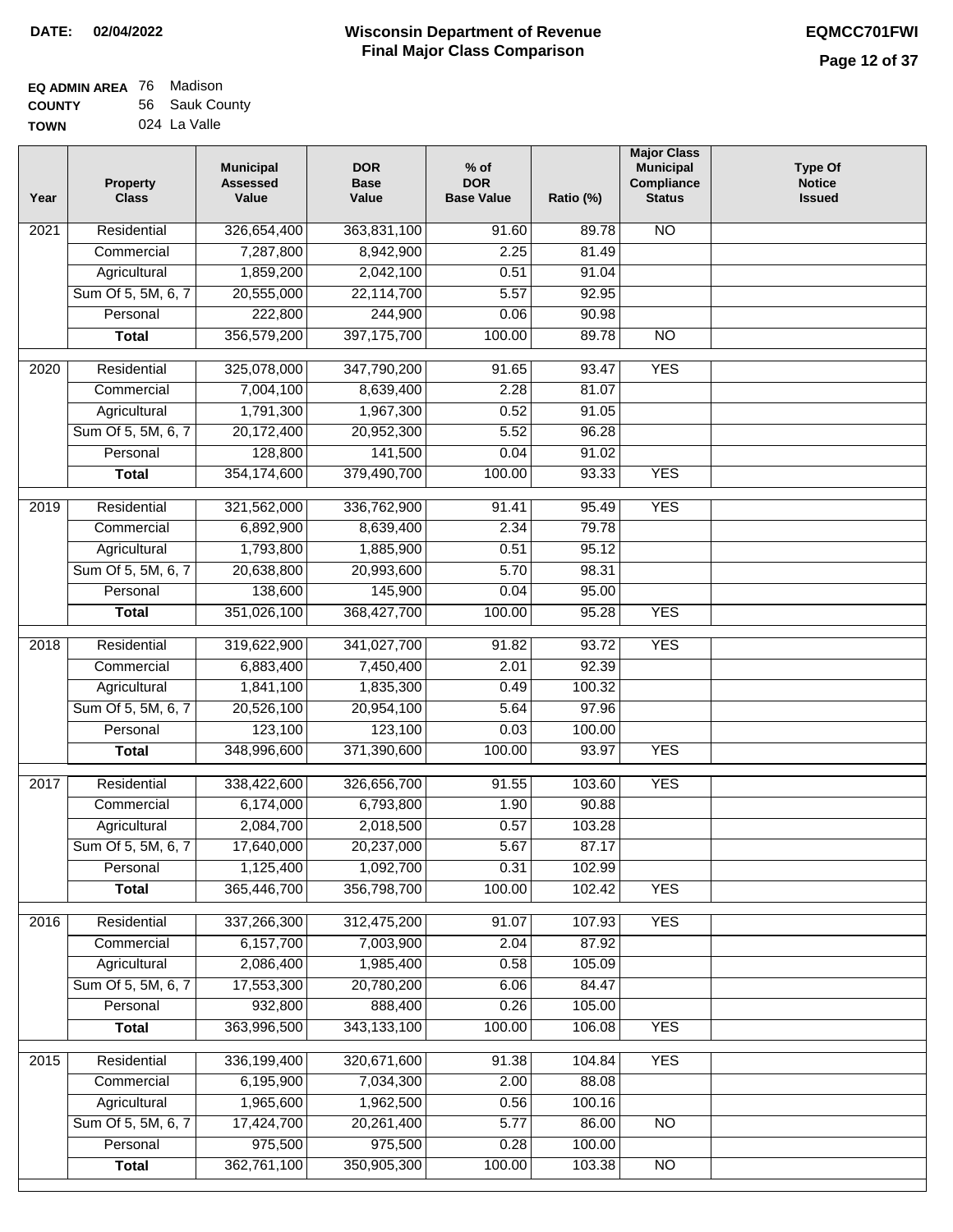| EQ ADMIN AREA 76 | Madison        |
|------------------|----------------|
| <b>COUNTY</b>    | 56 Sauk County |
| <b>TOWN</b>      | 026 Merrimac   |

| Year              | <b>Property</b><br><b>Class</b> | <b>Municipal</b><br><b>Assessed</b><br>Value | <b>DOR</b><br><b>Base</b><br>Value | $%$ of<br><b>DOR</b><br><b>Base Value</b> | Ratio (%) | <b>Major Class</b><br><b>Municipal</b><br>Compliance<br><b>Status</b> | Type Of<br><b>Notice</b><br><b>Issued</b> |
|-------------------|---------------------------------|----------------------------------------------|------------------------------------|-------------------------------------------|-----------|-----------------------------------------------------------------------|-------------------------------------------|
| 2021              | Residential                     | 281,095,900                                  | 310,654,500                        | 90.66                                     | 90.49     | <b>YES</b>                                                            |                                           |
|                   | Commercial                      | 13,660,400                                   | 13,901,100                         | 4.06                                      | 98.27     |                                                                       |                                           |
|                   | Agricultural                    | 916,600                                      | 953,900                            | 0.28                                      | 96.09     |                                                                       |                                           |
|                   | Sum Of 5, 5M, 6, 7              | 16,256,200                                   | 15,030,600                         | 4.39                                      | 108.15    |                                                                       |                                           |
|                   | Personal                        | 2,037,500                                    | 2,122,400                          | 0.62                                      | 96.00     |                                                                       |                                           |
|                   | <b>Total</b>                    | 313,966,600                                  | 342,662,500                        | 100.00                                    | 91.63     | <b>YES</b>                                                            |                                           |
| 2020              | Residential                     | 270,392,200                                  | 260, 341, 700                      | 89.27                                     | 103.86    | <b>YES</b>                                                            |                                           |
|                   | Commercial                      | 13,544,600                                   | 13,124,300                         | 4.50                                      | 103.20    |                                                                       |                                           |
|                   | Agricultural                    | 918,100                                      | 917,600                            | 0.31                                      | 100.05    |                                                                       |                                           |
|                   | Sum Of 5, 5M, 6, 7              | 16,428,900                                   | 15,126,700                         | 5.19                                      | 108.61    |                                                                       |                                           |
|                   | Personal                        | 2,127,700                                    | 2,127,700                          | 0.73                                      | 100.00    |                                                                       |                                           |
|                   | <b>Total</b>                    | 303,411,500                                  | 291,638,000                        | 100.00                                    | 104.04    | <b>YES</b>                                                            |                                           |
| 2019              | Residential                     | 225,692,100                                  | 257,195,500                        | 89.27                                     | 87.75     | $\overline{NO}$                                                       |                                           |
|                   | Commercial                      | 12,483,300                                   | 13,124,300                         | 4.56                                      | 95.12     |                                                                       |                                           |
|                   | Agricultural                    | 888,900                                      | 888,100                            | 0.31                                      | 100.09    |                                                                       |                                           |
|                   | Sum Of 5, 5M, 6, 7              | 14,351,500                                   | 14,944,700                         | 5.19                                      | 96.03     |                                                                       |                                           |
|                   | Personal                        | 1,898,900                                    | 1,957,600                          | 0.68                                      | 97.00     |                                                                       |                                           |
|                   | <b>Total</b>                    | 255,314,700                                  | 288,110,200                        | 100.00                                    | 88.62     | $\overline{NO}$                                                       |                                           |
| 2018              | Residential                     | 220,322,800                                  | 237,276,800                        | 89.00                                     | 92.85     | <b>YES</b>                                                            |                                           |
|                   | Commercial                      | 12,351,700                                   | 11,694,900                         | 4.39                                      | 105.62    |                                                                       |                                           |
|                   | Agricultural                    | 871,100                                      | 871,900                            | 0.33                                      | 99.91     |                                                                       |                                           |
|                   | Sum Of 5, 5M, 6, 7              | 14,046,400                                   | 14,419,000                         | 5.41                                      | 97.42     |                                                                       |                                           |
|                   | Personal                        | 2,278,700                                    | 2,349,200                          | 0.88                                      | 97.00     |                                                                       |                                           |
|                   | <b>Total</b>                    | 249,870,700                                  | 266,611,800                        | 100.00                                    | 93.72     | <b>YES</b>                                                            |                                           |
| $\overline{2017}$ | Residential                     | 218,679,200                                  | 230,869,600                        | 88.79                                     | 94.72     | <b>YES</b>                                                            |                                           |
|                   | Commercial                      | 11,834,100                                   | 11,579,200                         | 4.45                                      | 102.20    |                                                                       |                                           |
|                   | Agricultural                    | 851,000                                      | 850,100                            | 0.33                                      | 100.11    |                                                                       |                                           |
|                   | Sum Of 5, 5M, 6, 7              | 13,767,600                                   | 14,013,000                         | 5.39                                      | 98.25     |                                                                       |                                           |
|                   | Personal                        | 2,611,600                                    | 2,692,400                          | 1.04                                      | 97.00     |                                                                       |                                           |
|                   | <b>Total</b>                    | 247,743,500                                  | 260,004,300                        | 100.00                                    | 95.28     | <b>YES</b>                                                            |                                           |
| 2016              | Residential                     | 213,086,800                                  | 211,797,200                        | 87.76                                     | 100.61    | <b>YES</b>                                                            |                                           |
|                   | Commercial                      | 11,778,800                                   | 11,878,600                         | 4.92                                      | 99.16     |                                                                       |                                           |
|                   | Agricultural                    | 864,300                                      | 864,400                            | 0.36                                      | 99.99     |                                                                       |                                           |
|                   | Sum Of 5, 5M, 6, 7              | 13,650,700                                   | 14, 152, 200                       | 5.86                                      | 96.46     |                                                                       |                                           |
|                   | Personal                        | 2,734,300                                    | 2,654,700                          | 1.10                                      | 103.00    |                                                                       |                                           |
|                   | <b>Total</b>                    | 242,114,900                                  | 241, 347, 100                      | 100.00                                    | 100.32    | <b>YES</b>                                                            |                                           |
| 2015              | Residential                     | 210,454,800                                  | 200,848,300                        | 86.94                                     | 104.78    | <b>YES</b>                                                            |                                           |
|                   | Commercial                      | 13,530,600                                   | 12,121,000                         | 5.25                                      | 111.63    | $\overline{NO}$                                                       |                                           |
|                   | Agricultural                    | 856,900                                      | 855,800                            | 0.37                                      | 100.13    |                                                                       |                                           |
|                   | Sum Of 5, 5M, 6, 7              | 13,679,800                                   | 13,791,300                         | 5.97                                      | 99.19     | <b>YES</b>                                                            |                                           |
|                   | Personal                        | 3,390,900                                    | 3,390,900                          | 1.47                                      | 100.00    |                                                                       |                                           |
|                   | <b>Total</b>                    | 241,913,000                                  | 231,007,300                        | 100.00                                    | 104.72    | NO                                                                    |                                           |
|                   |                                 |                                              |                                    |                                           |           |                                                                       |                                           |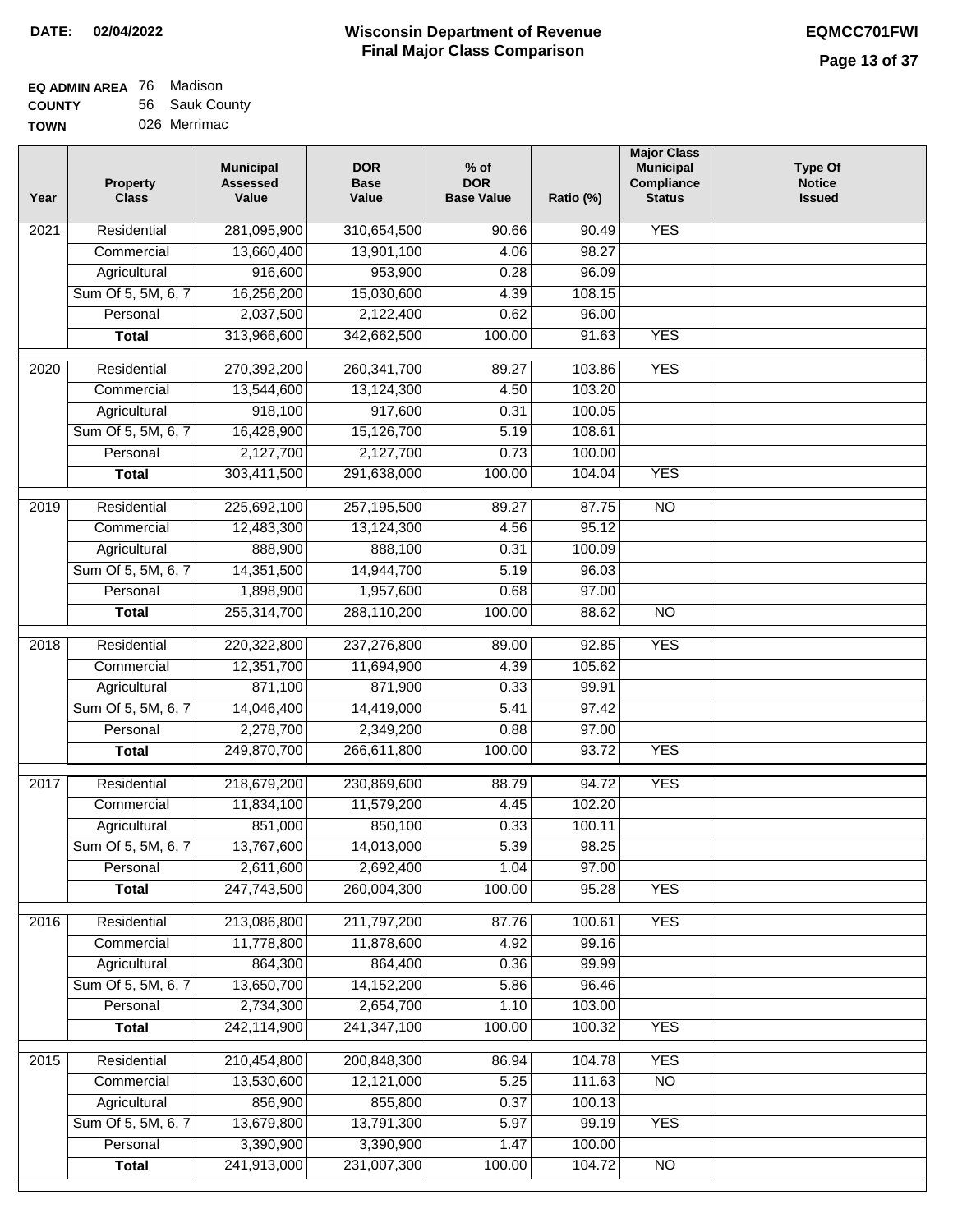| <b>EQ ADMIN AREA</b> 76 Madison |                    |
|---------------------------------|--------------------|
| <b>COUNTY</b>                   | 56 Sauk County     |
| <b>TOWN</b>                     | 028 Prairie Du Sac |

| Year              | <b>Property</b><br><b>Class</b> | <b>Municipal</b><br><b>Assessed</b><br>Value | <b>DOR</b><br><b>Base</b><br>Value | $%$ of<br><b>DOR</b><br><b>Base Value</b> | Ratio (%) | <b>Major Class</b><br><b>Municipal</b><br>Compliance<br><b>Status</b> | <b>Type Of</b><br><b>Notice</b><br><b>Issued</b> |
|-------------------|---------------------------------|----------------------------------------------|------------------------------------|-------------------------------------------|-----------|-----------------------------------------------------------------------|--------------------------------------------------|
| $\overline{202}1$ | Residential                     | 128,143,100                                  | 139,236,100                        | $\overline{78.44}$                        | 92.03     | <b>YES</b>                                                            |                                                  |
|                   | Commercial                      | 10,926,900                                   | 11,308,100                         | 6.37                                      | 96.63     |                                                                       |                                                  |
|                   | Agricultural                    | 2,972,400                                    | 2,972,900                          | 1.67                                      | 99.98     |                                                                       |                                                  |
|                   | Sum Of 5, 5M, 6, 7              | 22,723,800                                   | 22,779,200                         | 12.83                                     | 99.76     | <b>YES</b>                                                            |                                                  |
|                   | Personal                        | 1,217,200                                    | 1,217,200                          | 0.69                                      | 100.00    |                                                                       |                                                  |
|                   | <b>Total</b>                    | 165,983,400                                  | 177,513,500                        | 100.00                                    | 93.50     | <b>YES</b>                                                            |                                                  |
| $\overline{2020}$ | Residential                     | 128,171,000                                  | 126,954,100                        | 77.11                                     | 100.96    | <b>YES</b>                                                            |                                                  |
|                   | Commercial                      | 10,863,500                                   | 10,709,300                         | 6.50                                      | 101.44    |                                                                       |                                                  |
|                   | Agricultural                    | 2,874,500                                    | 2,871,500                          | 1.74                                      | 100.10    |                                                                       |                                                  |
|                   | Sum Of 5, 5M, 6, 7              | 22,936,000                                   | 22,840,200                         | 13.87                                     | 100.42    | <b>YES</b>                                                            |                                                  |
|                   | Personal                        | 1,258,600                                    | 1,258,600                          | 0.76                                      | 100.00    |                                                                       |                                                  |
|                   | <b>Total</b>                    | 166,103,600                                  | 164,633,700                        | 100.00                                    | 100.89    | <b>YES</b>                                                            |                                                  |
| 2019              | Residential                     | 102,820,400                                  | 118,800,400                        | 76.65                                     | 86.55     | $\overline{10}$                                                       |                                                  |
|                   | Commercial                      | 9,509,400                                    | 10,467,500                         | 6.75                                      | 90.85     |                                                                       |                                                  |
|                   | Agricultural                    | 2,807,700                                    | 2,706,500                          | 1.75                                      | 103.74    |                                                                       |                                                  |
|                   | Sum Of 5, 5M, 6, 7              | 19,376,500                                   | 22,246,600                         | 14.35                                     | 87.10     | $\overline{NO}$                                                       |                                                  |
|                   | Personal                        | 684,300                                      | 777,600                            | 0.50                                      | 88.00     |                                                                       |                                                  |
|                   | <b>Total</b>                    | 135,198,300                                  | 154,998,600                        | 100.00                                    | 87.23     | $\overline{NO}$                                                       | 2nd Notice of Non-Compliance                     |
| 2018              | Residential                     | 101,959,100                                  | 111, 157, 700                      | 73.98                                     | 91.72     | <b>YES</b>                                                            |                                                  |
|                   | Commercial                      | 9,124,400                                    | 12,861,800                         | 8.56                                      | 70.94     |                                                                       |                                                  |
|                   | Agricultural                    | 2,809,800                                    | 2,636,500                          | 1.75                                      | 106.57    |                                                                       |                                                  |
|                   | Sum Of 5, 5M, 6, 7              | 19,495,300                                   | 22,895,500                         | 15.24                                     | 85.15     | $\overline{3}$                                                        |                                                  |
|                   | Personal                        | 638,600                                      | 709,600                            | 0.47                                      | 89.99     |                                                                       |                                                  |
|                   | <b>Total</b>                    | 134,027,200                                  | 150,261,100                        | 100.00                                    | 89.20     | $\overline{10}$                                                       | 1st Notice of Non-Compliance                     |
| 2017              | Residential                     | 101,532,300                                  | 106,426,000                        | 72.49                                     | 95.40     | <b>YES</b>                                                            |                                                  |
|                   | Commercial                      | 9,124,400                                    | 12,609,600                         | 8.59                                      | 72.36     |                                                                       |                                                  |
|                   | Agricultural                    | 2,819,300                                    | 2,579,100                          | 1.76                                      | 109.31    |                                                                       |                                                  |
|                   | Sum Of 5, 5M, 6, 7              | 19,641,100                                   | 23,568,400                         | 16.05                                     | 83.34     | <b>NO</b>                                                             |                                                  |
|                   | Personal                        | 1,460,600                                    | 1,622,900                          | 1.11                                      | 90.00     |                                                                       |                                                  |
|                   | <b>Total</b>                    | 134,577,700                                  | 146,806,000                        | 100.00                                    | 91.67     | <b>NO</b>                                                             |                                                  |
| 2016              | Residential                     | 100,245,700                                  | 100,958,200                        | 71.05                                     | 99.29     | <b>YES</b>                                                            |                                                  |
|                   | Commercial                      | 9,124,400                                    | 12,999,600                         | 9.15                                      | 70.19     |                                                                       |                                                  |
|                   | Agricultural                    | 2,820,200                                    | 2,539,800                          | 1.79                                      | 111.04    |                                                                       |                                                  |
|                   | Sum Of 5, 5M, 6, 7              | 19,622,200                                   | 23,969,900                         | 16.87                                     | 81.86     | $\overline{NO}$                                                       |                                                  |
|                   | Personal                        | 1,542,300                                    | 1,623,500                          | 1.14                                      | 95.00     |                                                                       |                                                  |
|                   | <b>Total</b>                    | 133,354,800                                  | 142,091,000                        | 100.00                                    | 93.85     | $\overline{NO}$                                                       |                                                  |
| 2015              | Residential                     | 99,671,400                                   | 95,571,300                         | 70.29                                     | 104.29    | <b>YES</b>                                                            |                                                  |
|                   | Commercial                      | 9,292,500                                    | 13,603,300                         | 10.00                                     | 68.31     | N <sub>O</sub>                                                        |                                                  |
|                   | Agricultural                    | 2,820,100                                    | 2,506,500                          | 1.84                                      | 112.51    |                                                                       |                                                  |
|                   | Sum Of 5, 5M, 6, 7              | 19,275,100                                   | 22,850,200                         | 16.80                                     | 84.35     | <b>NO</b>                                                             |                                                  |
|                   | Personal                        | 1,442,500                                    | 1,442,500                          | 1.06                                      | 100.00    |                                                                       |                                                  |
|                   | <b>Total</b>                    | 132,501,600                                  | 135,973,800                        | 100.00                                    | 97.45     | NO                                                                    |                                                  |
|                   |                                 |                                              |                                    |                                           |           |                                                                       |                                                  |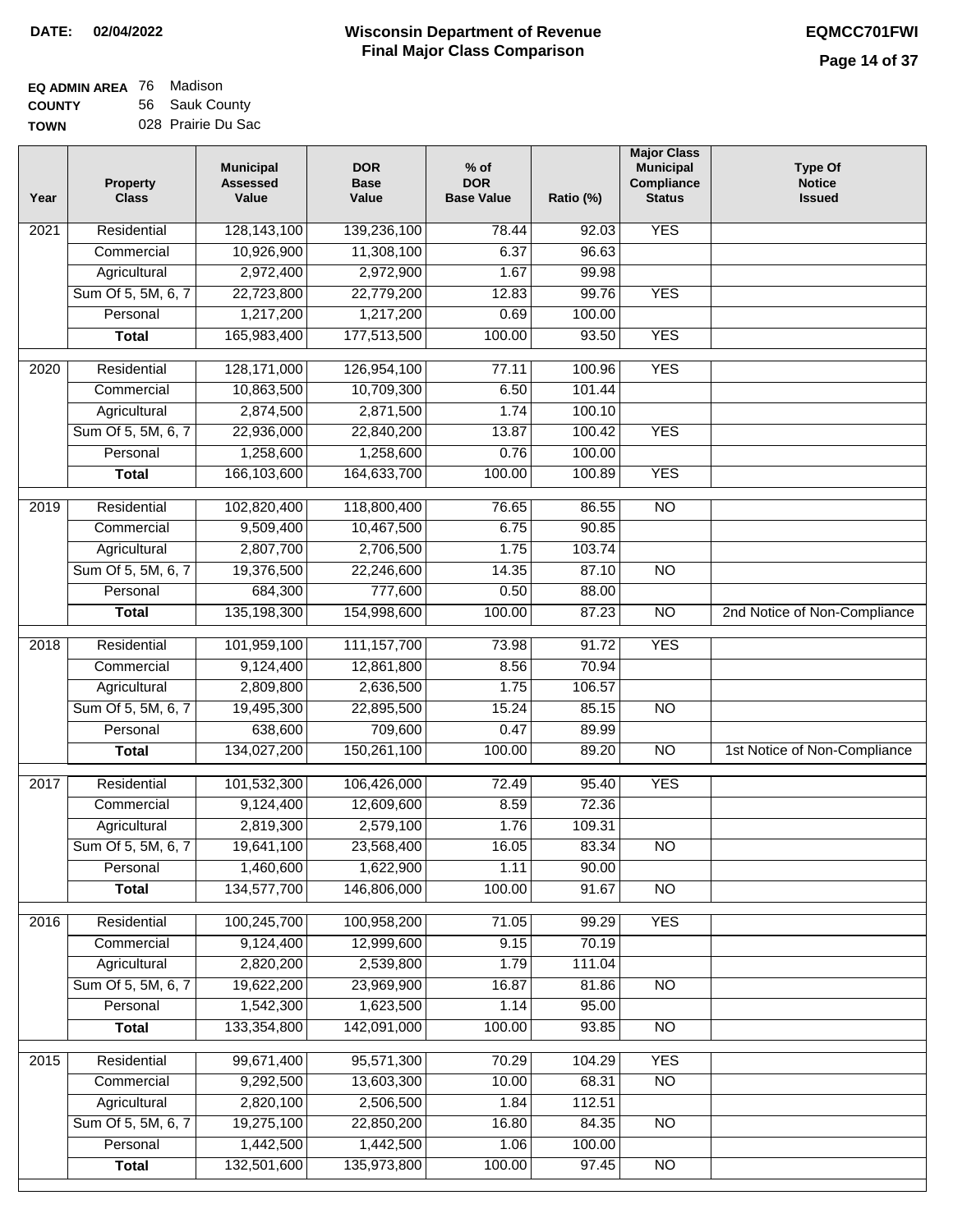| EQ ADMIN AREA 76 | Madison        |
|------------------|----------------|
| <b>COUNTY</b>    | 56 Sauk County |
| <b>TOWN</b>      | 030 Reedsburg  |

| Year              | <b>Property</b><br><b>Class</b> | <b>Municipal</b><br><b>Assessed</b><br>Value | <b>DOR</b><br><b>Base</b><br>Value | $%$ of<br><b>DOR</b><br><b>Base Value</b> | Ratio (%) | <b>Major Class</b><br><b>Municipal</b><br>Compliance<br><b>Status</b> | <b>Type Of</b><br><b>Notice</b><br><b>Issued</b> |
|-------------------|---------------------------------|----------------------------------------------|------------------------------------|-------------------------------------------|-----------|-----------------------------------------------------------------------|--------------------------------------------------|
| 2021              | Residential                     | 69,822,400                                   | 88,196,700                         | 70.21                                     | 79.17     | <b>NO</b>                                                             |                                                  |
|                   | Commercial                      | 2,793,100                                    | 3,178,900                          | 2.53                                      | 87.86     |                                                                       |                                                  |
|                   | Agricultural                    | 2,395,300                                    | 2,815,700                          | 2.24                                      | 85.07     |                                                                       |                                                  |
|                   | Sum Of 5, 5M, 6, 7              | 25,762,300                                   | 31,206,300                         | 24.84                                     | 82.55     | $\overline{NO}$                                                       |                                                  |
|                   | Personal                        | 183,600                                      | 215,800                            | 0.17                                      | 85.08     |                                                                       |                                                  |
|                   | <b>Total</b>                    | 100,956,700                                  | 125,613,400                        | 100.00                                    | 80.37     | $\overline{NO}$                                                       |                                                  |
| 2020              | Residential                     | 69,826,500                                   | 82,347,900                         | 69.45                                     | 84.79     | $\overline{NO}$                                                       |                                                  |
|                   | Commercial                      | 2,793,100                                    | 3,116,600                          | 2.63                                      | 89.62     |                                                                       |                                                  |
|                   | Agricultural                    | 2,430,900                                    | 2,713,500                          | 2.29                                      | 89.59     |                                                                       |                                                  |
|                   | Sum Of 5, 5M, 6, 7              | 25,642,600                                   | 30,212,800                         | 25.48                                     | 84.87     | $\overline{NO}$                                                       |                                                  |
|                   | Personal                        | 164,700                                      | 183,900                            | 0.16                                      | 89.56     |                                                                       |                                                  |
|                   | <b>Total</b>                    | 100,857,800                                  | 118,574,700                        | 100.00                                    | 85.06     | $\overline{NO}$                                                       |                                                  |
| $\frac{1}{2019}$  | Residential                     | 69,768,800                                   | 77,628,200                         | 68.32                                     | 89.88     | $\overline{NO}$                                                       |                                                  |
|                   | Commercial                      | 3,360,900                                    | 3,712,200                          | 3.27                                      | 90.54     |                                                                       |                                                  |
|                   | Agricultural                    | 2,675,600                                    | 2,604,400                          | 2.29                                      | 102.73    |                                                                       |                                                  |
|                   | Sum Of 5, 5M, 6, 7              | 25,760,600                                   | 29,480,400                         | 25.95                                     | 87.38     | $\overline{NO}$                                                       |                                                  |
|                   | Personal                        | 177,600                                      | 191,000                            | 0.17                                      | 92.98     |                                                                       |                                                  |
|                   | <b>Total</b>                    | 101,743,500                                  | 113,616,200                        | 100.00                                    | 89.55     | $\overline{NO}$                                                       |                                                  |
| 2018              | Residential                     | 69,082,000                                   | 73,746,600                         | 67.50                                     | 93.67     | <b>YES</b>                                                            |                                                  |
|                   | Commercial                      | 3,350,900                                    | 4,789,400                          | 4.38                                      | 69.96     |                                                                       |                                                  |
|                   | Agricultural                    | 2,693,400                                    | 2,552,000                          | 2.34                                      | 105.54    |                                                                       |                                                  |
|                   | Sum Of 5, 5M, 6, 7              | 26,393,100                                   | 28,066,500                         | 25.69                                     | 94.04     | <b>YES</b>                                                            |                                                  |
|                   | Personal                        | 92,700                                       | 96,500                             | 0.09                                      | 96.06     |                                                                       |                                                  |
|                   | <b>Total</b>                    | 101,612,100                                  | 109,251,000                        | 100.00                                    | 93.01     | <b>YES</b>                                                            |                                                  |
| $\overline{2017}$ | Residential                     | 68,420,500                                   | 69,698,500                         | 66.11                                     | 98.17     | <b>YES</b>                                                            |                                                  |
|                   | Commercial                      | 3,315,600                                    | 4,657,300                          | 4.42                                      | 71.19     |                                                                       |                                                  |
|                   | Agricultural                    | 2,694,000                                    | 2,491,700                          | 2.36                                      | 108.12    |                                                                       |                                                  |
|                   | Sum Of 5, 5M, 6, 7              | 26,519,000                                   | 28,252,800                         | 26.80                                     | 93.86     | <b>YES</b>                                                            |                                                  |
|                   | Personal                        | 311,600                                      | 321,200                            | 0.30                                      | 97.01     |                                                                       |                                                  |
|                   | <b>Total</b>                    | 101,260,700                                  | 105,421,500                        | 100.00                                    | 96.05     | <b>YES</b>                                                            |                                                  |
| 2016              | Residential                     | 67, 157, 500                                 | 66,553,900                         | 64.76                                     | 100.91    | <b>YES</b>                                                            |                                                  |
|                   | Commercial                      | 3,315,600                                    | 4,801,400                          | 4.67                                      | 69.05     |                                                                       |                                                  |
|                   | Agricultural                    | 2,699,300                                    | 2,456,800                          | 2.39                                      | 109.87    |                                                                       |                                                  |
|                   | Sum Of 5, 5M, 6, 7              | 26,203,800                                   | 28,587,500                         | 27.82                                     | 91.66     | <b>YES</b>                                                            |                                                  |
|                   | Personal                        | 373,700                                      | 377,500                            | 0.37                                      | 98.99     |                                                                       |                                                  |
|                   | <b>Total</b>                    | 99,749,900                                   | 102,777,100                        | 100.00                                    | 97.05     | <b>YES</b>                                                            |                                                  |
| 2015              | Residential                     | 66,761,500                                   | 64,196,800                         | 63.72                                     | 104.00    | <b>YES</b>                                                            |                                                  |
|                   | Commercial                      | 3,277,400                                    | 4,762,800                          | 4.73                                      | 68.81     |                                                                       |                                                  |
|                   | Agricultural                    | 2,700,200                                    | 2,902,300                          | 2.88                                      | 93.04     |                                                                       |                                                  |
|                   | Sum Of 5, 5M, 6, 7              | 26,223,800                                   | 28,584,900                         | 28.37                                     | 91.74     | <b>YES</b>                                                            |                                                  |
|                   | Personal                        | 326,100                                      | 299,700                            | 0.30                                      | 108.81    |                                                                       |                                                  |
|                   | <b>Total</b>                    | 99,289,000                                   | 100,746,500                        | 100.00                                    | 98.55     | <b>YES</b>                                                            |                                                  |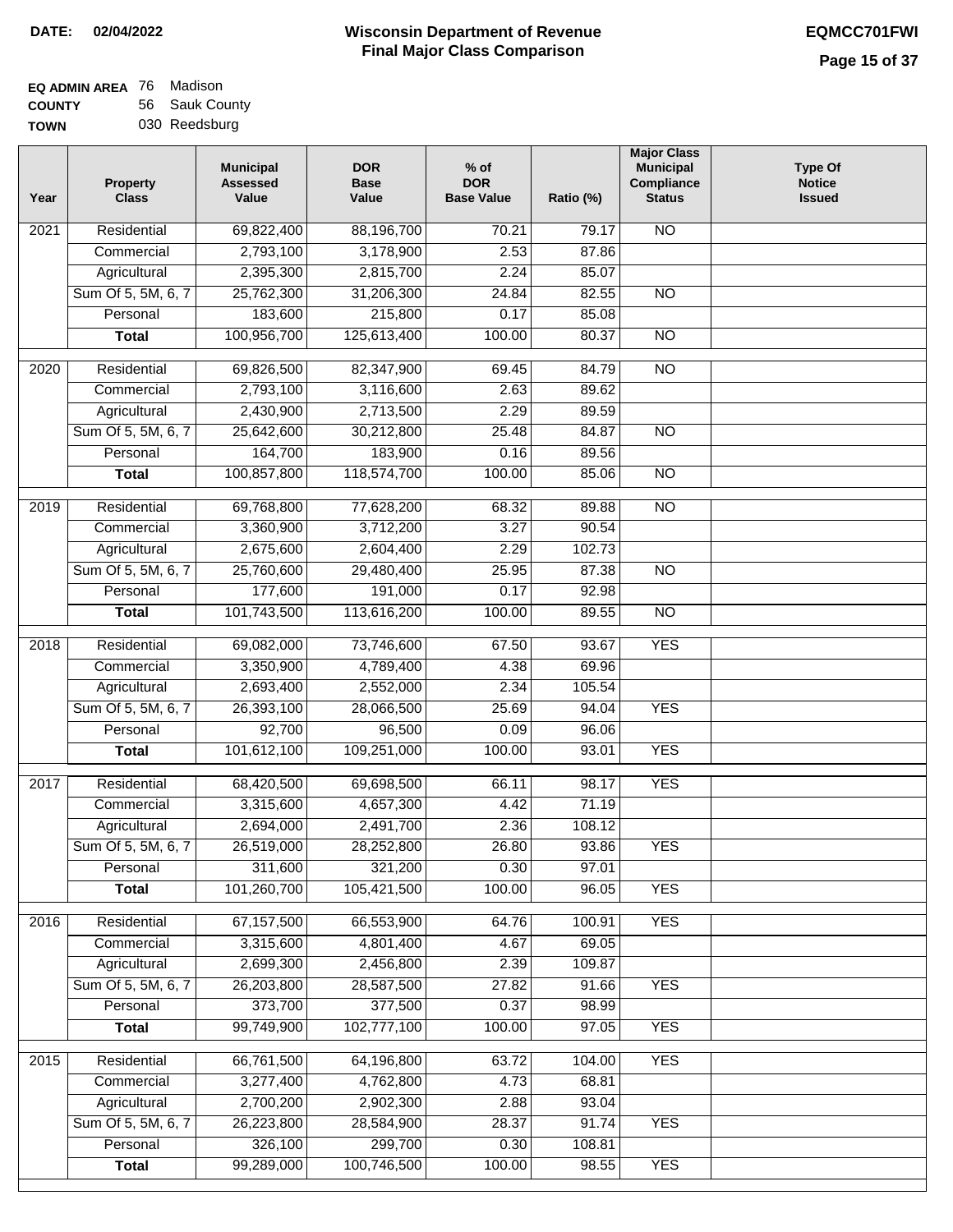| EQ ADMIN AREA 76 | Madison          |
|------------------|------------------|
| <b>COUNTY</b>    | 56 Sauk County   |
| <b>TOWN</b>      | 032 Spring Green |

| Year | <b>Property</b><br><b>Class</b> | <b>Municipal</b><br><b>Assessed</b><br>Value | <b>DOR</b><br><b>Base</b><br>Value | $%$ of<br><b>DOR</b><br><b>Base Value</b> | Ratio (%) | <b>Major Class</b><br><b>Municipal</b><br><b>Compliance</b><br><b>Status</b> | <b>Type Of</b><br><b>Notice</b><br><b>Issued</b> |
|------|---------------------------------|----------------------------------------------|------------------------------------|-------------------------------------------|-----------|------------------------------------------------------------------------------|--------------------------------------------------|
| 2021 | Residential                     | 119,755,000                                  | 178,472,700                        | 77.99                                     | 67.10     | N <sub>O</sub>                                                               |                                                  |
|      | Commercial                      | 15,772,200                                   | 17,858,500                         | 7.80                                      | 88.32     |                                                                              |                                                  |
|      | Agricultural                    | 2,527,300                                    | 3,242,100                          | 1.42                                      | 77.95     |                                                                              |                                                  |
|      | Sum Of 5, 5M, 6, 7              | 22,869,900                                   | 27,451,100                         | 12.00                                     | 83.31     | $\overline{NO}$                                                              |                                                  |
|      | Personal                        | 1,411,000                                    | 1,809,000                          | 0.79                                      | 78.00     |                                                                              |                                                  |
|      | <b>Total</b>                    | 162,335,400                                  | 228,833,400                        | 100.00                                    | 70.94     | $\overline{NO}$                                                              | 2nd Notice of Non-Compliance                     |
| 2020 | Residential                     | 118,488,800                                  | 149,892,400                        | 75.65                                     | 79.05     | $\overline{NO}$                                                              |                                                  |
|      | Commercial                      | 15,697,400                                   | 17,245,100                         | 8.70                                      | 91.03     |                                                                              |                                                  |
|      | Agricultural                    | 2,900,900                                    | 3,116,200                          | 1.57                                      | 93.09     |                                                                              |                                                  |
|      | Sum Of 5, 5M, 6, 7              | 22,666,000                                   | 26,084,500                         | 13.17                                     | 86.89     | <b>NO</b>                                                                    |                                                  |
|      | Personal                        | 1,521,200                                    | 1,789,700                          | 0.90                                      | 85.00     |                                                                              |                                                  |
|      | <b>Total</b>                    | 161,274,300                                  | 198,127,900                        | 100.00                                    | 81.40     | $\overline{NO}$                                                              | 1st Notice of Non-Compliance                     |
| 2019 | Residential                     | 117,361,700                                  | 140, 171, 100                      | 75.07                                     | 83.73     | <b>NO</b>                                                                    |                                                  |
|      | Commercial                      | 15,458,900                                   | 16,786,100                         | 8.99                                      | 92.09     |                                                                              |                                                  |
|      | Agricultural                    | 2,993,900                                    | 2,993,000                          | 1.60                                      | 100.03    |                                                                              |                                                  |
|      | Sum Of 5, 5M, 6, 7              | 22,722,800                                   | 25,130,500                         | 13.46                                     | 90.42     | <b>YES</b>                                                                   |                                                  |
|      | Personal                        | 1,342,100                                    | 1,636,700                          | 0.88                                      | 82.00     |                                                                              |                                                  |
|      | <b>Total</b>                    | 159,879,400                                  | 186,717,400                        | 100.00                                    | 85.63     | $\overline{NO}$                                                              |                                                  |
| 2018 | Residential                     | 116,197,900                                  | 138,748,000                        | 74.25                                     | 83.75     | $\overline{NO}$                                                              |                                                  |
|      | Commercial                      | 15,393,300                                   | 17,711,200                         | 9.48                                      | 86.91     |                                                                              |                                                  |
|      | Agricultural                    | 2,927,200                                    | 2,924,200                          | 1.56                                      | 100.10    |                                                                              |                                                  |
|      | Sum Of 5, 5M, 6, 7              | 23,042,400                                   | 26,106,100                         | 13.97                                     | 88.26     | $\overline{NO}$                                                              |                                                  |
|      | Personal                        | 1,236,500                                    | 1,373,900                          | 0.74                                      | 90.00     |                                                                              |                                                  |
|      | <b>Total</b>                    | 158,797,300                                  | 186,863,400                        | 100.00                                    | 84.98     | <b>NO</b>                                                                    |                                                  |
| 2017 | Residential                     | 116, 156, 100                                | 130,878,100                        | 73.02                                     | 88.75     | $\overline{NO}$                                                              |                                                  |
|      | Commercial                      | 15,433,300                                   | 17,401,900                         | 9.71                                      | 88.69     |                                                                              |                                                  |
|      | Agricultural                    | 2,810,700                                    | 2,851,000                          | 1.59                                      | 98.59     |                                                                              |                                                  |
|      | Sum Of 5, 5M, 6, 7              | 23,147,300                                   | 25,978,800                         | 14.49                                     | 89.10     | <b>NO</b>                                                                    |                                                  |
|      | Personal                        | 1,920,400                                    | 2,133,800                          | 1.19                                      | 90.00     |                                                                              |                                                  |
|      | <b>Total</b>                    | 159,467,800                                  | 179,243,600                        | 100.00                                    | 88.97     | <b>NO</b>                                                                    |                                                  |
| 2016 | Residential                     | 115,687,700                                  | 124, 152, 600                      | 72.09                                     | 93.18     | <b>YES</b>                                                                   |                                                  |
|      | Commercial                      | 15,265,900                                   | 17,215,900                         | 10.00                                     | 88.67     |                                                                              |                                                  |
|      | Agricultural                    | 2,809,700                                    | 2,808,300                          | 1.63                                      | 100.05    |                                                                              |                                                  |
|      | Sum Of 5, 5M, 6, 7              | 23,315,000                                   | 25,768,600                         | 14.96                                     | 90.48     | <b>YES</b>                                                                   |                                                  |
|      | Personal                        | 2,273,100                                    | 2,273,100                          | 1.32                                      | 100.00    |                                                                              |                                                  |
|      | <b>Total</b>                    | 159,351,400                                  | 172,218,500                        | 100.00                                    | 92.53     | <b>YES</b>                                                                   |                                                  |
| 2015 | Residential                     | 115,553,000                                  | 118,453,900                        | 71.60                                     | 97.55     | <b>YES</b>                                                                   |                                                  |
|      | Commercial                      | 15,265,900                                   | 17,388,900                         | 10.51                                     | 87.79     | $\overline{NO}$                                                              |                                                  |
|      | Agricultural                    | 2,775,400                                    | 2,775,500                          | 1.68                                      | 100.00    |                                                                              |                                                  |
|      | Sum Of 5, 5M, 6, 7              | 22,881,500                                   | 24,645,400                         | 14.90                                     | 92.84     | <b>YES</b>                                                                   |                                                  |
|      | Personal                        | 2,166,700                                    | 2,166,700                          | 1.31                                      | 100.00    |                                                                              |                                                  |
|      | <b>Total</b>                    | 158,642,500                                  | 165,430,400                        | 100.00                                    | 95.90     | NO                                                                           |                                                  |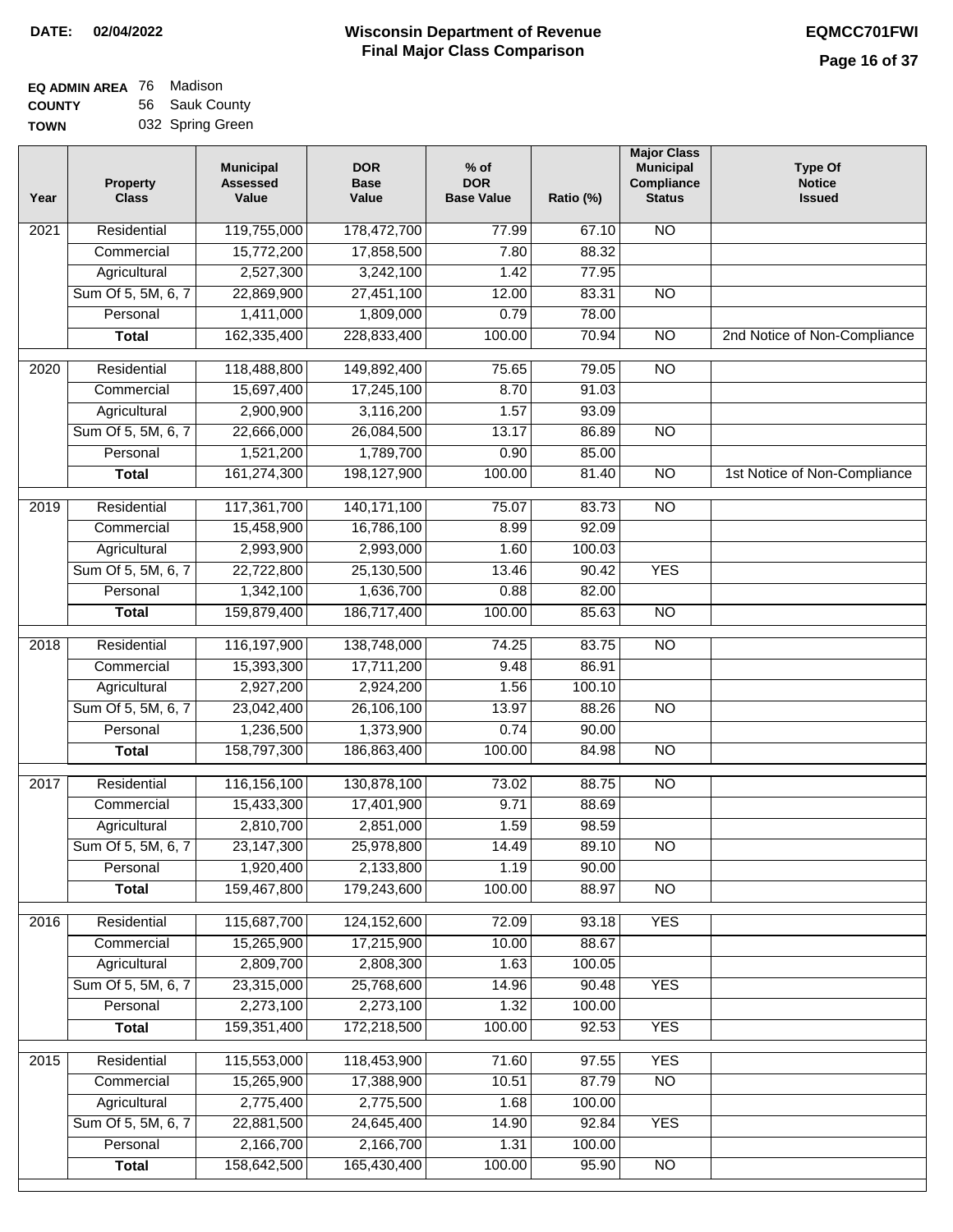| EQ ADMIN AREA 76 | Madison        |
|------------------|----------------|
| <b>COUNTY</b>    | 56 Sauk County |
| <b>TOWN</b>      | 034 Sumpter    |

| Year              | <b>Property</b><br><b>Class</b> | <b>Municipal</b><br><b>Assessed</b><br>Value | <b>DOR</b><br><b>Base</b><br>Value | $%$ of<br><b>DOR</b><br><b>Base Value</b> | Ratio (%) | <b>Major Class</b><br><b>Municipal</b><br>Compliance<br><b>Status</b> | <b>Type Of</b><br><b>Notice</b><br><b>Issued</b> |
|-------------------|---------------------------------|----------------------------------------------|------------------------------------|-------------------------------------------|-----------|-----------------------------------------------------------------------|--------------------------------------------------|
| 2021              | Residential                     | 45,858,000                                   | 54,926,400                         | 69.95                                     | 83.49     | $\overline{NO}$                                                       |                                                  |
|                   | Commercial                      | 4,059,200                                    | 4,168,900                          | 5.31                                      | 97.37     |                                                                       |                                                  |
|                   | Agricultural                    | 1,721,300                                    | 1,880,100                          | 2.39                                      | 91.55     |                                                                       |                                                  |
|                   | Sum Of 5, 5M, 6, 7              | 15,944,800                                   | 17,311,700                         | 22.05                                     | 92.10     | <b>YES</b>                                                            |                                                  |
|                   | Personal                        | 213,600                                      | 233,400                            | 0.30                                      | 91.52     |                                                                       |                                                  |
|                   | <b>Total</b>                    | 67,796,900                                   | 78,520,500                         | 100.00                                    | 86.34     | N <sub>O</sub>                                                        |                                                  |
| 2020              | Residential                     | 43,329,100                                   | 47,857,100                         | 67.28                                     | 90.54     | <b>YES</b>                                                            |                                                  |
|                   | Commercial                      | 4,059,200                                    | 3,970,400                          | 5.58                                      | 102.24    |                                                                       |                                                  |
|                   | Agricultural                    | 1,552,000                                    | 1,810,600                          | 2.55                                      | 85.72     |                                                                       |                                                  |
|                   | Sum Of 5, 5M, 6, 7              | 15,985,200                                   | 17,272,400                         | 24.28                                     | 92.55     | <b>YES</b>                                                            |                                                  |
|                   | Personal                        | 205,700                                      | 222,400                            | 0.31                                      | 92.49     |                                                                       |                                                  |
|                   | <b>Total</b>                    | 65, 131, 200                                 | 71,132,900                         | 100.00                                    | 91.56     | <b>YES</b>                                                            |                                                  |
|                   |                                 |                                              |                                    |                                           |           |                                                                       |                                                  |
| 2019              | Residential<br>Commercial       | 42,826,300                                   | 47,313,500                         | 67.47                                     | 90.52     | <b>YES</b>                                                            |                                                  |
|                   |                                 | 4,059,200                                    | 3,892,500                          | 5.55                                      | 104.28    |                                                                       |                                                  |
|                   | Agricultural                    | 1,707,100                                    | 1,740,500                          | 2.48                                      | 98.08     |                                                                       |                                                  |
|                   | Sum Of 5, 5M, 6, 7              | 16,095,300                                   | 17,020,800                         | 24.27                                     | 94.56     | <b>YES</b>                                                            |                                                  |
|                   | Personal                        | 158,600                                      | 161,800                            | 0.23                                      | 98.02     |                                                                       |                                                  |
|                   | <b>Total</b>                    | 64,846,500                                   | 70,129,100                         | 100.00                                    | 92.47     | <b>YES</b>                                                            |                                                  |
| $\overline{2018}$ | Residential                     | 41,219,300                                   | 43,696,400                         | 66.52                                     | 94.33     | <b>YES</b>                                                            |                                                  |
|                   | Commercial                      | 4,027,800                                    | 3,652,200                          | 5.56                                      | 110.28    |                                                                       |                                                  |
|                   | Agricultural                    | 1,662,200                                    | 1,697,000                          | 2.58                                      | 97.95     |                                                                       |                                                  |
|                   | Sum Of 5, 5M, 6, 7              | 15,934,000                                   | 16,469,800                         | 25.07                                     | 96.75     | <b>YES</b>                                                            |                                                  |
|                   | Personal                        | 171,300                                      | 174,800                            | 0.27                                      | 98.00     |                                                                       |                                                  |
|                   | <b>Total</b>                    | 63,014,600                                   | 65,690,200                         | 100.00                                    | 95.93     | <b>YES</b>                                                            |                                                  |
| 2017              | Residential                     | 40,635,400                                   | 41,470,200                         | 64.07                                     | 97.99     | <b>YES</b>                                                            |                                                  |
|                   | Commercial                      | 4,027,800                                    | 3,580,500                          | 5.53                                      | 112.49    |                                                                       |                                                  |
|                   | Agricultural                    | 1,622,100                                    | 1,657,700                          | 2.56                                      | 97.85     |                                                                       |                                                  |
|                   | Sum Of 5, 5M, 6, 7              | 16,778,500                                   | 17,864,600                         | 27.60                                     | 93.92     | YES                                                                   |                                                  |
|                   | Personal                        | 151,700                                      | 151,700                            | 0.23                                      | 100.00    |                                                                       |                                                  |
|                   | <b>Total</b>                    | 63,215,500                                   | 64,724,700                         | 100.00                                    | 97.67     | <b>YES</b>                                                            |                                                  |
|                   |                                 |                                              |                                    |                                           |           |                                                                       |                                                  |
| 2016              | Residential                     | 40,138,900                                   | 39,782,600                         | 62.53                                     | 100.90    | <b>YES</b>                                                            |                                                  |
|                   | Commercial                      | 4,015,800                                    | 3,641,400                          | 5.72                                      | 110.28    |                                                                       |                                                  |
|                   | Agricultural                    | 1,610,800                                    | 1,627,600                          | 2.56                                      | 98.97     |                                                                       |                                                  |
|                   | Sum Of 5, 5M, 6, 7              | 16,758,200                                   | 18,363,900                         | 28.87                                     | 91.26     | <b>YES</b>                                                            |                                                  |
|                   | Personal                        | 202,500                                      | 202,500                            | 0.32                                      | 100.00    |                                                                       |                                                  |
|                   | <b>Total</b>                    | 62,726,200                                   | 63,618,000                         | 100.00                                    | 98.60     | <b>YES</b>                                                            |                                                  |
| 2015              | Residential                     | 39,999,800                                   | 40,452,500                         | 63.82                                     | 98.88     | <b>YES</b>                                                            |                                                  |
|                   | Commercial                      | 4,015,800                                    | 3,715,700                          | 5.86                                      | 108.08    | <b>YES</b>                                                            |                                                  |
|                   | Agricultural                    | 1,612,800                                    | 1,611,200                          | 2.54                                      | 100.10    |                                                                       |                                                  |
|                   | Sum Of 5, 5M, 6, 7              | 16,517,500                                   | 17,380,400                         | 27.42                                     | 95.04     | <b>YES</b>                                                            |                                                  |
|                   | Personal                        | 233,700                                      | 229,100                            | 0.36                                      | 102.01    |                                                                       |                                                  |
|                   | <b>Total</b>                    | 62,379,600                                   | 63,388,900                         | 100.00                                    | 98.41     | <b>YES</b>                                                            |                                                  |
|                   |                                 |                                              |                                    |                                           |           |                                                                       |                                                  |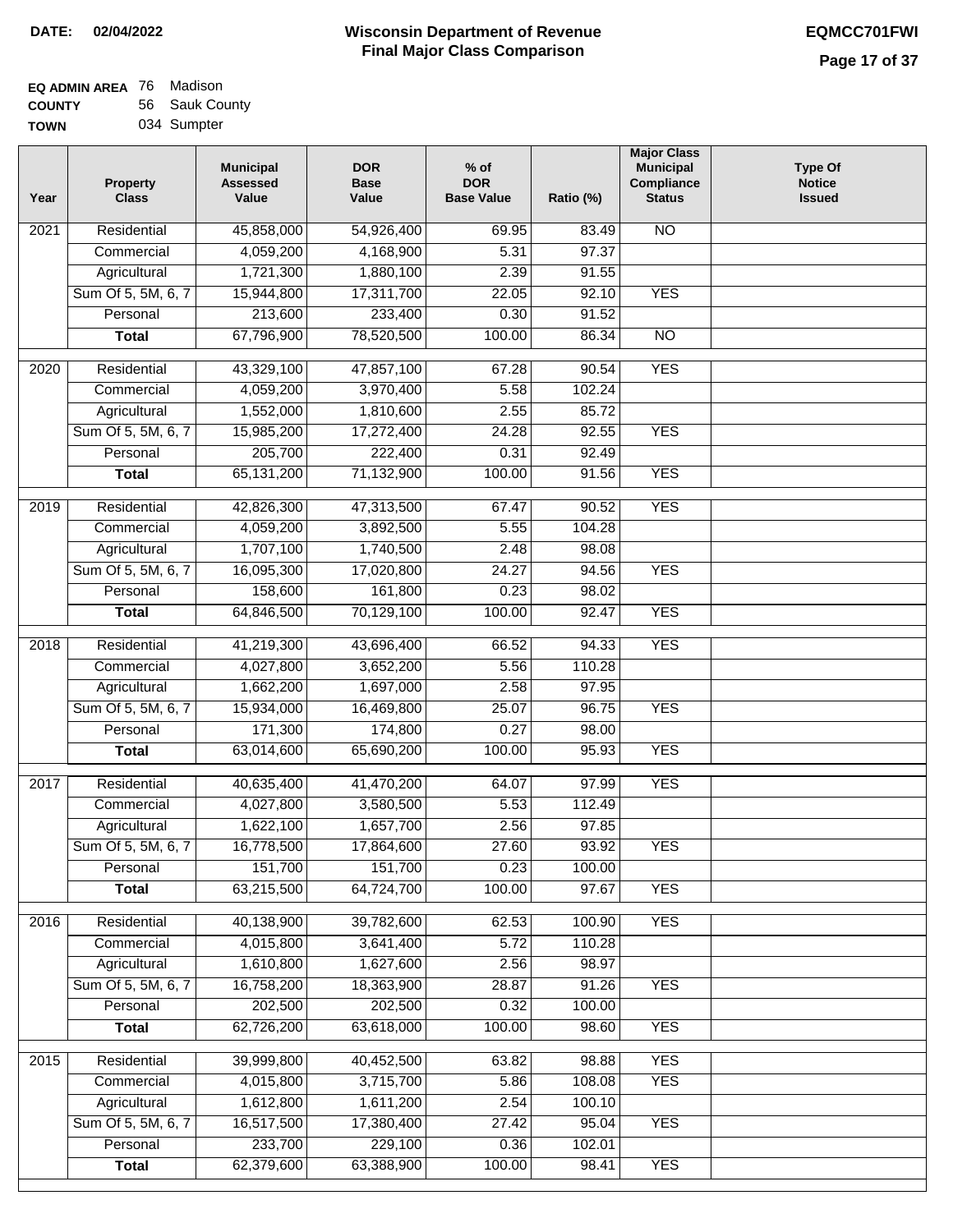| EQ ADMIN AREA 76 | Madison        |
|------------------|----------------|
| <b>COUNTY</b>    | 56 Sauk County |
| <b>TOWN</b>      | 036 Trov       |

| Year              | <b>Property</b><br><b>Class</b> | <b>Municipal</b><br><b>Assessed</b><br>Value | <b>DOR</b><br><b>Base</b><br>Value | $%$ of<br><b>DOR</b><br><b>Base Value</b> | Ratio (%)       | <b>Major Class</b><br><b>Municipal</b><br>Compliance<br><b>Status</b> | <b>Type Of</b><br><b>Notice</b><br><b>Issued</b> |
|-------------------|---------------------------------|----------------------------------------------|------------------------------------|-------------------------------------------|-----------------|-----------------------------------------------------------------------|--------------------------------------------------|
| 2021              | Residential                     | 46,849,600                                   | 55,961,900                         | 52.41                                     | 83.72           | <b>NO</b>                                                             |                                                  |
|                   | Commercial                      | 626,700                                      | 717,700                            | 0.67                                      | 87.32           |                                                                       |                                                  |
|                   | Agricultural                    | 3,431,000                                    | 3,939,700                          | 3.69                                      | 87.09           |                                                                       |                                                  |
|                   | Sum Of 5, 5M, 6, 7              | 41,696,200                                   | 45,889,000                         | 42.98                                     | 90.86           | <b>YES</b>                                                            |                                                  |
|                   | Personal                        | 226,700                                      | 260,600                            | 0.24                                      | 86.99           |                                                                       |                                                  |
|                   | <b>Total</b>                    | 92,830,200                                   | 106,768,900                        | 100.00                                    | 86.94           | $\overline{NO}$                                                       |                                                  |
| $\overline{2020}$ | Residential                     | 46,156,500                                   | 53,647,200                         | 51.70                                     | 86.04           | $\overline{NO}$                                                       |                                                  |
|                   | Commercial                      | 626,700                                      | 717,700                            | 0.69                                      | 87.32           |                                                                       |                                                  |
|                   | Agricultural                    | 3,367,100                                    | 3,783,000                          | 3.65                                      | 89.01           |                                                                       |                                                  |
|                   | Sum Of 5, 5M, 6, 7              | 41,745,600                                   | 45,463,000                         | 43.81                                     | 91.82           | <b>YES</b>                                                            |                                                  |
|                   | Personal                        | 140,600                                      | 158,000                            | 0.15                                      | 88.99           |                                                                       |                                                  |
|                   | <b>Total</b>                    | 92,036,500                                   | 103,768,900                        | 100.00                                    | 88.69           | $\overline{NO}$                                                       |                                                  |
| 2019              | Residential                     | 45,256,800                                   | 50,069,500                         | 50.70                                     | 90.39           | <b>YES</b>                                                            |                                                  |
|                   | Commercial                      | 626,700                                      | 717,700                            | 0.73                                      | 87.32           |                                                                       |                                                  |
|                   | Agricultural                    | 3,121,900                                    | 3,631,600                          | 3.68                                      | 85.96           |                                                                       |                                                  |
|                   | Sum Of 5, 5M, 6, 7              | 41,811,300                                   | 44,168,400                         | 44.73                                     | 94.66           | <b>YES</b>                                                            |                                                  |
|                   | Personal                        | 140,600                                      | 163,500                            | 0.17                                      | 85.99           |                                                                       |                                                  |
|                   | <b>Total</b>                    | 90,957,300                                   | 98,750,700                         | 100.00                                    | 92.11           | <b>YES</b>                                                            |                                                  |
| 2018              | Residential                     | 44,892,700                                   | 47,162,600                         | 49.03                                     | 95.19           | <b>YES</b>                                                            |                                                  |
|                   | Commercial                      | 622,200                                      | 791,400                            | 0.82                                      | 78.62           |                                                                       |                                                  |
|                   | Agricultural                    | 3,397,800                                    | 3,542,000                          | 3.68                                      | 95.93           |                                                                       |                                                  |
|                   | Sum Of 5, 5M, 6, 7              | 41,255,600                                   | 44,528,600                         | 46.29                                     | 92.65           | <b>YES</b>                                                            |                                                  |
|                   | Personal                        | 162,100                                      | 168,900                            | 0.18                                      | 95.97           |                                                                       |                                                  |
|                   | <b>Total</b>                    | 90,330,400                                   | 96,193,500                         | 100.00                                    | 93.90           | <b>YES</b>                                                            |                                                  |
| 2017              | Residential                     | 44,158,800                                   | 45,048,100                         | 47.97                                     | 98.03           | <b>YES</b>                                                            |                                                  |
|                   | Commercial                      | 622,200                                      | 774,600                            | 0.82                                      | 80.33           |                                                                       |                                                  |
|                   | Agricultural                    | 3,290,300                                    | 3,459,400                          | 3.68                                      | 95.11           |                                                                       |                                                  |
|                   | Sum Of 5, 5M, 6, 7              | 41,381,000                                   | 44,241,000                         | 47.11                                     | 93.54           | <b>YES</b>                                                            |                                                  |
|                   | Personal                        | 367,800                                      | 387,200                            | 0.41                                      | 94.99           |                                                                       |                                                  |
|                   | <b>Total</b>                    | 89,820,100                                   | 93,910,300                         | 100.00                                    | 95.64           | <b>YES</b>                                                            |                                                  |
| 2016              | Residential                     | 42,909,400                                   | 42,598,500                         | 46.19                                     | 100.73          | <b>YES</b>                                                            |                                                  |
|                   | Commercial                      | 492,600                                      | 736,200                            | 0.80                                      | 66.91           |                                                                       |                                                  |
|                   | Agricultural                    | 3,411,200                                    | 3,403,500                          | 3.69                                      | 100.23          |                                                                       |                                                  |
|                   | Sum Of 5, 5M, 6, 7              | 41,493,400                                   | 45,333,300                         | 49.15                                     | 91.53           | <b>YES</b>                                                            |                                                  |
|                   | Personal                        | 161,500                                      | 161,500                            | 0.18                                      | 100.00          |                                                                       |                                                  |
|                   | <b>Total</b>                    | 88,468,100                                   | 92,233,000                         | 100.00                                    | 95.92           | <b>YES</b>                                                            |                                                  |
|                   |                                 |                                              |                                    |                                           |                 |                                                                       |                                                  |
| 2015              | Residential                     | 42,658,900<br>492,600                        | 41,216,100<br>736,200              | 46.82<br>0.84                             | 103.50<br>66.91 | <b>YES</b>                                                            |                                                  |
|                   | Commercial<br>Agricultural      | 3,502,100                                    | 3,366,900                          | 3.82                                      | 104.02          |                                                                       |                                                  |
|                   | Sum Of 5, 5M, 6, 7              | 41,044,700                                   | 42,561,800                         | 48.35                                     | 96.44           | <b>YES</b>                                                            |                                                  |
|                   | Personal                        | 153,500                                      | 147,600                            | 0.17                                      | 104.00          |                                                                       |                                                  |
|                   | <b>Total</b>                    | 87,851,800                                   | 88,028,600                         | 100.00                                    | 99.80           | <b>YES</b>                                                            |                                                  |
|                   |                                 |                                              |                                    |                                           |                 |                                                                       |                                                  |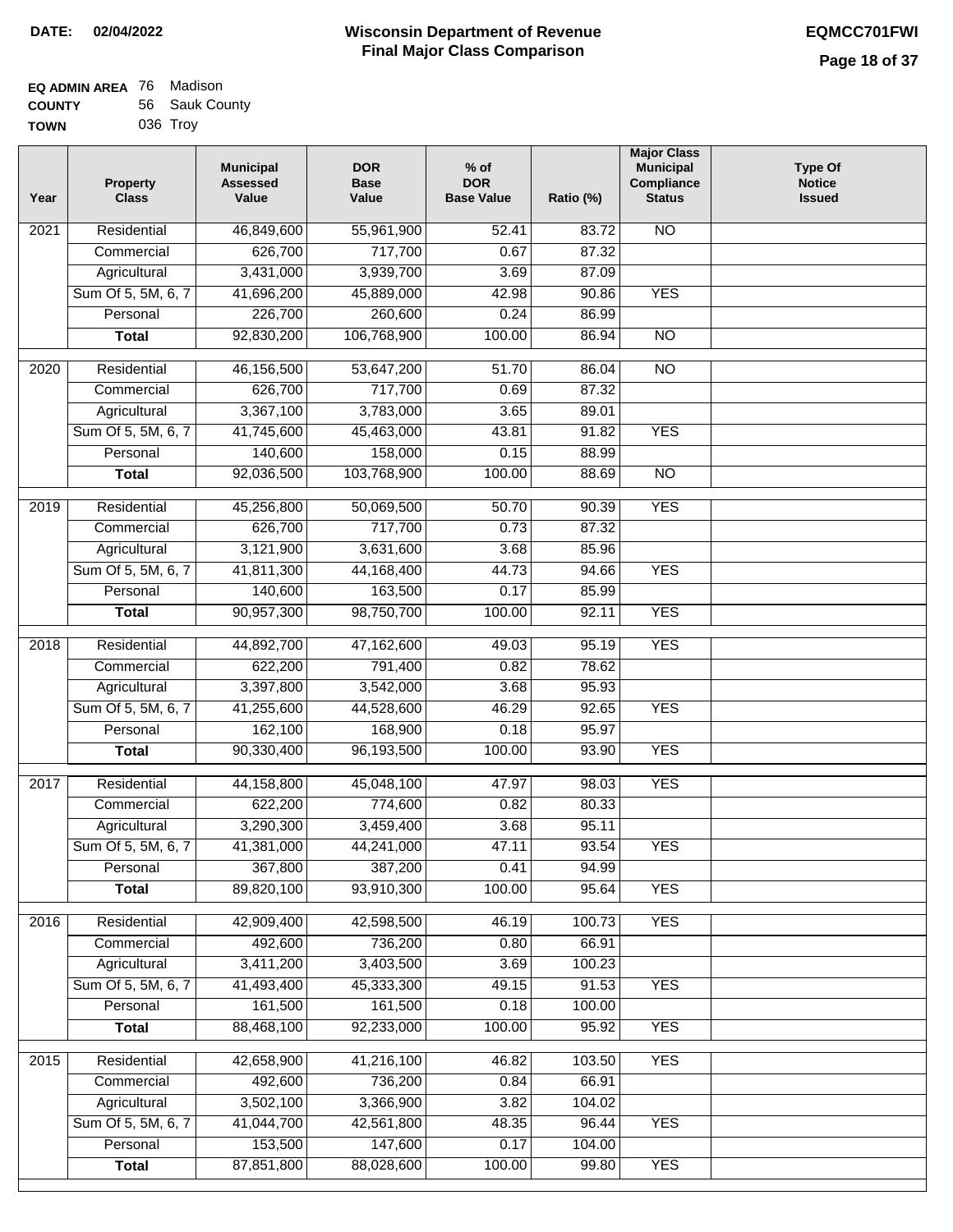| <b>EQ ADMIN AREA 76 Madison</b> |                |
|---------------------------------|----------------|
| <b>COUNTY</b>                   | 56 Sauk County |
| <b>TOWN</b>                     | 038 Washington |

| Year              | Property<br><b>Class</b> | <b>Municipal</b><br><b>Assessed</b><br>Value | <b>DOR</b><br><b>Base</b><br>Value | $%$ of<br><b>DOR</b><br><b>Base Value</b> | Ratio (%) | <b>Major Class</b><br><b>Municipal</b><br>Compliance<br><b>Status</b> | <b>Type Of</b><br><b>Notice</b><br><b>Issued</b> |
|-------------------|--------------------------|----------------------------------------------|------------------------------------|-------------------------------------------|-----------|-----------------------------------------------------------------------|--------------------------------------------------|
| 2021              | Residential              | 32,977,500                                   | 43,683,500                         | 53.94                                     | 75.49     | <b>NO</b>                                                             |                                                  |
|                   | Commercial               | 3,679,600                                    | 4,216,000                          | 5.21                                      | 87.28     |                                                                       |                                                  |
|                   | Agricultural             | 3,320,500                                    | 3,797,400                          | 4.69                                      | 87.44     |                                                                       |                                                  |
|                   | Sum Of 5, 5M, 6, 7       | 25,219,400                                   | 29,129,100                         | 35.97                                     | 86.58     | $\overline{NO}$                                                       |                                                  |
|                   | Personal                 | 142,800                                      | 163,300                            | 0.20                                      | 87.45     |                                                                       |                                                  |
|                   | <b>Total</b>             | 65,339,800                                   | 80,989,300                         | 100.00                                    | 80.68     | $\overline{NO}$                                                       |                                                  |
| $\overline{2020}$ | Residential              | 32,162,800                                   | 37,506,000                         | 51.58                                     | 85.75     | $\overline{NO}$                                                       |                                                  |
|                   | Commercial               | 3,038,700                                    | 3,482,600                          | 4.79                                      | 87.25     |                                                                       |                                                  |
|                   | Agricultural             | 3,227,600                                    | 3,654,600                          | 5.03                                      | 88.32     |                                                                       |                                                  |
|                   | Sum Of 5, 5M, 6, 7       | 24,919,900                                   | 27,898,800                         | 38.37                                     | 89.32     | $\overline{NO}$                                                       |                                                  |
|                   | Personal                 | 156,200                                      | 166,100                            | 0.23                                      | 94.04     |                                                                       |                                                  |
|                   | <b>Total</b>             | 63,505,200                                   | 72,708,100                         | 100.00                                    | 87.34     | $\overline{NO}$                                                       |                                                  |
|                   |                          |                                              |                                    |                                           |           |                                                                       |                                                  |
| 2019              | Residential              | 31,245,400                                   | 32,938,800                         | 48.86                                     | 94.86     | <b>YES</b>                                                            |                                                  |
|                   | Commercial               | 3,047,500                                    | 3,492,600                          | 5.18                                      | 87.26     |                                                                       |                                                  |
|                   | Agricultural             | 3,392,100                                    | 3,509,800                          | 5.21                                      | 96.65     |                                                                       |                                                  |
|                   | Sum Of 5, 5M, 6, 7       | 24,517,400                                   | 27,306,100                         | 40.50                                     | 89.79     | $\overline{NO}$                                                       |                                                  |
|                   | Personal                 | 164,500                                      | 167,500                            | 0.25                                      | 98.21     |                                                                       |                                                  |
|                   | <b>Total</b>             | 62,366,900                                   | 67,414,800                         | 100.00                                    | 92.51     | $\overline{NO}$                                                       |                                                  |
| 2018              | Residential              | 30,122,800                                   | 28,278,100                         | 46.02                                     | 106.52    | <b>YES</b>                                                            |                                                  |
|                   | Commercial               | 2,203,400                                    | 3,009,700                          | 4.90                                      | 73.21     |                                                                       |                                                  |
|                   | Agricultural             | 3,424,600                                    | 3,424,500                          | 5.57                                      | 100.00    |                                                                       |                                                  |
|                   | Sum Of 5, 5M, 6, 7       | 24,398,500                                   | 26,542,800                         | 43.19                                     | 91.92     | <b>YES</b>                                                            |                                                  |
|                   | Personal                 | 197,700                                      | 198,100                            | 0.32                                      | 99.80     |                                                                       |                                                  |
|                   | <b>Total</b>             | 60,347,000                                   | 61,453,200                         | 100.00                                    | 98.20     | <b>YES</b>                                                            |                                                  |
| 2017              | Residential              | 29,907,200                                   | 27,244,800                         | 44.98                                     | 109.77    | <b>YES</b>                                                            |                                                  |
|                   | Commercial               | 1,985,600                                    | 2,736,700                          | 4.52                                      | 72.55     |                                                                       |                                                  |
|                   | Agricultural             | 3,402,800                                    | 3,341,800                          | 5.52                                      | 101.83    |                                                                       |                                                  |
|                   | Sum Of 5, 5M, 6, 7       | 24,461,000                                   | 26,494,200                         | 43.74                                     | 92.33     | <b>YES</b>                                                            |                                                  |
|                   | Personal                 | 755,500                                      | 757,000                            | 1.25                                      | 99.80     |                                                                       |                                                  |
|                   | <b>Total</b>             | 60,512,100                                   | 60,574,500                         | 100.00                                    | 99.90     | <b>YES</b>                                                            |                                                  |
|                   |                          |                                              |                                    |                                           |           |                                                                       |                                                  |
| 2016              | Residential              | 29,227,900                                   | 25,801,500                         | 43.31                                     | 113.28    | $\overline{NO}$                                                       |                                                  |
|                   | Commercial               | 1,835,300                                    | 2,670,100                          | 4.48                                      | 68.74     |                                                                       |                                                  |
|                   | Agricultural             | 3,401,600                                    | 3,287,900                          | 5.52                                      | 103.46    |                                                                       |                                                  |
|                   | Sum Of 5, 5M, 6, 7       | 24,361,900                                   | 27,150,700                         | 45.57                                     | 89.73     | N <sub>O</sub>                                                        |                                                  |
|                   | Personal                 | 680,600                                      | 667,200                            | 1.12                                      | 102.01    |                                                                       |                                                  |
|                   | <b>Total</b>             | 59,507,300                                   | 59,577,400                         | 100.00                                    | 99.88     | N <sub>O</sub>                                                        |                                                  |
| 2015              | Residential              | 28,975,700                                   | 24,794,800                         | 43.23                                     | 116.86    | $\overline{NO}$                                                       |                                                  |
|                   | Commercial               | 1,841,500                                    | 2,698,000                          | 4.70                                      | 68.25     |                                                                       |                                                  |
|                   | Agricultural             | 3,404,700                                    | 3,250,500                          | 5.67                                      | 104.74    |                                                                       |                                                  |
|                   | Sum Of 5, 5M, 6, 7       | 23,711,100                                   | 25,929,100                         | 45.21                                     | 91.45     | <b>YES</b>                                                            |                                                  |
|                   | Personal                 | 717,900                                      | 683,700                            | 1.19                                      | 105.00    |                                                                       |                                                  |
|                   | <b>Total</b>             | 58,650,900                                   | 57,356,100                         | 100.00                                    | 102.26    | $\overline{NO}$                                                       |                                                  |
|                   |                          |                                              |                                    |                                           |           |                                                                       |                                                  |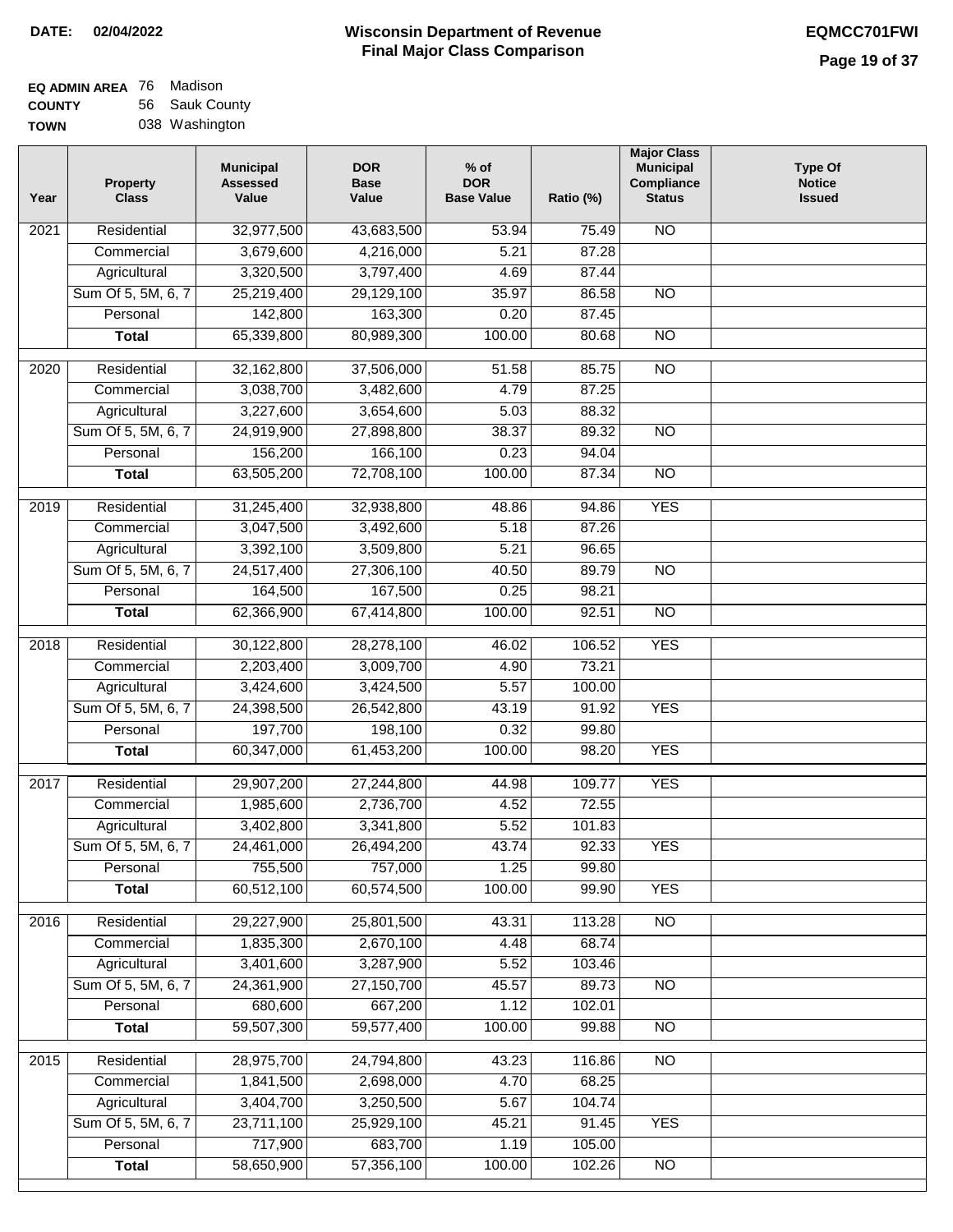| EQ ADMIN AREA 76 | Madison        |
|------------------|----------------|
| <b>COUNTY</b>    | 56 Sauk County |
| <b>TOWN</b>      | 040 Westfield  |

| Year              | <b>Property</b><br><b>Class</b> | <b>Municipal</b><br><b>Assessed</b><br>Value | <b>DOR</b><br><b>Base</b><br>Value | $%$ of<br><b>DOR</b><br><b>Base Value</b> | Ratio (%)       | <b>Major Class</b><br><b>Municipal</b><br>Compliance<br><b>Status</b> | Type Of<br><b>Notice</b><br><b>Issued</b> |
|-------------------|---------------------------------|----------------------------------------------|------------------------------------|-------------------------------------------|-----------------|-----------------------------------------------------------------------|-------------------------------------------|
| 2021              | Residential                     | 21,249,500                                   | 21,416,600                         | 36.69                                     | 99.22           | <b>YES</b>                                                            |                                           |
|                   | Commercial                      | 325,100                                      | 299,700                            | 0.51                                      | 108.48          |                                                                       |                                           |
|                   | Agricultural                    | 4,113,500                                    | 4,111,900                          | 7.04                                      | 100.04          |                                                                       |                                           |
|                   | Sum Of 5, 5M, 6, 7              | 32,174,800                                   | 32,351,800                         | 55.43                                     | 99.45           | <b>YES</b>                                                            |                                           |
|                   | Personal                        | 186,800                                      | 186,800                            | 0.32                                      | 100.00          |                                                                       |                                           |
|                   | <b>Total</b>                    | 58,049,700                                   | 58,366,800                         | 100.00                                    | 99.46           | <b>YES</b>                                                            |                                           |
| 2020              | Residential                     | 20,101,700                                   | 20,268,800                         | 36.11                                     | 99.18           | <b>YES</b>                                                            |                                           |
|                   | Commercial                      | 325,100                                      | 299,700                            | 0.53                                      | 108.48          |                                                                       |                                           |
|                   | Agricultural                    | 3,955,700                                    | 3,949,000                          | 7.04                                      | 100.17          |                                                                       |                                           |
|                   | Sum Of 5, 5M, 6, 7              | 32,220,800                                   | 31,477,300                         | 56.08                                     | 102.36          | <b>YES</b>                                                            |                                           |
|                   | Personal                        | 136,100                                      | 136,100                            | 0.24                                      | 100.00          |                                                                       |                                           |
|                   | <b>Total</b>                    | 56,739,400                                   | 56,130,900                         | 100.00                                    | 101.08          | <b>YES</b>                                                            |                                           |
| 2019              | Residential                     | 15,715,300                                   | 20,117,100                         | 36.29                                     | 78.12           | $\overline{NO}$                                                       |                                           |
|                   | Commercial                      | 328,500                                      | 374,300                            | 0.68                                      | 87.76           |                                                                       |                                           |
|                   | Agricultural                    | 3,248,000                                    | 3,814,700                          | 6.88                                      | 85.14           |                                                                       |                                           |
|                   | Sum Of 5, 5M, 6, 7              | 27,526,400                                   | 30,980,100                         | 55.89                                     | 88.85           | $\overline{NO}$                                                       |                                           |
|                   | Personal                        | 124,300                                      | 146,300                            | 0.26                                      | 84.96           |                                                                       |                                           |
|                   | <b>Total</b>                    | 46,942,500                                   | 55,432,500                         | 100.00                                    | 84.68           | $\overline{NO}$                                                       | 2nd Notice of Non-Compliance              |
|                   | Residential                     | 15,618,400                                   | 17,769,300                         | 33.28                                     | 87.90           | <b>NO</b>                                                             |                                           |
| 2018              | Commercial                      | 328,500                                      | 855,000                            | 1.60                                      | 38.42           |                                                                       |                                           |
|                   | Agricultural                    | 3,153,000                                    | 3,711,800                          | 6.95                                      | 84.95           |                                                                       |                                           |
|                   | Sum Of 5, 5M, 6, 7              | 27,304,700                                   | 30,904,800                         | 57.88                                     | 88.35           | $\overline{NO}$                                                       |                                           |
|                   | Personal                        | 131,000                                      | 154,200                            | 0.29                                      | 84.95           |                                                                       |                                           |
|                   | <b>Total</b>                    | 46,535,600                                   | 53,395,100                         | 100.00                                    | 87.15           | $\overline{NO}$                                                       | 1st Notice of Non-Compliance              |
|                   |                                 |                                              |                                    |                                           |                 |                                                                       |                                           |
| $\overline{2017}$ | Residential                     | 15,663,500                                   | 17,420,800                         | 32.90                                     | 89.91           | <b>NO</b>                                                             |                                           |
|                   | Commercial                      | 288,400                                      | 739,700                            | 1.40                                      | 38.99           |                                                                       |                                           |
|                   | Agricultural                    | 3,076,400                                    | 3,621,900                          | 6.84                                      | 84.94           |                                                                       |                                           |
|                   | Sum Of 5, 5M, 6, 7              | 27,399,600                                   | 30,938,500                         | 58.44                                     | 88.56           | <b>NO</b>                                                             |                                           |
|                   | Personal                        | 189,300<br>46,617,200                        | 222,700<br>52,943,600              | 0.42<br>100.00                            | 85.00<br>88.05  |                                                                       |                                           |
|                   | <b>Total</b>                    |                                              |                                    |                                           |                 | <b>NO</b>                                                             |                                           |
| 2016              | Residential                     | 15,351,900                                   | 17,073,100                         | 32.15                                     | 89.92           | $\overline{NO}$                                                       |                                           |
|                   | Commercial                      | 287,200                                      | 762,600                            | 1.44                                      | 37.66           |                                                                       |                                           |
|                   | Agricultural                    | 3,220,300                                    | 3,580,500                          | 6.74                                      | 89.94           |                                                                       |                                           |
|                   | Sum Of 5, 5M, 6, 7              | 27,373,600                                   | 31,553,000                         | 59.42                                     | 86.75           | N <sub>O</sub>                                                        |                                           |
|                   | Personal                        | 122,500                                      | 136,100                            | 0.26                                      | 90.01           |                                                                       |                                           |
|                   | <b>Total</b>                    | 46,355,500                                   | 53,105,300                         | 100.00                                    | 87.29           | N <sub>O</sub>                                                        |                                           |
| 2015              | Residential                     | 15,305,200                                   | 17,002,400                         | 32.32                                     | 90.02           | <b>YES</b>                                                            |                                           |
|                   | Commercial                      | 241,300                                      | 711,600                            | 1.35                                      | 33.91           |                                                                       |                                           |
|                   | Agricultural                    | 3,534,900                                    | 3,531,400                          | 6.71                                      | 100.10          |                                                                       |                                           |
|                   | Sum Of 5, 5M, 6, 7              | 26,689,700                                   | 31,234,100                         | 59.38                                     | 85.45           | <b>NO</b>                                                             |                                           |
|                   |                                 |                                              |                                    |                                           |                 |                                                                       |                                           |
|                   | Personal<br><b>Total</b>        | 123,800<br>45,894,900                        | 123,800<br>52,603,300              | 0.24<br>100.00                            | 100.00<br>87.25 | NO                                                                    |                                           |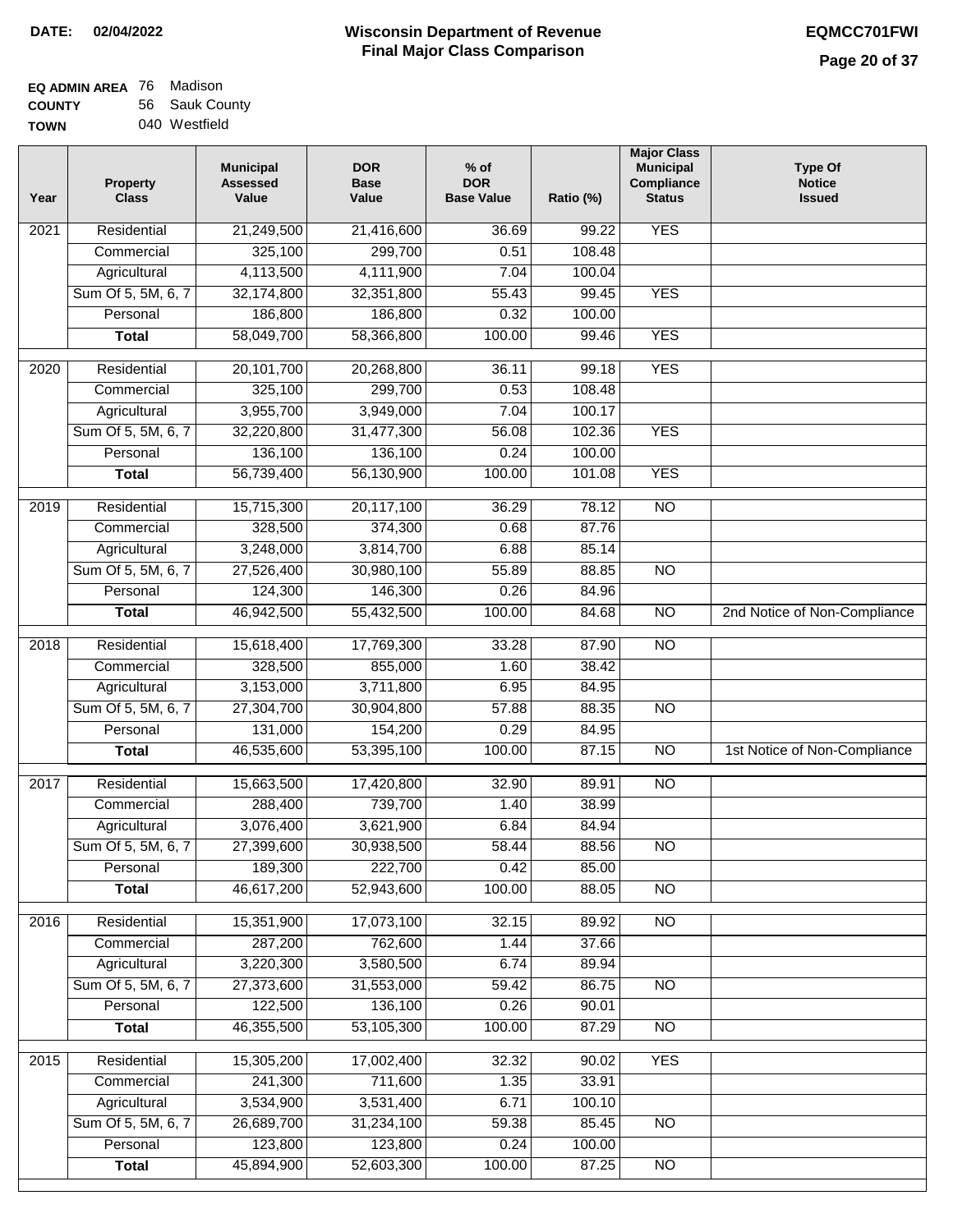| EQ ADMIN AREA 76 | Madison        |
|------------------|----------------|
| <b>COUNTY</b>    | 56 Sauk County |
| <b>TOWN</b>      | 042 Winfield   |

| Year              | <b>Property</b><br><b>Class</b> | <b>Municipal</b><br><b>Assessed</b><br>Value | <b>DOR</b><br><b>Base</b><br>Value | % of<br><b>DOR</b><br><b>Base Value</b> | Ratio (%) | <b>Major Class</b><br><b>Municipal</b><br>Compliance<br><b>Status</b> | Type Of<br><b>Notice</b><br><b>Issued</b> |
|-------------------|---------------------------------|----------------------------------------------|------------------------------------|-----------------------------------------|-----------|-----------------------------------------------------------------------|-------------------------------------------|
| $\overline{202}1$ | Residential                     | 57,911,400                                   | 77,338,200                         | 71.50                                   | 74.88     | N <sub>O</sub>                                                        |                                           |
|                   | Commercial                      | 983,300                                      | 1,098,200                          | 1.02                                    | 89.54     |                                                                       |                                           |
|                   | Agricultural                    | 2,147,100                                    | 2,505,400                          | 2.32                                    | 85.70     |                                                                       |                                           |
|                   | Sum Of 5, 5M, 6, 7              | 25,061,400                                   | 27,168,900                         | 25.12                                   | 92.24     | <b>YES</b>                                                            |                                           |
|                   | Personal                        | 51,900                                       | 60,600                             | 0.06                                    | 85.64     |                                                                       |                                           |
|                   | <b>Total</b>                    | 86, 155, 100                                 | 108,171,300                        | 100.00                                  | 79.65     | $\overline{NO}$                                                       |                                           |
| 2020              | Residential                     | 57,119,600                                   | 69,661,800                         | 69.86                                   | 82.00     | $\overline{NO}$                                                       |                                           |
|                   | Commercial                      | 983,300                                      | 1,098,200                          | 1.10                                    | 89.54     |                                                                       |                                           |
|                   | Agricultural                    | 2,114,400                                    | 2,407,900                          | 2.41                                    | 87.81     |                                                                       |                                           |
|                   | Sum Of 5, 5M, 6, 7              | 25,177,600                                   | 26,469,200                         | 26.54                                   | 95.12     | <b>YES</b>                                                            |                                           |
|                   | Personal                        | 71,100                                       | 81,000                             | 0.08                                    | 87.78     |                                                                       |                                           |
|                   | <b>Total</b>                    | 85,466,000                                   | 99,718,100                         | 100.00                                  | 85.71     | $\overline{NO}$                                                       |                                           |
|                   |                                 |                                              |                                    |                                         |           |                                                                       |                                           |
| 2019              | Residential                     | 56,503,000                                   | 66,980,300                         | 69.26                                   | 84.36     | $\overline{NO}$                                                       |                                           |
|                   | Commercial                      | 983,300                                      | 1,098,200                          | 1.14                                    | 89.54     |                                                                       |                                           |
|                   | Agricultural                    | 2,112,500                                    | 2,318,800                          | 2.40                                    | 91.10     |                                                                       |                                           |
|                   | Sum Of 5, 5M, 6, 7              | 25,252,000                                   | 26,238,800                         | 27.13                                   | 96.24     | <b>YES</b>                                                            |                                           |
|                   | Personal                        | 72,300                                       | 77,400                             | 0.08                                    | 93.41     |                                                                       |                                           |
|                   | <b>Total</b>                    | 84,923,100                                   | 96,713,500                         | 100.00                                  | 87.81     | $\overline{NO}$                                                       |                                           |
| 2018              | Residential                     | 55,718,600                                   | 59,599,900                         | 66.18                                   | 93.49     | <b>YES</b>                                                            |                                           |
|                   | Commercial                      | 971,300                                      | 1,236,000                          | 1.37                                    | 78.58     |                                                                       |                                           |
|                   | Agricultural                    | 2,133,500                                    | 2,277,800                          | 2.53                                    | 93.66     |                                                                       |                                           |
|                   | Sum Of 5, 5M, 6, 7              | 25,290,700                                   | 26,878,800                         | 29.85                                   | 94.09     | <b>YES</b>                                                            |                                           |
|                   | Personal                        | 59,100                                       | 61,600                             | 0.07                                    | 95.94     |                                                                       |                                           |
|                   | <b>Total</b>                    | 84,173,200                                   | 90,054,100                         | 100.00                                  | 93.47     | <b>YES</b>                                                            |                                           |
| $\overline{20}17$ | Residential                     | 54,863,900                                   | 57,003,500                         | 65.28                                   | 96.25     | <b>YES</b>                                                            |                                           |
|                   | Commercial                      | 1,110,800                                    | 1,389,500                          | 1.59                                    | 79.94     |                                                                       |                                           |
|                   | Agricultural                    | 2,134,700                                    | 2,218,900                          | 2.54                                    | 96.21     |                                                                       |                                           |
|                   | Sum Of 5, 5M, 6, 7              | 25,424,800                                   | 26,415,600                         | 30.25                                   | 96.25     | <b>YES</b>                                                            |                                           |
|                   | Personal                        | 276,500                                      | 294,100                            | 0.34                                    | 94.02     |                                                                       |                                           |
|                   | <b>Total</b>                    | 83,810,700                                   | 87,321,600                         | 100.00                                  | 95.98     | <b>YES</b>                                                            |                                           |
|                   |                                 |                                              |                                    |                                         |           |                                                                       |                                           |
| 2016              | Residential                     | 53,679,900                                   | 54,705,200                         | 62.73                                   | 98.13     | <b>YES</b>                                                            |                                           |
|                   | Commercial                      | 951,500                                      | 1,257,800                          | 1.44                                    | 75.65     |                                                                       |                                           |
|                   | Agricultural                    | 2,130,500                                    | 2,184,800                          | 2.51                                    | 97.51     |                                                                       |                                           |
|                   | Sum Of 5, 5M, 6, 7              | 25,352,600                                   | 28,851,300                         | 33.08                                   | 87.87     | $\overline{NO}$                                                       |                                           |
|                   | Personal                        | 208,600                                      | 215,100                            | 0.25                                    | 96.98     |                                                                       |                                           |
|                   | <b>Total</b>                    | 82,323,100                                   | 87,214,200                         | 100.00                                  | 94.39     | $\overline{NO}$                                                       |                                           |
| 2015              | Residential                     | 52,779,800                                   | 52,747,700                         | 62.73                                   | 100.06    | <b>YES</b>                                                            |                                           |
|                   | Commercial                      | 907,100                                      | 1,212,000                          | 1.44                                    | 74.84     |                                                                       |                                           |
|                   | Agricultural                    | 2,125,400                                    | 2,153,500                          | 2.56                                    | 98.70     |                                                                       |                                           |
|                   | Sum Of 5, 5M, 6, 7              | 25,315,900                                   | 27,798,300                         | 33.06                                   | 91.07     | <b>YES</b>                                                            |                                           |
|                   | Personal                        | 177,400                                      | 177,400                            | 0.21                                    | 100.00    |                                                                       |                                           |
|                   | <b>Total</b>                    | 81,305,600                                   | 84,088,900                         | 100.00                                  | 96.69     | <b>YES</b>                                                            |                                           |
|                   |                                 |                                              |                                    |                                         |           |                                                                       |                                           |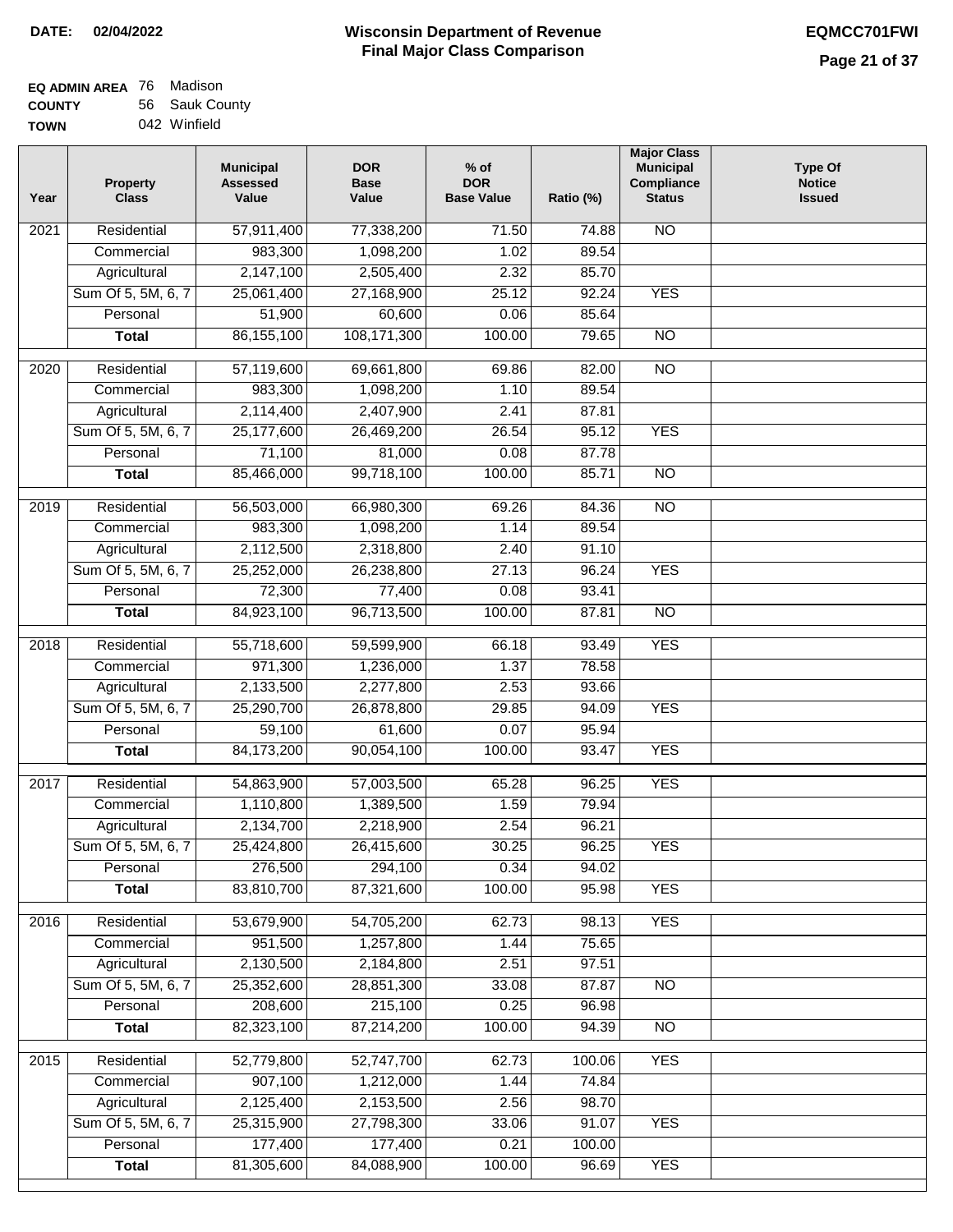| EQ ADMIN AREA 76 | Madison        |
|------------------|----------------|
| <b>COUNTY</b>    | 56 Sauk County |
| <b>TOWN</b>      | 044 Woodland   |

| Year              | <b>Property</b><br><b>Class</b> | <b>Municipal</b><br><b>Assessed</b><br>Value | <b>DOR</b><br><b>Base</b><br>Value | % of<br><b>DOR</b><br><b>Base Value</b> | Ratio (%) | <b>Major Class</b><br><b>Municipal</b><br>Compliance<br><b>Status</b> | <b>Type Of</b><br><b>Notice</b><br><b>Issued</b> |
|-------------------|---------------------------------|----------------------------------------------|------------------------------------|-----------------------------------------|-----------|-----------------------------------------------------------------------|--------------------------------------------------|
| $\overline{202}1$ | Residential                     | 62,140,600                                   | 64,607,800                         | 63.36                                   | 96.18     | <b>YES</b>                                                            |                                                  |
|                   | Commercial                      | 545,100                                      | 511,000                            | 0.50                                    | 106.67    |                                                                       |                                                  |
|                   | Agricultural                    | 2,554,500                                    | 2,579,300                          | 2.53                                    | 99.04     |                                                                       |                                                  |
|                   | Sum Of 5, 5M, 6, 7              | 32,325,200                                   | 34, 162, 500                       | 33.50                                   | 94.62     | <b>YES</b>                                                            |                                                  |
|                   | Personal                        | 111,400                                      | 112,500                            | 0.11                                    | 99.02     |                                                                       |                                                  |
|                   | <b>Total</b>                    | 97,676,800                                   | 101,973,100                        | 100.00                                  | 95.79     | <b>YES</b>                                                            |                                                  |
| $\overline{2020}$ | Residential                     | 61,878,800                                   | 61,291,300                         | 63.14                                   | 100.96    | <b>YES</b>                                                            |                                                  |
|                   | Commercial                      | 545,100                                      | 511,000                            | 0.53                                    | 106.67    |                                                                       |                                                  |
|                   | Agricultural                    | 2,483,400                                    | 2,481,600                          | 2.56                                    | 100.07    |                                                                       |                                                  |
|                   | Sum Of 5, 5M, 6, 7              | 32,283,900                                   | 32,677,900                         | 33.66                                   | 98.79     | <b>YES</b>                                                            |                                                  |
|                   | Personal                        | 117,500                                      | 117,500                            | 0.12                                    | 100.00    |                                                                       |                                                  |
|                   | <b>Total</b>                    | 97,308,700                                   | 97,079,300                         | 100.00                                  | 100.24    | <b>YES</b>                                                            |                                                  |
| 2019              | Residential                     | 50,504,800                                   | 57,193,100                         | 61.58                                   | 88.31     | $\overline{3}$                                                        |                                                  |
|                   | Commercial                      | 479,000                                      | 531,300                            | 0.57                                    | 90.16     |                                                                       |                                                  |
|                   | Agricultural                    | 2,103,500                                    | 2,361,700                          | 2.54                                    | 89.07     |                                                                       |                                                  |
|                   | Sum Of 5, 5M, 6, 7              | 27,168,200                                   | 32,690,000                         | 35.20                                   | 83.11     | $\overline{NO}$                                                       |                                                  |
|                   | Personal                        | 88,800                                       | 99,800                             | 0.11                                    | 88.98     |                                                                       |                                                  |
|                   | <b>Total</b>                    | 80,344,300                                   | 92,875,900                         | 100.00                                  | 86.51     | $\overline{NO}$                                                       | 2nd Notice of Non-Compliance                     |
| 2018              | Residential                     | 49,486,100                                   | 52,445,400                         | 60.10                                   | 94.36     | <b>YES</b>                                                            |                                                  |
|                   | Commercial                      | 493,700                                      | 545,800                            | 0.63                                    | 90.45     |                                                                       |                                                  |
|                   | Agricultural                    | 2,301,200                                    | 2,297,500                          | 2.63                                    | 100.16    |                                                                       |                                                  |
|                   | Sum Of 5, 5M, 6, 7              | 26,979,600                                   | 31,964,300                         | 36.63                                   | 84.41     | $\overline{3}$                                                        |                                                  |
|                   | Personal                        | 15,100                                       | 15,100                             | 0.02                                    | 100.00    |                                                                       |                                                  |
|                   | <b>Total</b>                    | 79,275,700                                   | 87,268,100                         | 100.00                                  | 90.84     | $\overline{10}$                                                       | 1st Notice of Non-Compliance                     |
| $\overline{2017}$ | Residential                     | 48,908,000                                   | 49,904,700                         | 59.43                                   | 98.00     | <b>YES</b>                                                            |                                                  |
|                   | Commercial                      | 493,700                                      | 534,200                            | 0.64                                    | 92.42     |                                                                       |                                                  |
|                   | Agricultural                    | 2,243,100                                    | 2,243,000                          | 2.67                                    | 100.00    |                                                                       |                                                  |
|                   | Sum Of 5, 5M, 6, 7              | 26,958,100                                   | 31,270,600                         | 37.24                                   | 86.21     | <b>NO</b>                                                             |                                                  |
|                   | Personal                        | 14,200                                       | 14,200                             | 0.02                                    | 100.00    |                                                                       |                                                  |
|                   | <b>Total</b>                    | 78,617,100                                   | 83,966,700                         | 100.00                                  | 93.63     | <b>NO</b>                                                             |                                                  |
| 2016              | Residential                     | 48,473,300                                   | 47,176,000                         | 57.73                                   | 102.75    | <b>YES</b>                                                            |                                                  |
|                   | Commercial                      | 475,000                                      | 550,700                            | 0.67                                    | 86.25     |                                                                       |                                                  |
|                   | Agricultural                    | 2,219,700                                    | 2,216,300                          | 2.71                                    | 100.15    |                                                                       |                                                  |
|                   | Sum Of 5, 5M, 6, 7              | 26,594,400                                   | 31,764,700                         | 38.87                                   | 83.72     | N <sub>O</sub>                                                        |                                                  |
|                   | Personal                        | 16,000                                       | 16,000                             | 0.02                                    | 100.00    |                                                                       |                                                  |
|                   | <b>Total</b>                    | 77,778,400                                   | 81,723,700                         | 100.00                                  | 95.17     | $\overline{NO}$                                                       |                                                  |
| 2015              | Residential                     | 48,376,800                                   | 46,145,200                         | 57.89                                   | 104.84    | <b>YES</b>                                                            |                                                  |
|                   | Commercial                      | 481,200                                      | 550,700                            | 0.69                                    | 87.38     |                                                                       |                                                  |
|                   | Agricultural                    | 2,208,100                                    | 2,205,200                          | 2.77                                    | 100.13    |                                                                       |                                                  |
|                   | Sum Of 5, 5M, 6, 7              | 26,023,700                                   | 30,795,000                         | 38.63                                   | 84.51     | <b>NO</b>                                                             |                                                  |
|                   | Personal                        | 17,900                                       | 17,900                             | 0.02                                    | 100.00    |                                                                       |                                                  |
|                   | <b>Total</b>                    | 77,107,700                                   | 79,714,000                         | 100.00                                  | 96.73     | N <sub>O</sub>                                                        |                                                  |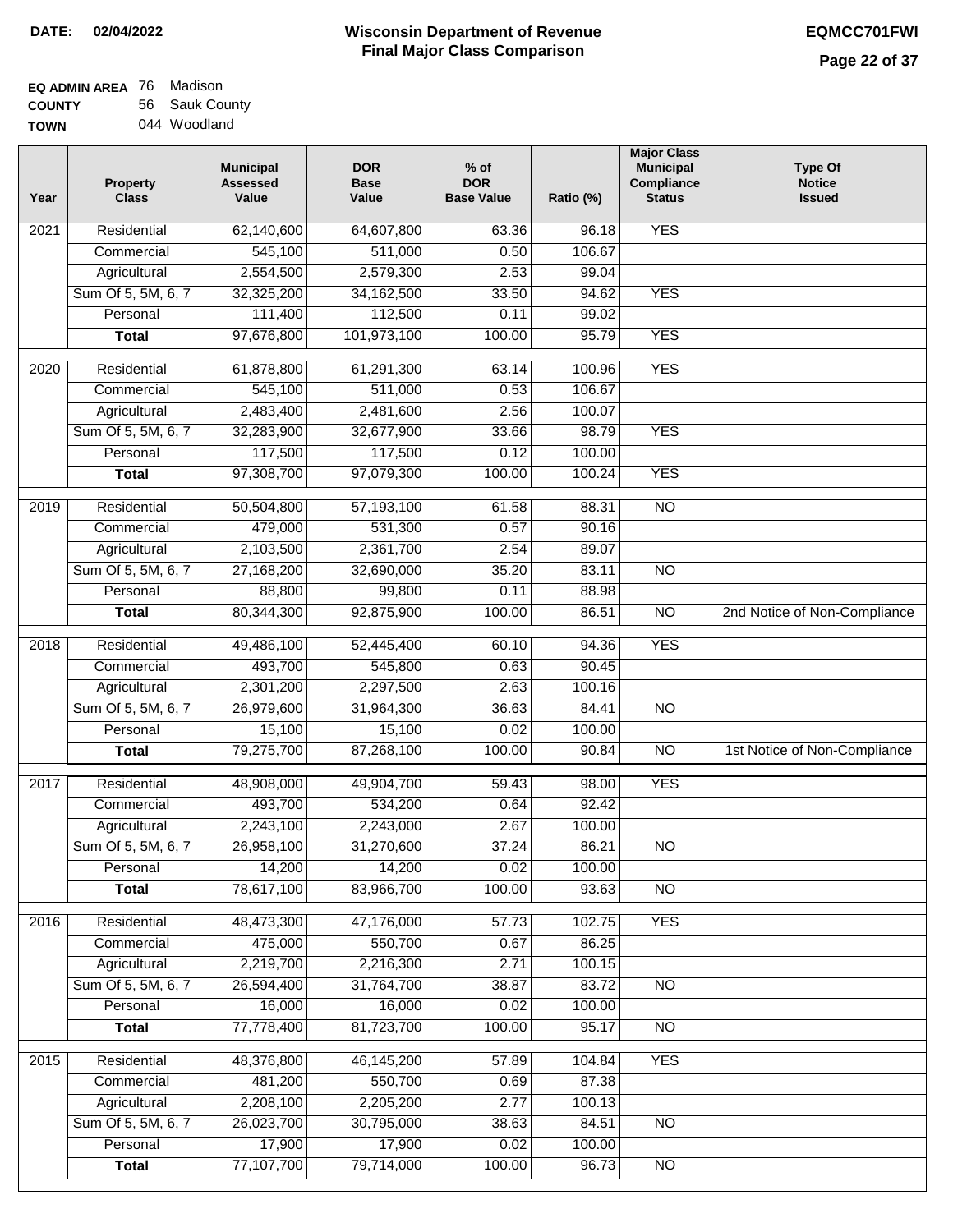| EQ ADMIN AREA 76 Madison |                |
|--------------------------|----------------|
| <b>COUNTY</b>            | 56 Sauk County |
| <b>VILLAGE</b>           | 141 Ironton    |

| Year              | <b>Property</b><br><b>Class</b> | <b>Municipal</b><br><b>Assessed</b><br>Value | <b>DOR</b><br><b>Base</b><br>Value | $%$ of<br><b>DOR</b><br><b>Base Value</b> | Ratio (%) | <b>Major Class</b><br><b>Municipal</b><br>Compliance<br><b>Status</b> | <b>Type Of</b><br><b>Notice</b><br><b>Issued</b> |
|-------------------|---------------------------------|----------------------------------------------|------------------------------------|-------------------------------------------|-----------|-----------------------------------------------------------------------|--------------------------------------------------|
| 2021              | Residential                     | 7,580,300                                    | 9,267,800                          | 94.98                                     | 81.79     | <b>NO</b>                                                             |                                                  |
|                   | Commercial                      | 377,700                                      | 447,100                            | 4.58                                      | 84.48     |                                                                       |                                                  |
|                   | Agricultural                    | 19,600                                       | 23,200                             | 0.24                                      | 84.48     |                                                                       |                                                  |
|                   | Sum Of 5, 5M, 6, 7              | 500                                          | 2,000                              | 0.02                                      | 25.00     |                                                                       |                                                  |
|                   | Personal                        | 14,500                                       | 17,100                             | 0.18                                      | 84.80     |                                                                       |                                                  |
|                   | <b>Total</b>                    | 7,992,600                                    | 9,757,200                          | 100.00                                    | 81.91     | <b>NO</b>                                                             |                                                  |
| $\overline{2020}$ | Residential                     | 7,391,800                                    | 7,899,500                          | 94.14                                     | 93.57     | <b>YES</b>                                                            |                                                  |
|                   | Commercial                      | 377,700                                      | 447,100                            | 5.33                                      | 84.48     |                                                                       |                                                  |
|                   | Agricultural                    | 22,300                                       | 22,300                             | 0.27                                      | 100.00    |                                                                       |                                                  |
|                   | Sum Of 5, 5M, 6, 7              | 500                                          | 1,900                              | 0.02                                      | 26.32     |                                                                       |                                                  |
|                   | Personal                        | 17,200                                       | 20,200                             | 0.24                                      | 85.15     |                                                                       |                                                  |
|                   | <b>Total</b>                    | 7,809,500                                    | 8,391,000                          | 100.00                                    | 93.07     | <b>YES</b>                                                            |                                                  |
| 2019              | Residential                     | 7,374,400                                    | 7,427,900                          | 93.80                                     | 99.28     | <b>YES</b>                                                            |                                                  |
|                   | Commercial                      | 377,700                                      | 451,700                            | 5.70                                      | 83.62     |                                                                       |                                                  |
|                   | Agricultural                    | 21,300                                       | 21,400                             | 0.27                                      | 99.53     |                                                                       |                                                  |
|                   | Sum Of 5, 5M, 6, 7              | 500                                          | 1,700                              | 0.02                                      | 29.41     |                                                                       |                                                  |
|                   | Personal                        | 16,300                                       | 16,300                             | 0.21                                      | 100.00    |                                                                       |                                                  |
|                   | <b>Total</b>                    | 7,790,200                                    | 7,919,000                          | 100.00                                    | 98.37     | <b>YES</b>                                                            |                                                  |
| 2018              | Residential                     | 7,425,100                                    | 7,266,500                          | 95.06                                     | 102.18    | <b>YES</b>                                                            |                                                  |
|                   | Commercial                      | 357,900                                      | 336,000                            | 4.40                                      | 106.52    |                                                                       |                                                  |
|                   | Agricultural                    | 20,800                                       | 20,800                             | 0.27                                      | 100.00    |                                                                       |                                                  |
|                   | Sum Of 5, 5M, 6, 7              | 500                                          | 1,700                              | 0.02                                      | 29.41     |                                                                       |                                                  |
|                   | Personal                        | 19,300                                       | 18,800                             | 0.25                                      | 102.66    |                                                                       |                                                  |
|                   | <b>Total</b>                    | 7,823,600                                    | 7,643,800                          | 100.00                                    | 102.35    | <b>YES</b>                                                            |                                                  |
| 2017              | Residential                     | 7,530,900                                    | 6,997,600                          | 95.08                                     | 107.62    | <b>YES</b>                                                            |                                                  |
|                   | Commercial                      | 364,500                                      | 320,600                            | 4.36                                      | 113.69    |                                                                       |                                                  |
|                   | Agricultural                    | 20,100                                       | 20,300                             | 0.28                                      | 99.01     |                                                                       |                                                  |
|                   | Sum Of 5, 5M, 6, 7              | 500                                          | 1,700                              | 0.02                                      | 29.41     |                                                                       |                                                  |
|                   | Personal                        | 19,700                                       | 19,700                             | 0.27                                      | 100.00    |                                                                       |                                                  |
|                   | <b>Total</b>                    | 7,935,700                                    | 7,359,900                          | 100.00                                    | 107.82    | <b>YES</b>                                                            |                                                  |
| 2016              | Residential                     | 7,536,500                                    | 7,276,700                          | 95.16                                     | 103.57    | <b>YES</b>                                                            |                                                  |
|                   | Commercial                      | 364,500                                      | 330,500                            | 4.32                                      | 110.29    |                                                                       |                                                  |
|                   | Agricultural                    | 19,900                                       | 20,000                             | 0.26                                      | 99.50     |                                                                       |                                                  |
|                   | Sum Of 5, 5M, 6, 7              | 500                                          | 1,500                              | 0.02                                      | 33.33     |                                                                       |                                                  |
|                   | Personal                        | 18,000                                       | 18,000                             | 0.24                                      | 100.00    |                                                                       |                                                  |
|                   | <b>Total</b>                    | 7,939,400                                    | 7,646,700                          | 100.00                                    | 103.83    | <b>YES</b>                                                            |                                                  |
| 2015              | Residential                     | 7,493,300                                    | 7,022,800                          | 95.00                                     | 106.70    | <b>YES</b>                                                            |                                                  |
|                   | Commercial                      | 363,900                                      | 330,500                            | 4.47                                      | 110.11    |                                                                       |                                                  |
|                   | Agricultural                    | 19,600                                       | 19,800                             | 0.27                                      | 98.99     |                                                                       |                                                  |
|                   | Sum Of 5, 5M, 6, 7              | 500                                          | 1,500                              | 0.02                                      | 33.33     |                                                                       |                                                  |
|                   | Personal                        | 18,000                                       | 18,000                             | 0.24                                      | 100.00    |                                                                       |                                                  |
|                   | <b>Total</b>                    | 7,895,300                                    | 7,392,600                          | 100.00                                    | 106.80    | <b>YES</b>                                                            |                                                  |
|                   |                                 |                                              |                                    |                                           |           |                                                                       |                                                  |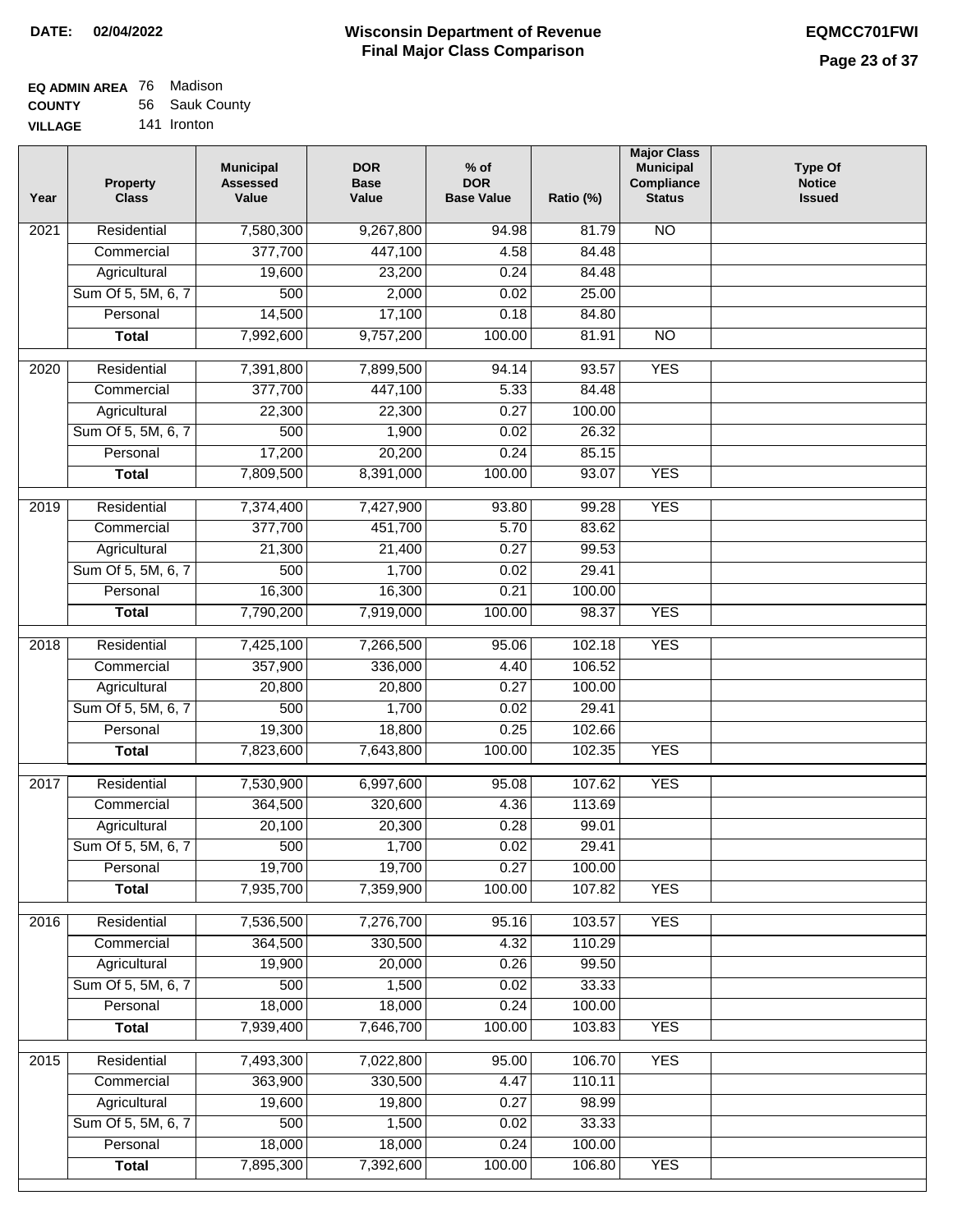| <b>EQ ADMIN AREA</b> 76 Madison |                 |
|---------------------------------|-----------------|
| <b>COUNTY</b>                   | 56 Sauk County  |
| <b>VILLAGE</b>                  | 146 Lake Delton |

| Year             | <b>Property</b><br><b>Class</b> | <b>Municipal</b><br><b>Assessed</b><br>Value | <b>DOR</b><br><b>Base</b><br>Value | $%$ of<br><b>DOR</b><br><b>Base Value</b> | Ratio (%) | <b>Major Class</b><br><b>Municipal</b><br>Compliance<br><b>Status</b> | <b>Type Of</b><br><b>Notice</b><br><b>Issued</b> |
|------------------|---------------------------------|----------------------------------------------|------------------------------------|-------------------------------------------|-----------|-----------------------------------------------------------------------|--------------------------------------------------|
| 2021             | Residential                     | 648,218,500                                  | 740,434,400                        | 43.76                                     | 87.55     | $\overline{NO}$                                                       |                                                  |
|                  | Commercial                      | 845,359,600                                  | 916,904,800                        | 54.19                                     | 92.20     | <b>YES</b>                                                            |                                                  |
|                  | Agricultural                    | 74,700                                       | 84,000                             | 0.00                                      | 88.93     |                                                                       |                                                  |
|                  | Sum Of 5, 5M, 6, 7              | 2,539,100                                    | 1,851,800                          | 0.11                                      | 137.12    |                                                                       |                                                  |
|                  | Personal                        | 29,096,700                                   | 32,692,900                         | 1.93                                      | 89.00     |                                                                       |                                                  |
|                  | <b>Total</b>                    | 1,525,288,600                                | 1,691,967,900                      | 100.00                                    | 90.15     | $\overline{NO}$                                                       |                                                  |
| 2020             | Residential                     | 645,009,900                                  | 708,364,700                        | 43.85                                     | 91.06     | <b>YES</b>                                                            |                                                  |
|                  | Commercial                      | 840,974,200                                  | 874,100,800                        | 54.11                                     | 96.21     | <b>YES</b>                                                            |                                                  |
|                  | Agricultural                    | 75,300                                       | 81,000                             | 0.01                                      | 92.96     |                                                                       |                                                  |
|                  | Sum Of 5, 5M, 6, 7              | 3,165,500                                    | 2,444,100                          | 0.15                                      | 129.52    |                                                                       |                                                  |
|                  | Personal                        | 28,320,400                                   | 30,452,000                         | 1.89                                      | 93.00     |                                                                       |                                                  |
|                  | <b>Total</b>                    | 1,517,545,300                                | 1,615,442,600                      | 100.00                                    | 93.94     | <b>YES</b>                                                            |                                                  |
| $\frac{1}{2019}$ | Residential                     | 642,235,800                                  | 698,226,700                        | 44.06                                     | 91.98     | <b>YES</b>                                                            |                                                  |
|                  | Commercial                      | 810,876,900                                  | 856,460,000                        | 54.04                                     | 94.68     | <b>YES</b>                                                            |                                                  |
|                  | Agricultural                    | 73,900                                       | 79,600                             | 0.01                                      | 92.84     |                                                                       |                                                  |
|                  | Sum Of 5, 5M, 6, 7              | 3,165,500                                    | 2,443,200                          | 0.15                                      | 129.56    |                                                                       |                                                  |
|                  | Personal                        | 25,880,600                                   | 27,532,500                         | 1.74                                      | 94.00     |                                                                       |                                                  |
|                  | <b>Total</b>                    | 1,482,232,700                                | 1,584,742,000                      | 100.00                                    | 93.53     | <b>YES</b>                                                            |                                                  |
| 2018             | Residential                     | 640,337,500                                  | 668,310,700                        | 42.76                                     | 95.81     | <b>YES</b>                                                            |                                                  |
|                  | Commercial                      | 798,077,800                                  | 866,062,700                        | 55.41                                     | 92.15     | <b>YES</b>                                                            |                                                  |
|                  | Agricultural                    | 74,800                                       | 76,300                             | 0.00                                      | 98.03     |                                                                       |                                                  |
|                  | Sum Of 5, 5M, 6, 7              | 3,168,000                                    | 2,444,800                          | 0.16                                      | 129.58    |                                                                       |                                                  |
|                  | Personal                        | 25,530,600                                   | 26,051,600                         | 1.67                                      | 98.00     |                                                                       |                                                  |
|                  | <b>Total</b>                    | 1,467,188,700                                | 1,562,946,100                      | 100.00                                    | 93.87     | <b>YES</b>                                                            |                                                  |
| 2017             | Residential                     | 640,266,300                                  | 629,353,700                        | 42.42                                     | 101.73    | <b>YES</b>                                                            |                                                  |
|                  | Commercial                      | 785,355,700                                  | 806, 371, 700                      | 54.36                                     | 97.39     | <b>YES</b>                                                            |                                                  |
|                  | Agricultural                    | 56,400                                       | 56,500                             | 0.00                                      | 99.82     |                                                                       |                                                  |
|                  | Sum Of 5, 5M, 6, 7              | 3,165,500                                    | 2,443,200                          | 0.16                                      | 129.56    |                                                                       |                                                  |
|                  | Personal                        | 45,270,200                                   | 45,270,200                         | 3.05                                      | 100.00    |                                                                       |                                                  |
|                  | <b>Total</b>                    | 1,474,114,100                                | 1,483,495,300                      | 100.00                                    | 99.37     | <b>YES</b>                                                            |                                                  |
| 2016             | Residential                     | 599,422,300                                  | 616,703,200                        | 43.14                                     | 97.20     | <b>YES</b>                                                            |                                                  |
|                  | Commercial                      | 655,312,100                                  | 761,949,900                        | 53.30                                     | 86.00     | N <sub>O</sub>                                                        |                                                  |
|                  | Agricultural                    | 20,000                                       | 20,000                             | 0.00                                      | 100.00    |                                                                       |                                                  |
|                  | Sum Of 5, 5M, 6, 7              | 2,997,500                                    | 2,881,200                          | 0.20                                      | 104.04    |                                                                       |                                                  |
|                  | Personal                        | 47,796,250                                   | 48,036,400                         | 3.36                                      | 99.50     |                                                                       |                                                  |
|                  | <b>Total</b>                    | 1,305,548,150                                | 1,429,590,700                      | 100.00                                    | 91.32     | $\overline{NO}$                                                       |                                                  |
| 2015             | Residential                     | 597,655,700                                  | 585,875,900                        | 40.82                                     | 102.01    | <b>YES</b>                                                            |                                                  |
|                  | Commercial                      | 662,469,300                                  | 797,559,200                        | 55.56                                     | 83.06     | $\overline{NO}$                                                       |                                                  |
|                  | Agricultural                    | 19,700                                       | 16,000                             | 0.00                                      | 123.13    |                                                                       |                                                  |
|                  | Sum Of 5, 5M, 6, 7              | 2,997,600                                    | 2,499,100                          | 0.17                                      | 119.95    |                                                                       |                                                  |
|                  | Personal                        | 49,223,950                                   | 49,471,300                         | 3.45                                      | 99.50     |                                                                       |                                                  |
|                  | <b>Total</b>                    | 1,312,366,250                                | 1,435,421,500                      | 100.00                                    | 91.43     | N <sub>O</sub>                                                        |                                                  |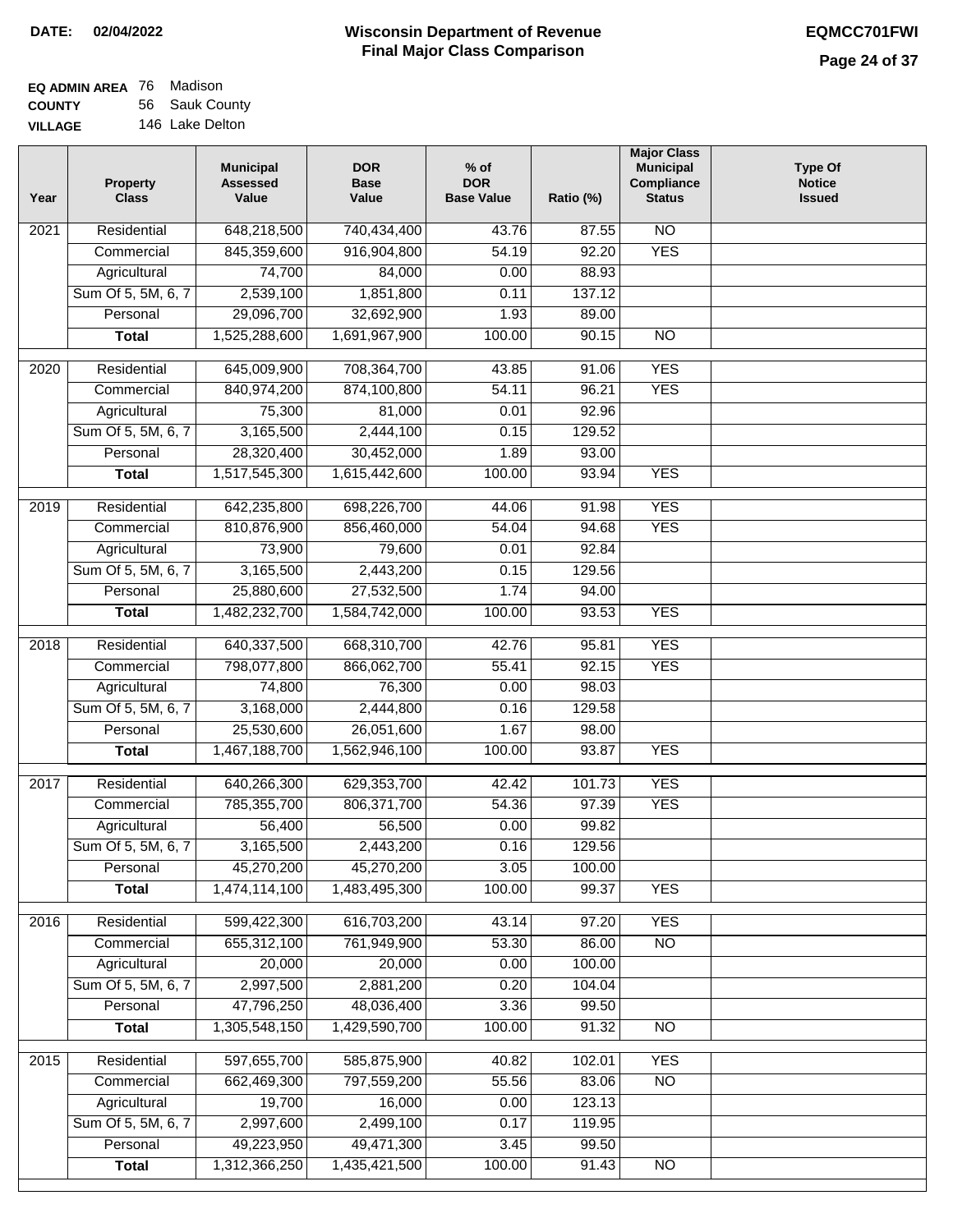| EQ ADMIN AREA 76 Madison |                |
|--------------------------|----------------|
| <b>COUNTY</b>            | 56 Sauk County |
| <b>VILLAGE</b>           | 147 La Valle   |

| Year             | <b>Property</b><br><b>Class</b> | <b>Municipal</b><br><b>Assessed</b><br>Value | <b>DOR</b><br><b>Base</b><br>Value | $%$ of<br><b>DOR</b><br><b>Base Value</b> | Ratio (%) | <b>Major Class</b><br><b>Municipal</b><br>Compliance<br><b>Status</b> | <b>Type Of</b><br><b>Notice</b><br><b>Issued</b> |
|------------------|---------------------------------|----------------------------------------------|------------------------------------|-------------------------------------------|-----------|-----------------------------------------------------------------------|--------------------------------------------------|
| 2021             | Residential                     | 13,063,300                                   | 15,820,900                         | 90.04                                     | 82.57     | N <sub>O</sub>                                                        |                                                  |
|                  | Commercial                      | 1,883,200                                    | 1,646,800                          | 9.37                                      | 114.36    |                                                                       |                                                  |
|                  | Agricultural                    | 7,100                                        | 7,900                              | 0.04                                      | 89.87     |                                                                       |                                                  |
|                  | Sum Of 5, 5M, 6, 7              | 2,300                                        | 2,000                              | 0.01                                      | 115.00    |                                                                       |                                                  |
|                  | Personal                        | 82,300                                       | 93,600                             | 0.53                                      | 87.93     |                                                                       |                                                  |
|                  | <b>Total</b>                    | 15,038,200                                   | 17,571,200                         | 100.00                                    | 85.58     | $\overline{NO}$                                                       |                                                  |
| 2020             | Residential                     | 13,044,000                                   | 14,905,300                         | 89.46                                     | 87.51     | $\overline{NO}$                                                       |                                                  |
|                  | Commercial                      | 1,950,600                                    | 1,635,800                          | 9.82                                      | 119.24    |                                                                       |                                                  |
|                  | Agricultural                    | 7,600                                        | 7,600                              | 0.05                                      | 100.00    |                                                                       |                                                  |
|                  | Sum Of 5, 5M, 6, 7              | 2,300                                        | 1,900                              | 0.01                                      | 121.05    |                                                                       |                                                  |
|                  | Personal                        | 109,000                                      | 111,200                            | 0.67                                      | 98.02     |                                                                       |                                                  |
|                  | <b>Total</b>                    | 15,113,500                                   | 16,661,800                         | 100.00                                    | 90.71     | $\overline{NO}$                                                       |                                                  |
| $\frac{1}{2019}$ | Residential                     | 12,978,700                                   | 14,268,000                         | 89.45                                     | 90.96     | <b>YES</b>                                                            |                                                  |
|                  | Commercial                      | 1,896,000                                    | 1,575,600                          | 9.88                                      | 120.34    |                                                                       |                                                  |
|                  | Agricultural                    | 7,200                                        | 7,300                              | 0.05                                      | 98.63     |                                                                       |                                                  |
|                  | Sum Of 5, 5M, 6, 7              | 3,500                                        | 2,900                              | 0.02                                      | 120.69    |                                                                       |                                                  |
|                  | Personal                        | 95,000                                       | 97,000                             | 0.61                                      | 97.94     |                                                                       |                                                  |
|                  | <b>Total</b>                    | 14,980,400                                   | 15,950,800                         | 100.00                                    | 93.92     | <b>YES</b>                                                            |                                                  |
|                  |                                 |                                              |                                    |                                           |           |                                                                       |                                                  |
| 2018             | Residential                     | 13,036,800                                   | 13,614,400                         | 88.63                                     | 95.76     | <b>YES</b>                                                            |                                                  |
|                  | Commercial                      | 2,035,600                                    | 1,633,500                          | 10.63                                     | 124.62    | N <sub>O</sub>                                                        |                                                  |
|                  | Agricultural                    | 7,100                                        | 7,100                              | 0.05                                      | 100.00    |                                                                       |                                                  |
|                  | Sum Of 5, 5M, 6, 7              | 3,500                                        | 2,800                              | 0.02                                      | 125.00    |                                                                       |                                                  |
|                  | Personal                        | 100,500                                      | 103,600                            | 0.67                                      | 97.01     |                                                                       |                                                  |
|                  | <b>Total</b>                    | 15,183,500                                   | 15,361,400                         | 100.00                                    | 98.84     | $\overline{NO}$                                                       | 1st Notice of Non-Compliance                     |
| 2017             | Residential                     | 13,030,200                                   | 13,480,100                         | 87.85                                     | 96.66     | <b>YES</b>                                                            |                                                  |
|                  | Commercial                      | 2,091,200                                    | 1,600,700                          | 10.43                                     | 130.64    | <b>NO</b>                                                             |                                                  |
|                  | Agricultural                    | 7,100                                        | 6,900                              | 0.04                                      | 102.90    |                                                                       |                                                  |
|                  | Sum Of 5, 5M, 6, 7              | 3,500                                        | 2,800                              | 0.02                                      | 125.00    |                                                                       |                                                  |
|                  | Personal                        | 254,800                                      | 254,800                            | 1.66                                      | 100.00    |                                                                       |                                                  |
|                  | <b>Total</b>                    | 15,386,800                                   | 15,345,300                         | 100.00                                    | 100.27    | <b>NO</b>                                                             |                                                  |
| 2016             | Residential                     | 12,998,800                                   | 13,073,700                         | 86.26                                     | 99.43     | <b>YES</b>                                                            |                                                  |
|                  | Commercial                      | 2,281,400                                    | 1,810,700                          | 11.95                                     | 126.00    | N <sub>O</sub>                                                        |                                                  |
|                  | Agricultural                    | 6,900                                        | 7,000                              | 0.05                                      | 98.57     |                                                                       |                                                  |
|                  | Sum Of 5, 5M, 6, 7              | 1,500                                        | 1,100                              | 0.01                                      | 136.36    |                                                                       |                                                  |
|                  | Personal                        | 263,500                                      | 263,500                            | 1.74                                      | 100.00    |                                                                       |                                                  |
|                  | <b>Total</b>                    | 15,552,100                                   | 15,156,000                         | 100.00                                    | 102.61    | N <sub>O</sub>                                                        |                                                  |
| 2015             | Residential                     | 12,933,800                                   | 13,415,100                         | 86.60                                     | 96.41     | <b>YES</b>                                                            |                                                  |
|                  | Commercial                      | 2,271,700                                    | 1,801,000                          | 11.63                                     | 126.14    | $\overline{NO}$                                                       |                                                  |
|                  | Agricultural                    | 6,600                                        | 7,000                              | 0.05                                      | 94.29     |                                                                       |                                                  |
|                  | Sum Of 5, 5M, 6, 7              | 1,500                                        | 1,100                              | 0.01                                      | 136.36    |                                                                       |                                                  |
|                  | Personal                        | 253,300                                      | 266,700                            | 1.72                                      | 94.98     |                                                                       |                                                  |
|                  | <b>Total</b>                    | 15,466,900                                   | 15,490,900                         | 100.00                                    | 99.85     | NO                                                                    |                                                  |
|                  |                                 |                                              |                                    |                                           |           |                                                                       |                                                  |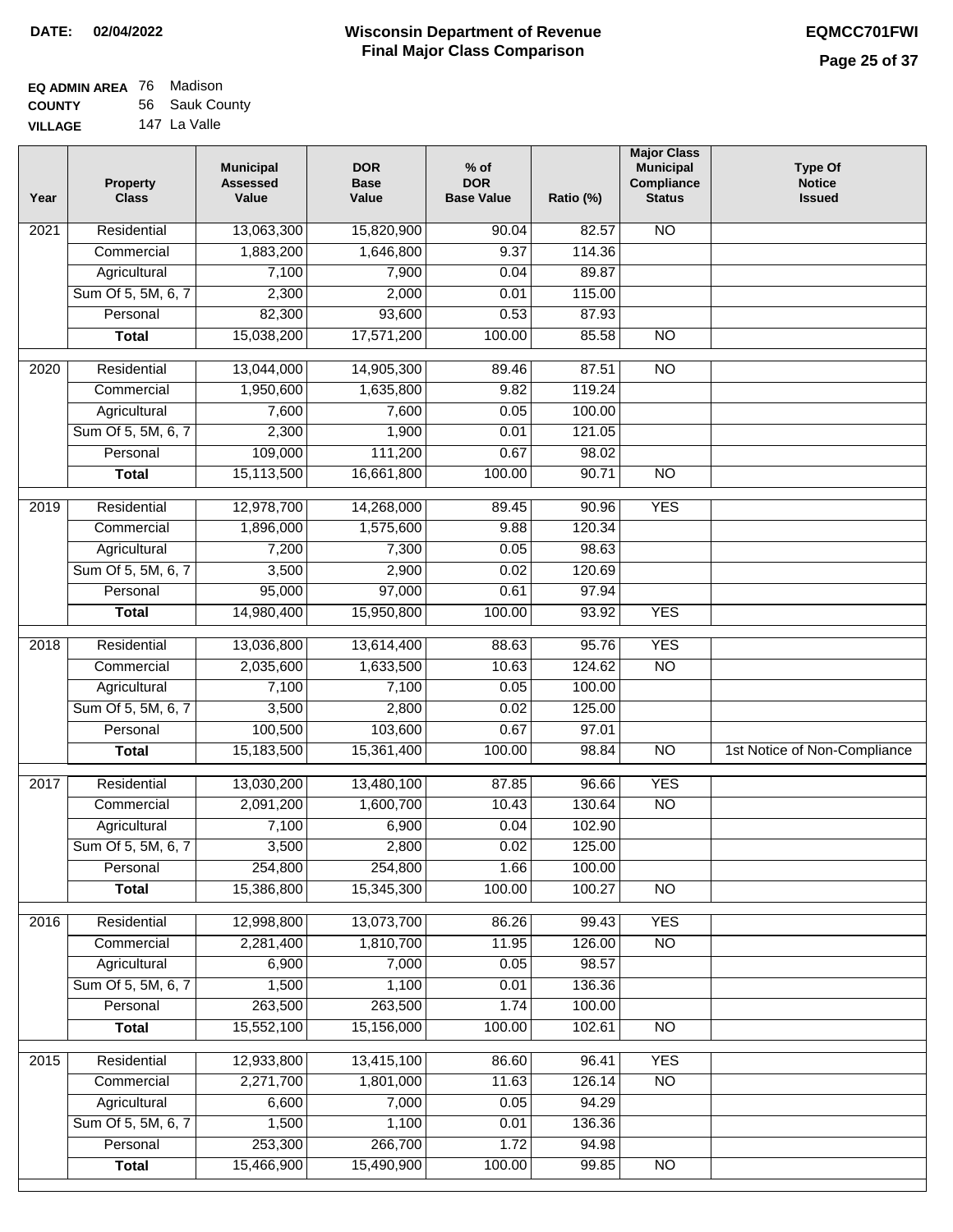#### **EQ ADMIN AREA** 76 Madison **COUNTY VILLAGE** 56 Sauk County 148 Lime Ridge

| Year              | <b>Property</b><br><b>Class</b>    | <b>Municipal</b><br><b>Assessed</b><br>Value | <b>DOR</b><br><b>Base</b><br>Value | $%$ of<br><b>DOR</b><br><b>Base Value</b> | Ratio (%)       | <b>Major Class</b><br><b>Municipal</b><br>Compliance<br><b>Status</b> | <b>Type Of</b><br><b>Notice</b><br><b>Issued</b> |
|-------------------|------------------------------------|----------------------------------------------|------------------------------------|-------------------------------------------|-----------------|-----------------------------------------------------------------------|--------------------------------------------------|
| 2021              | Residential                        | 6,594,100                                    | 8,526,700                          | 78.04                                     | 77.33           | $\overline{NO}$                                                       |                                                  |
|                   | Commercial                         | 2,382,300                                    | 1,990,000                          | 18.21                                     | 119.71          | $\overline{NO}$                                                       |                                                  |
|                   | Agricultural                       | 91,400                                       | 100,300                            | 0.92                                      | 91.13           |                                                                       |                                                  |
|                   | Sum Of 5, 5M, 6, 7                 | 232,000                                      | 299,500                            | 2.74                                      | 77.46           |                                                                       |                                                  |
|                   | Personal                           | 8,400                                        | 9,200                              | 0.08                                      | 91.30           |                                                                       |                                                  |
|                   | <b>Total</b>                       | 9,308,200                                    | 10,925,700                         | 100.00                                    | 85.20           | $\overline{NO}$                                                       |                                                  |
| $\overline{2020}$ | Residential                        | 6,599,000                                    | 7,756,900                          | 76.43                                     | 85.07           | $\overline{NO}$                                                       |                                                  |
|                   | Commercial                         | 2,382,300                                    | 1,990,000                          | 19.61                                     | 119.71          | $\overline{NO}$                                                       |                                                  |
|                   | Agricultural                       | 86,300                                       | 96,500                             | 0.95                                      | 89.43           |                                                                       |                                                  |
|                   | Sum Of 5, 5M, 6, 7                 | 232,000                                      | 294,200                            | 2.90                                      | 78.86           |                                                                       |                                                  |
|                   | Personal                           | 10,700                                       | 11,400                             | 0.11                                      | 93.86           |                                                                       |                                                  |
|                   | <b>Total</b>                       | 9,310,300                                    | 10,149,000                         | 100.00                                    | 91.74           | $\overline{NO}$                                                       |                                                  |
|                   |                                    |                                              |                                    |                                           |                 |                                                                       |                                                  |
| 2019              | Residential                        | 6,599,000                                    | 7,458,600                          | 75.31                                     | 88.48           | $\overline{10}$                                                       |                                                  |
|                   | Commercial                         | 2,382,300                                    | 1,990,000                          | 20.09                                     | 119.71          | $\overline{NO}$                                                       |                                                  |
|                   | Agricultural                       | 92,300                                       | 92,900                             | 0.94                                      | 99.35           |                                                                       |                                                  |
|                   | Sum Of 5, 5M, 6, 7                 | 232,000                                      | 290,700                            | 2.94                                      | 79.81           |                                                                       |                                                  |
|                   | Personal                           | 70,900                                       | 71,300                             | 0.72                                      | 99.44           |                                                                       |                                                  |
|                   | <b>Total</b>                       | 9,376,500                                    | 9,903,500                          | 100.00                                    | 94.68           | $\overline{NO}$                                                       |                                                  |
| 2018              | Residential                        | 6,566,800                                    | 6,477,100                          | 68.85                                     | 101.38          | <b>YES</b>                                                            |                                                  |
|                   | Commercial                         | 2,382,300                                    | 2,469,500                          | 26.25                                     | 96.47           | <b>YES</b>                                                            |                                                  |
|                   | Agricultural                       | 91,800                                       | 90,000                             | 0.96                                      | 102.00          |                                                                       |                                                  |
|                   | Sum Of 5, 5M, 6, 7                 | 232,000                                      | 281,400                            | 2.99                                      | 82.44           |                                                                       |                                                  |
|                   | Personal                           | 91,200                                       | 89,400                             | 0.95                                      | 102.01          |                                                                       |                                                  |
|                   | <b>Total</b>                       | 9,364,100                                    | 9,407,400                          | 100.00                                    | 99.54           | <b>YES</b>                                                            |                                                  |
| 2017              | Residential                        | 6,615,400                                    | 6,273,600                          | 75.79                                     | 105.45          | <b>YES</b>                                                            |                                                  |
|                   | Commercial                         | 1,209,700                                    | 1,290,600                          | 15.59                                     | 93.73           | <b>YES</b>                                                            |                                                  |
|                   | Agricultural                       | 87,900                                       | 87,900                             | 1.06                                      | 100.00          |                                                                       |                                                  |
|                   | Sum Of 5, 5M, 6, 7                 | 232,000                                      | 292,800                            | 3.54                                      | 79.23           |                                                                       |                                                  |
|                   | Personal                           | 332,300                                      | 332,300                            | 4.01                                      | 100.00          |                                                                       |                                                  |
|                   | <b>Total</b>                       | 8,477,300                                    | 8,277,200                          | 100.00                                    | 102.42          | <b>YES</b>                                                            |                                                  |
| 2016              | Residential                        | 6,573,700                                    | 6,423,000                          | 75.95                                     | 102.35          | <b>YES</b>                                                            |                                                  |
|                   | Commercial                         | 1,184,700                                    | 1,304,700                          | 15.43                                     | 90.80           | <b>YES</b>                                                            |                                                  |
|                   | Agricultural                       | 86,900                                       | 86,700                             | 1.03                                      | 100.23          |                                                                       |                                                  |
|                   | Sum Of 5, 5M, 6, 7                 | 232,000                                      | 299,100                            | 3.54                                      | 77.57           |                                                                       |                                                  |
|                   | Personal                           | 346,300                                      | 342,900                            | 4.05                                      | 100.99          |                                                                       |                                                  |
|                   | <b>Total</b>                       | 8,423,600                                    | 8,456,400                          | 100.00                                    | 99.61           | <b>YES</b>                                                            |                                                  |
|                   |                                    |                                              |                                    |                                           |                 |                                                                       |                                                  |
| 2015              | Residential                        | 6,425,800                                    | 6,093,600                          | 75.40                                     | 105.45          | <b>YES</b>                                                            |                                                  |
|                   | Commercial                         | 1,184,700                                    | 1,304,700                          | 16.14                                     | 90.80           | <b>YES</b>                                                            |                                                  |
|                   | Agricultural<br>Sum Of 5, 5M, 6, 7 | 93,800                                       | 89,500                             | 1.11                                      | 104.80          |                                                                       |                                                  |
|                   | Personal                           | 232,000<br>306,600                           | 287,800<br>306,600                 | 3.56<br>3.79                              | 80.61<br>100.00 |                                                                       |                                                  |
|                   | <b>Total</b>                       | 8,242,900                                    | 8,082,200                          | 100.00                                    | 101.99          | <b>YES</b>                                                            |                                                  |
|                   |                                    |                                              |                                    |                                           |                 |                                                                       |                                                  |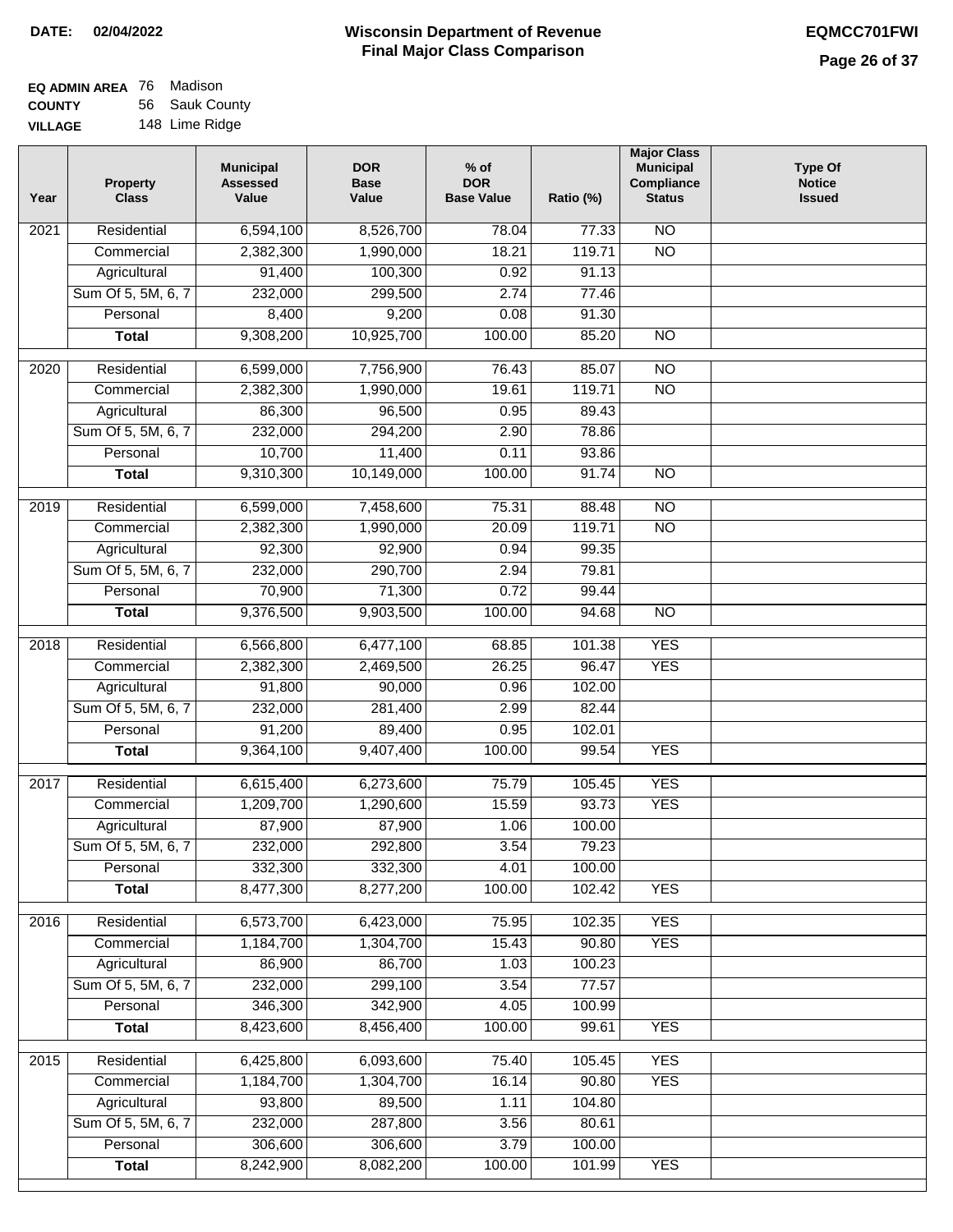# **Wisconsin Department of Revenue DATE: 02/04/2022 EQMCC701FWI Final Major Class Comparison**

| EQ ADMIN AREA 76 | Madison        |
|------------------|----------------|
| <b>COUNTY</b>    | 56 Sauk County |
| <b>VILLAGE</b>   | 149 Loganville |

| Year | <b>Property</b><br><b>Class</b> | <b>Municipal</b><br><b>Assessed</b><br>Value | <b>DOR</b><br><b>Base</b><br>Value | $%$ of<br><b>DOR</b><br><b>Base Value</b> | Ratio (%)       | <b>Major Class</b><br><b>Municipal</b><br>Compliance<br><b>Status</b> | Type Of<br><b>Notice</b><br><b>Issued</b> |
|------|---------------------------------|----------------------------------------------|------------------------------------|-------------------------------------------|-----------------|-----------------------------------------------------------------------|-------------------------------------------|
| 2021 | Residential                     | 12,253,900                                   | 14,457,400                         | 82.22                                     | 84.76           | $\overline{NO}$                                                       |                                           |
|      | Commercial                      | 2,701,100                                    | 3,045,100                          | 17.32                                     | 88.70           | $\overline{NO}$                                                       |                                           |
|      | Agricultural                    | 11,300                                       | 12,200                             | 0.07                                      | 92.62           |                                                                       |                                           |
|      | Sum Of 5, 5M, 6, 7              | 25,100                                       | 29,400                             | 0.17                                      | 85.37           |                                                                       |                                           |
|      | Personal                        | 36,800                                       | 39,600                             | 0.23                                      | 92.93           |                                                                       |                                           |
|      | <b>Total</b>                    | 15,028,200                                   | 17,583,700                         | 100.00                                    | 85.47           | $\overline{NO}$                                                       |                                           |
| 2020 | Residential                     | 12,236,600                                   | 13,007,900                         | 80.65                                     | 94.07           | <b>YES</b>                                                            |                                           |
|      | Commercial                      | 2,857,100                                    | 3,045,100                          | 18.88                                     | 93.83           | <b>YES</b>                                                            |                                           |
|      | Agricultural                    | 10,900                                       | 11,800                             | 0.07                                      | 92.37           |                                                                       |                                           |
|      | Sum Of 5, 5M, 6, 7              | 25,100                                       | 28,100                             | 0.17                                      | 89.32           |                                                                       |                                           |
|      | Personal                        | 35,000                                       | 36,800                             | 0.23                                      | 95.11           |                                                                       |                                           |
|      | <b>Total</b>                    | 15,164,700                                   | 16,129,700                         | 100.00                                    | 94.02           | <b>YES</b>                                                            |                                           |
|      |                                 |                                              |                                    |                                           |                 |                                                                       |                                           |
| 2019 | Residential                     | 12,236,600                                   | 12,507,600                         | 81.63                                     | 97.83           | <b>YES</b>                                                            |                                           |
|      | Commercial                      | 2,463,900                                    | 2,737,200                          | 17.86                                     | 90.02           | <b>YES</b>                                                            |                                           |
|      | Agricultural                    | 10,900                                       | 11,300                             | 0.07                                      | 96.46           |                                                                       |                                           |
|      | Sum Of 5, 5M, 6, 7              | 25,100                                       | 28,100                             | 0.18                                      | 89.32           |                                                                       |                                           |
|      | Personal                        | 37,000                                       | 37,800                             | 0.25                                      | 97.88           |                                                                       |                                           |
|      | <b>Total</b>                    | 14,773,500                                   | 15,322,000                         | 100.00                                    | 96.42           | <b>YES</b>                                                            |                                           |
| 2018 | Residential                     | 12,233,100                                   | 12,502,000                         | 81.91                                     | 97.85           | <b>YES</b>                                                            |                                           |
|      | Commercial                      | 2,463,900                                    | 2,666,700                          | 17.47                                     | 92.40           | <b>YES</b>                                                            |                                           |
|      | Agricultural                    | 10,900                                       | 11,000                             | 0.07                                      | 99.09           |                                                                       |                                           |
|      | Sum Of 5, 5M, 6, 7              | 25,100                                       | 28,100                             | 0.18                                      | 89.32           |                                                                       |                                           |
|      | Personal                        | 55,500                                       | 55,500                             | 0.36                                      | 100.00          |                                                                       |                                           |
|      | <b>Total</b>                    | 14,788,500                                   | 15,263,300                         | 100.00                                    | 96.89           | <b>YES</b>                                                            |                                           |
|      | Residential                     | 12,240,100                                   | 12,198,500                         | 81.35                                     |                 | <b>YES</b>                                                            |                                           |
| 2017 | Commercial                      | 2,463,900                                    | 2,614,400                          | 17.43                                     | 100.34<br>94.24 | <b>YES</b>                                                            |                                           |
|      | Agricultural                    | 10,600                                       | 10,700                             | 0.07                                      | 99.07           |                                                                       |                                           |
|      | Sum Of 5, 5M, 6, 7              | 25,100                                       | 27,700                             | 0.18                                      | 90.61           |                                                                       |                                           |
|      | Personal                        | 144,400                                      | 144,400                            | 0.96                                      | 100.00          |                                                                       |                                           |
|      | <b>Total</b>                    | 14,884,100                                   | 14,995,700                         | 100.00                                    | 99.26           | <b>YES</b>                                                            |                                           |
|      |                                 |                                              |                                    |                                           |                 |                                                                       |                                           |
| 2016 | Residential                     | 12,357,300                                   | 10,202,800                         | 75.83                                     | 121.12          | $\overline{NO}$                                                       |                                           |
|      | Commercial                      | 2,322,300                                    | 3,065,900                          | 22.79                                     | 75.75           | $\overline{NO}$                                                       |                                           |
|      | Agricultural                    | 11,800                                       | 10,600                             | 0.08                                      | 111.32          |                                                                       |                                           |
|      | Sum Of 5, 5M, 6, 7              | 26,500                                       | 27,700                             | 0.21                                      | 95.67           |                                                                       |                                           |
|      | Personal                        | 162,500                                      | 147,800                            | 1.10                                      | 109.95          |                                                                       |                                           |
|      | <b>Total</b>                    | 14,880,400                                   | 13,454,800                         | 100.00                                    | 110.60          | $\overline{NO}$                                                       |                                           |
| 2015 | Residential                     | 12,385,900                                   | 9,924,900                          | 75.32                                     | 124.80          | N <sub>O</sub>                                                        |                                           |
|      | Commercial                      | 2,356,300                                    | 3,061,500                          | 23.23                                     | 76.97           | $\overline{NO}$                                                       |                                           |
|      | Agricultural                    | 11,600                                       | 10,500                             | 0.08                                      | 110.48          |                                                                       |                                           |
|      | Sum Of 5, 5M, 6, 7              | 26,500                                       | 28,000                             | 0.21                                      | 94.64           |                                                                       |                                           |
|      | Personal                        | 168,000                                      | 152,700                            | 1.16                                      | 110.02          |                                                                       |                                           |
|      | <b>Total</b>                    | 14,948,300                                   | 13,177,600                         | 100.00                                    | 113.44          | $\overline{NO}$                                                       |                                           |
|      |                                 |                                              |                                    |                                           |                 |                                                                       |                                           |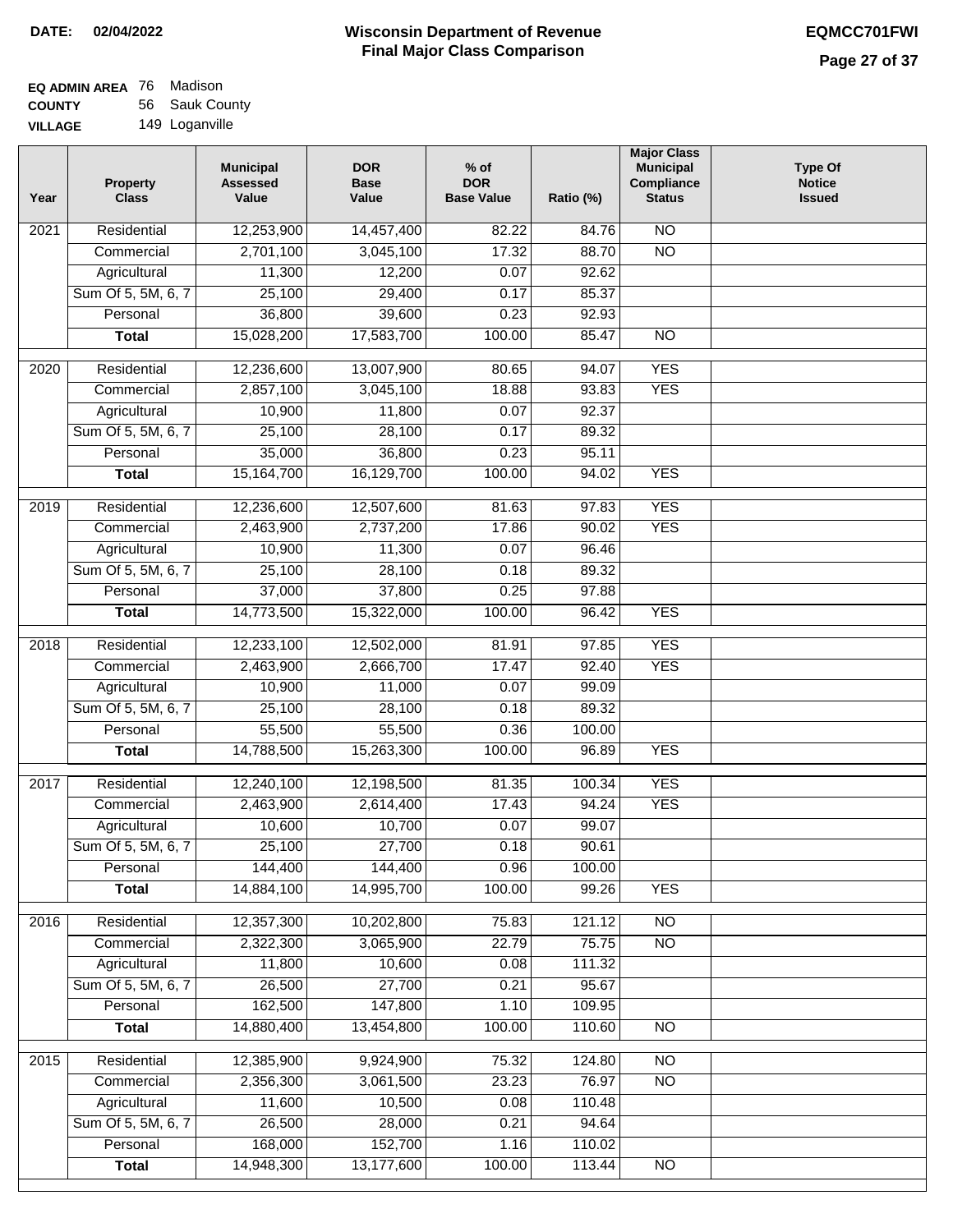| EQ ADMIN AREA 76 | Madison        |
|------------------|----------------|
| <b>COUNTY</b>    | 56 Sauk County |
| <b>VILLAGE</b>   | 151 Merrimac   |

| Year              | <b>Property</b><br><b>Class</b> | <b>Municipal</b><br><b>Assessed</b><br>Value | <b>DOR</b><br><b>Base</b><br>Value | $%$ of<br><b>DOR</b><br><b>Base Value</b> | Ratio (%) | <b>Major Class</b><br><b>Municipal</b><br>Compliance<br><b>Status</b> | <b>Type Of</b><br><b>Notice</b><br><b>Issued</b> |
|-------------------|---------------------------------|----------------------------------------------|------------------------------------|-------------------------------------------|-----------|-----------------------------------------------------------------------|--------------------------------------------------|
| $\overline{202}1$ | Residential                     | 73,423,300                                   | 91,589,600                         | 95.53                                     | 80.17     | <b>NO</b>                                                             |                                                  |
|                   | Commercial                      | 3,574,200                                    | 3,854,100                          | 4.02                                      | 92.74     |                                                                       |                                                  |
|                   | Agricultural                    | 15,100                                       | 17,600                             | 0.02                                      | 85.80     |                                                                       |                                                  |
|                   | Sum Of 5, 5M, 6, 7              | 328,600                                      | 350,600                            | 0.37                                      | 93.73     |                                                                       |                                                  |
|                   | Personal                        | 51,800                                       | 60,900                             | 0.06                                      | 85.06     |                                                                       |                                                  |
|                   | <b>Total</b>                    | 77,393,000                                   | 95,872,800                         | 100.00                                    | 80.72     | $\overline{NO}$                                                       |                                                  |
| 2020              | Residential                     | 72,714,300                                   | 80,314,600                         | 95.16                                     | 90.54     | <b>YES</b>                                                            |                                                  |
|                   | Commercial                      | 3,496,300                                    | 3,583,300                          | 4.25                                      | 97.57     |                                                                       |                                                  |
|                   | Agricultural                    | 15,300                                       | 16,800                             | 0.02                                      | 91.07     |                                                                       |                                                  |
|                   | Sum Of 5, 5M, 6, 7              | 328,600                                      | 347,800                            | 0.41                                      | 94.48     |                                                                       |                                                  |
|                   | Personal                        | 121,000                                      | 134,400                            | 0.16                                      | 90.03     |                                                                       |                                                  |
|                   | <b>Total</b>                    | 76,675,500                                   | 84,396,900                         | 100.00                                    | 90.85     | <b>YES</b>                                                            |                                                  |
| 2019              | Residential                     | 71,951,600                                   | 74,862,900                         | 94.72                                     | 96.11     | <b>YES</b>                                                            |                                                  |
|                   | Commercial                      | 3,538,800                                    | 3,654,800                          | 4.62                                      | 96.83     |                                                                       |                                                  |
|                   | Agricultural                    | 15,500                                       | 16,200                             | 0.02                                      | 95.68     |                                                                       |                                                  |
|                   | Sum Of 5, 5M, 6, 7              | 328,200                                      | 347,600                            | 0.44                                      | 94.42     |                                                                       |                                                  |
|                   | Personal                        | 149,200                                      | 157,100                            | 0.20                                      | 94.97     |                                                                       |                                                  |
|                   | <b>Total</b>                    | 75,983,300                                   | 79,038,600                         | 100.00                                    | 96.13     | <b>YES</b>                                                            |                                                  |
| 2018              | Residential                     | 71,705,500                                   | 73,138,500                         | 94.13                                     | 98.04     | <b>YES</b>                                                            |                                                  |
|                   | Commercial                      | 3,544,500                                    | 4,164,800                          | 5.36                                      | 85.11     |                                                                       |                                                  |
|                   | Agricultural                    | 15,900                                       | 15,700                             | 0.02                                      | 101.27    |                                                                       |                                                  |
|                   | Sum Of 5, 5M, 6, 7              | 328,200                                      | 228,200                            | 0.29                                      | 143.82    |                                                                       |                                                  |
|                   | Personal                        | 154,600                                      | 154,600                            | 0.20                                      | 100.00    |                                                                       |                                                  |
|                   | <b>Total</b>                    | 75,748,700                                   | 77,701,800                         | 100.00                                    | 97.49     | <b>YES</b>                                                            |                                                  |
| $\overline{2017}$ | Residential                     | 71,567,700                                   | 71,384,300                         | 93.98                                     | 100.26    | <b>YES</b>                                                            |                                                  |
|                   | Commercial                      | 3,558,800                                    | 4,083,200                          | 5.38                                      | 87.16     |                                                                       |                                                  |
|                   | Agricultural                    | 15,500                                       | 15,400                             | 0.02                                      | 100.65    |                                                                       |                                                  |
|                   | Sum Of 5, 5M, 6, 7              | 328,200                                      | 226,400                            | 0.30                                      | 144.96    |                                                                       |                                                  |
|                   | Personal                        | 249,800                                      | 249,800                            | 0.33                                      | 100.00    |                                                                       |                                                  |
|                   | <b>Total</b>                    | 75,720,000                                   | 75,959,100                         | 100.00                                    | 99.69     | <b>YES</b>                                                            |                                                  |
| 2016              | Residential                     | 65,804,000                                   | 69,773,700                         | 93.94                                     | 94.31     | <b>YES</b>                                                            |                                                  |
|                   | Commercial                      | 2,991,700                                    | 3,977,000                          | 5.35                                      | 75.23     |                                                                       |                                                  |
|                   | Agricultural                    | 13,100                                       | 13,800                             | 0.02                                      | 94.93     |                                                                       |                                                  |
|                   | Sum Of 5, 5M, 6, 7              | 329,300                                      | 255,600                            | 0.34                                      | 128.83    |                                                                       |                                                  |
|                   | Personal                        | 239,600                                      | 252,200                            | 0.34                                      | 95.00     |                                                                       |                                                  |
|                   | <b>Total</b>                    | 69,377,700                                   | 74,272,300                         | 100.00                                    | 93.41     | <b>YES</b>                                                            |                                                  |
| 2015              | Residential                     | 65,991,800                                   | 67,687,600                         | 93.30                                     | 97.49     | <b>YES</b>                                                            |                                                  |
|                   | Commercial                      | 2,993,500                                    | 4,058,100                          | 5.59                                      | 73.77     | $\overline{NO}$                                                       |                                                  |
|                   | Agricultural                    | 13,700                                       | 13,500                             | 0.02                                      | 101.48    |                                                                       |                                                  |
|                   | Sum Of 5, 5M, 6, 7              | 329,300                                      | 252,900                            | 0.35                                      | 130.21    |                                                                       |                                                  |
|                   | Personal                        | 533,400                                      | 533,400                            | 0.74                                      | 100.00    |                                                                       |                                                  |
|                   | <b>Total</b>                    | 69,861,700                                   | 72,545,500                         | 100.00                                    | 96.30     | NO                                                                    |                                                  |
|                   |                                 |                                              |                                    |                                           |           |                                                                       |                                                  |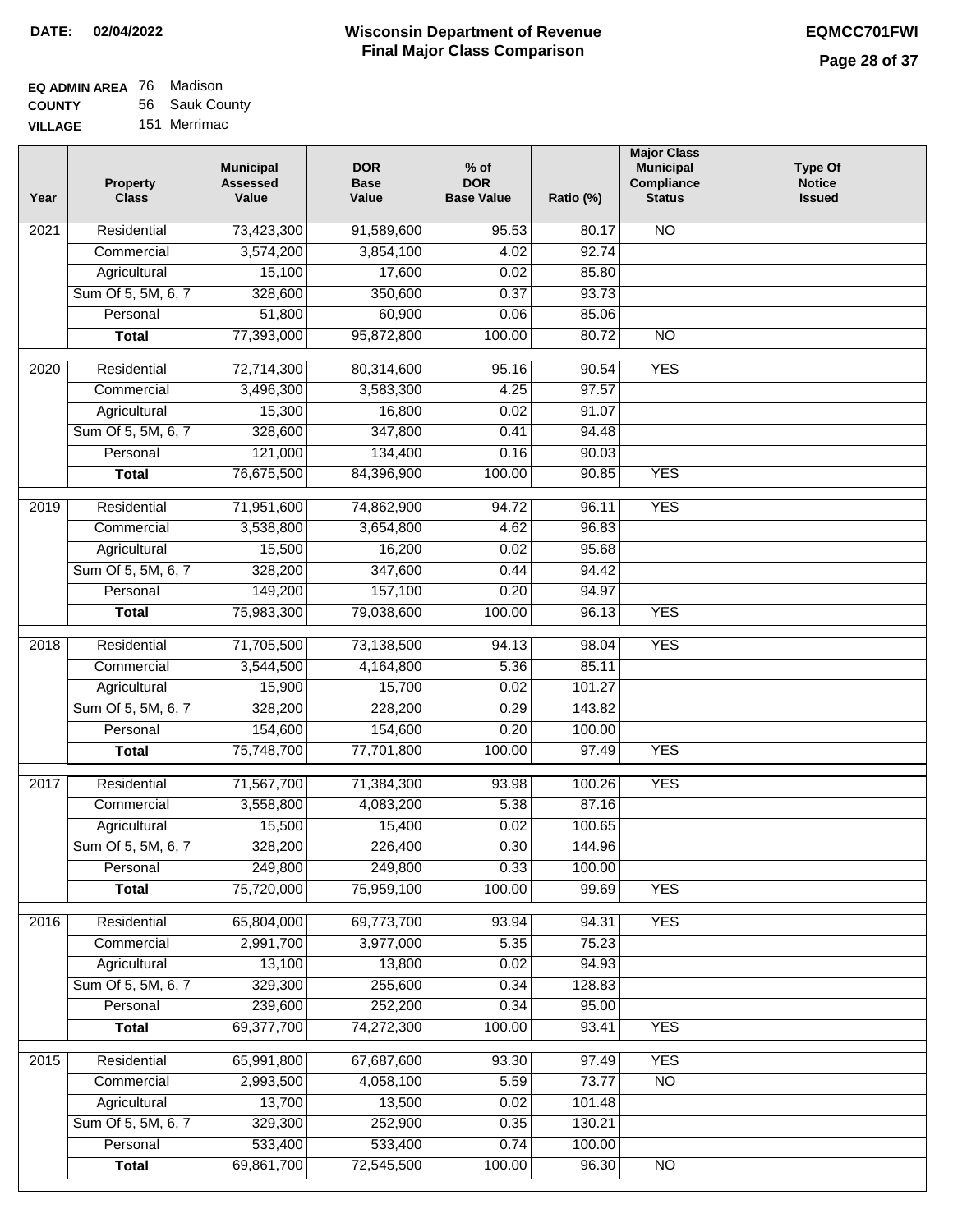| <b>EQ ADMIN AREA 76 Madison</b> |                   |
|---------------------------------|-------------------|
| <b>COUNTY</b>                   | 56 Sauk County    |
| <b>VILLAGE</b>                  | 161 North Freedom |

| Year | <b>Property</b><br><b>Class</b> | <b>Municipal</b><br><b>Assessed</b><br>Value | <b>DOR</b><br><b>Base</b><br>Value | $%$ of<br><b>DOR</b><br><b>Base Value</b> | Ratio (%) | <b>Major Class</b><br><b>Municipal</b><br>Compliance<br><b>Status</b> | <b>Type Of</b><br><b>Notice</b><br><b>Issued</b> |
|------|---------------------------------|----------------------------------------------|------------------------------------|-------------------------------------------|-----------|-----------------------------------------------------------------------|--------------------------------------------------|
| 2021 | Residential                     | 26,218,800                                   | 26,191,000                         | 89.89                                     | 100.11    | <b>YES</b>                                                            |                                                  |
|      | Commercial                      | 2,442,400                                    | 2,345,900                          | 8.05                                      | 104.11    |                                                                       |                                                  |
|      | Agricultural                    | 43,100                                       | 43,000                             | 0.15                                      | 100.23    |                                                                       |                                                  |
|      | Sum Of 5, 5M, 6, 7              | 466,800                                      | 449,300                            | 1.54                                      | 103.89    |                                                                       |                                                  |
|      | Personal                        | 107,200                                      | 107,200                            | 0.37                                      | 100.00    |                                                                       |                                                  |
|      | <b>Total</b>                    | 29,278,300                                   | 29,136,400                         | 100.00                                    | 100.49    | <b>YES</b>                                                            |                                                  |
| 2020 | Residential                     | 21,160,200                                   | 24,140,300                         | 89.40                                     | 87.66     | $\overline{NO}$                                                       |                                                  |
|      | Commercial                      | 2,073,000                                    | 2,293,900                          | 8.50                                      | 90.37     |                                                                       |                                                  |
|      | Agricultural                    | 36,700                                       | 44,500                             | 0.16                                      | 82.47     |                                                                       |                                                  |
|      | Sum Of 5, 5M, 6, 7              | 408,400                                      | 407,800                            | 1.51                                      | 100.15    |                                                                       |                                                  |
|      | Personal                        | 105,200                                      | 115,600                            | 0.43                                      | 91.00     |                                                                       |                                                  |
|      | <b>Total</b>                    | 23,783,500                                   | 27,002,100                         | 100.00                                    | 88.08     | $\overline{NO}$                                                       |                                                  |
| 2019 | Residential                     | 21,074,000                                   | 23,124,100                         | 88.99                                     | 91.13     | <b>YES</b>                                                            |                                                  |
|      | Commercial                      | 2,089,000                                    | 2,314,000                          | 8.91                                      | 90.28     |                                                                       |                                                  |
|      | Agricultural                    | 37,200                                       | 42,800                             | 0.16                                      | 86.92     |                                                                       |                                                  |
|      | Sum Of 5, 5M, 6, 7              | 408,400                                      | 391,600                            | 1.51                                      | 104.29    |                                                                       |                                                  |
|      | Personal                        | 96,800                                       | 111,300                            | 0.43                                      | 86.97     |                                                                       |                                                  |
|      | <b>Total</b>                    | 23,705,400                                   | 25,983,800                         | 100.00                                    | 91.23     | <b>YES</b>                                                            |                                                  |
| 2018 | Residential                     | 21,323,700                                   | 24,514,200                         | 88.70                                     | 86.99     | $\overline{NO}$                                                       |                                                  |
|      | Commercial                      | 2,089,000                                    | 2,574,500                          | 9.32                                      | 81.14     |                                                                       |                                                  |
|      | Agricultural                    | 37,700                                       | 41,800                             | 0.15                                      | 90.19     |                                                                       |                                                  |
|      | Sum Of 5, 5M, 6, 7              | 408,400                                      | 389,200                            | 1.41                                      | 104.93    |                                                                       |                                                  |
|      | Personal                        | 106,100                                      | 117,900                            | 0.43                                      | 89.99     |                                                                       |                                                  |
|      | <b>Total</b>                    | 23,964,900                                   | 27,637,600                         | 100.00                                    | 86.71     | $\overline{NO}$                                                       |                                                  |
| 2017 | Residential                     | 21,260,300                                   | 23,511,100                         | 88.12                                     | 90.43     | <b>YES</b>                                                            |                                                  |
|      | Commercial                      | 2,141,200                                    | 2,585,500                          | 9.69                                      | 82.82     |                                                                       |                                                  |
|      | Agricultural                    | 36,600                                       | 40,800                             | 0.15                                      | 89.71     |                                                                       |                                                  |
|      | Sum Of 5, 5M, 6, 7              | 408,400                                      | 386,400                            | 1.45                                      | 105.69    |                                                                       |                                                  |
|      | Personal                        | 142,000                                      | 157,800                            | 0.59                                      | 89.99     |                                                                       |                                                  |
|      | <b>Total</b>                    | 23,988,500                                   | 26,681,600                         | 100.00                                    | 89.91     | <b>YES</b>                                                            |                                                  |
| 2016 | Residential                     | 21,245,400                                   | 23,496,100                         | 88.11                                     | 90.42     | <b>YES</b>                                                            |                                                  |
|      | Commercial                      | 2,141,200                                    | 2,665,400                          | 10.00                                     | 80.33     |                                                                       |                                                  |
|      | Agricultural                    | 40,000                                       | 40,100                             | 0.15                                      | 99.75     |                                                                       |                                                  |
|      | Sum Of 5, 5M, 6, 7              | 408,400                                      | 388,600                            | 1.46                                      | 105.10    |                                                                       |                                                  |
|      | Personal                        | 68,500                                       | 76,100                             | 0.29                                      | 90.01     |                                                                       |                                                  |
|      | <b>Total</b>                    | 23,903,500                                   | 26,666,300                         | 100.00                                    | 89.64     | <b>YES</b>                                                            |                                                  |
| 2015 | Residential                     | 21,385,600                                   | 24,586,500                         | 88.33                                     | 86.98     | N <sub>O</sub>                                                        |                                                  |
|      | Commercial                      | 2,106,600                                    | 2,677,000                          | 9.62                                      | 78.69     | $\overline{NO}$                                                       |                                                  |
|      | Agricultural                    | 39,100                                       | 39,700                             | 0.14                                      | 98.49     |                                                                       |                                                  |
|      | Sum Of 5, 5M, 6, 7              | 408,400                                      | 429,800                            | 1.54                                      | 95.02     |                                                                       |                                                  |
|      | Personal                        | 97,200                                       | 102,300                            | 0.37                                      | 95.01     |                                                                       |                                                  |
|      | <b>Total</b>                    | 24,036,900                                   | 27,835,300                         | 100.00                                    | 86.35     | NO                                                                    |                                                  |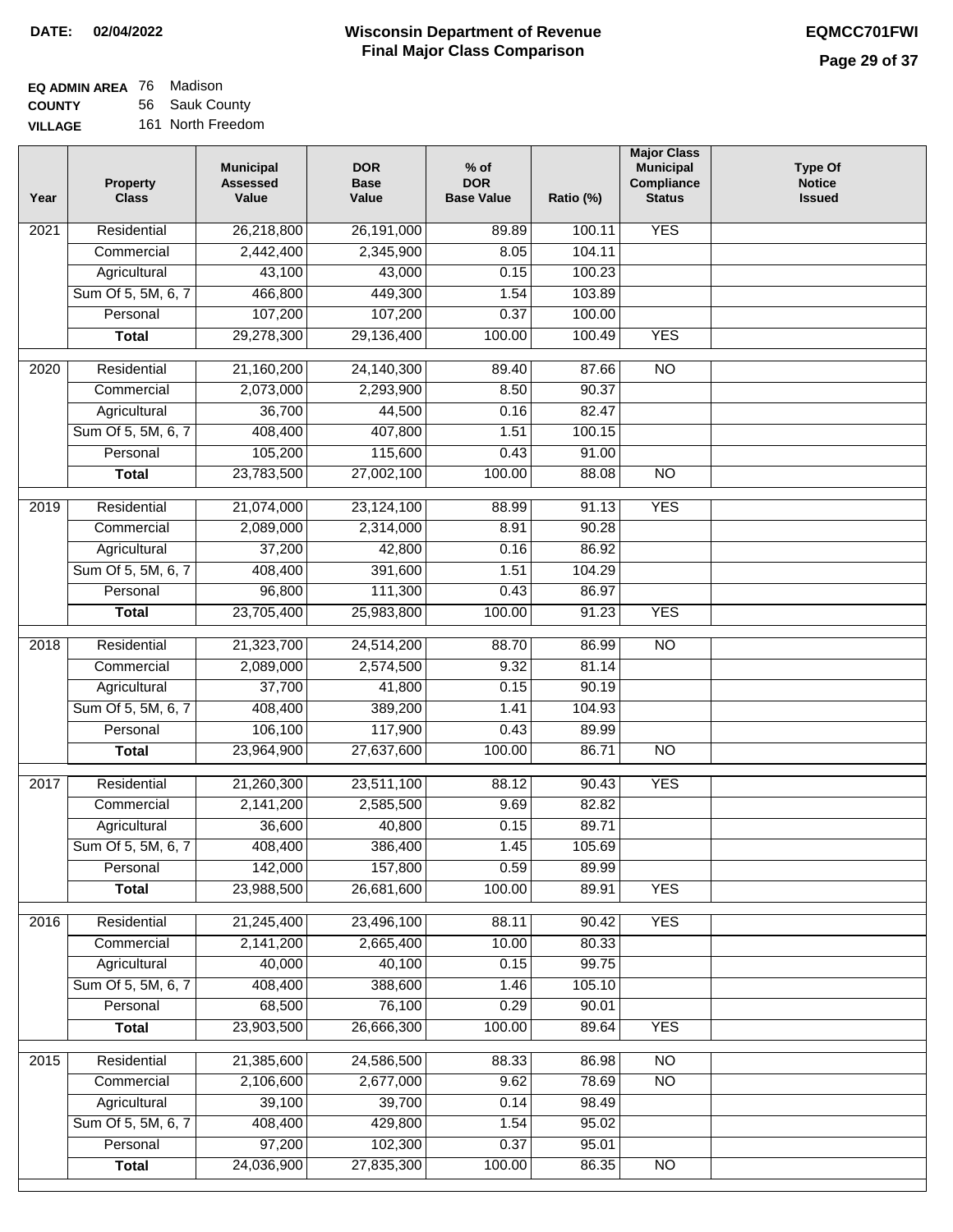| <b>EQ ADMIN AREA 76 Madison</b> |                |
|---------------------------------|----------------|
| <b>COUNTY</b>                   | 56 Sauk County |
|                                 |                |

**VILLAGE** 171 Plain

| Year              | <b>Property</b><br><b>Class</b> | <b>Municipal</b><br><b>Assessed</b><br>Value | <b>DOR</b><br><b>Base</b><br>Value | % of<br><b>DOR</b><br><b>Base Value</b> | Ratio (%) | <b>Major Class</b><br><b>Municipal</b><br>Compliance<br><b>Status</b> | <b>Type Of</b><br><b>Notice</b><br><b>Issued</b> |
|-------------------|---------------------------------|----------------------------------------------|------------------------------------|-----------------------------------------|-----------|-----------------------------------------------------------------------|--------------------------------------------------|
| $\overline{202}1$ | Residential                     | 47,308,500                                   | 55,328,800                         | 76.86                                   | 85.50     | N <sub>O</sub>                                                        |                                                  |
|                   | Commercial                      | 14,046,200                                   | 15,249,800                         | 21.18                                   | 92.11     | <b>YES</b>                                                            |                                                  |
|                   | Agricultural                    | 38,300                                       | 41,500                             | 0.06                                    | 92.29     |                                                                       |                                                  |
|                   | Sum Of 5, 5M, 6, 7              | 144,200                                      | 162,600                            | 0.23                                    | 88.68     |                                                                       |                                                  |
|                   | Personal                        | 1,106,100                                    | 1,202,300                          | 1.67                                    | 92.00     |                                                                       |                                                  |
|                   | <b>Total</b>                    | 62,643,300                                   | 71,985,000                         | 100.00                                  | 87.02     | $\overline{NO}$                                                       |                                                  |
| $\overline{2020}$ | Residential                     | 47,005,000                                   | 50,011,900                         | 72.86                                   | 93.99     | <b>YES</b>                                                            |                                                  |
|                   | Commercial                      | 14,046,200                                   | 15,249,800                         | 22.22                                   | 92.11     | <b>YES</b>                                                            |                                                  |
|                   | Agricultural                    | 26,000                                       | 28,100                             | 0.04                                    | 92.53     |                                                                       |                                                  |
|                   | Sum Of 5, 5M, 6, 7              | 56,500                                       | 89,900                             | 0.13                                    | 62.85     |                                                                       |                                                  |
|                   | Personal                        | 2,997,700                                    | 3,258,300                          | 4.75                                    | 92.00     |                                                                       |                                                  |
|                   | <b>Total</b>                    | 64, 131, 400                                 | 68,638,000                         | 100.00                                  | 93.43     | <b>YES</b>                                                            |                                                  |
|                   |                                 |                                              |                                    |                                         |           |                                                                       |                                                  |
| $\frac{1}{2019}$  | Residential                     | 46,919,600                                   | 48,940,100                         | 72.90                                   | 95.87     | <b>YES</b>                                                            |                                                  |
|                   | Commercial                      | 14,009,300                                   | 15,059,100                         | 22.43                                   | 93.03     | <b>YES</b>                                                            |                                                  |
|                   | Agricultural                    | 27,000                                       | 27,000                             | 0.04                                    | 100.00    |                                                                       |                                                  |
|                   | Sum Of 5, 5M, 6, 7              | 56,500                                       | 84,800                             | 0.13                                    | 66.63     |                                                                       |                                                  |
|                   | Personal                        | 3,170,000                                    | 3,019,000                          | 4.50                                    | 105.00    |                                                                       |                                                  |
|                   | <b>Total</b>                    | 64, 182, 400                                 | 67,130,000                         | 100.00                                  | 95.61     | <b>YES</b>                                                            |                                                  |
| 2018              | Residential                     | 46,909,400                                   | 44,815,700                         | 74.14                                   | 104.67    | <b>YES</b>                                                            |                                                  |
|                   | Commercial                      | 14,002,300                                   | 12,847,600                         | 21.25                                   | 108.99    | <b>YES</b>                                                            |                                                  |
|                   | Agricultural                    | 26,350                                       | 26,200                             | 0.04                                    | 100.57    |                                                                       |                                                  |
|                   | Sum Of 5, 5M, 6, 7              | 56,500                                       | 84,800                             | 0.14                                    | 66.63     |                                                                       |                                                  |
|                   | Personal                        | 2,808,500                                    | 2,674,800                          | 4.42                                    | 105.00    |                                                                       |                                                  |
|                   | <b>Total</b>                    | 63,803,050                                   | 60,449,100                         | 100.00                                  | 105.55    | <b>YES</b>                                                            |                                                  |
| $\overline{2017}$ | Residential                     | 46,759,900                                   | 42,955,100                         | 64.10                                   | 108.86    | <b>YES</b>                                                            |                                                  |
|                   | Commercial                      | 14,002,300                                   | 12,619,000                         | 18.83                                   | 110.96    | $\overline{NO}$                                                       |                                                  |
|                   | Agricultural                    | 25,750                                       | 22,900                             | 0.03                                    | 112.45    |                                                                       |                                                  |
|                   | Sum Of 5, 5M, 6, 7              | 56,500                                       | 84,800                             | 0.13                                    | 66.63     |                                                                       |                                                  |
|                   | Personal                        | 11,898,500                                   | 11,331,900                         | 16.91                                   | 105.00    | <b>YES</b>                                                            |                                                  |
|                   | <b>Total</b>                    | 72,742,950                                   | 67,013,700                         | 100.00                                  | 108.55    | $\overline{NO}$                                                       |                                                  |
|                   |                                 |                                              |                                    |                                         |           |                                                                       |                                                  |
| 2016              | Residential                     | 46,728,100                                   | 42,924,800                         | 63.42                                   | 108.86    | <b>YES</b>                                                            |                                                  |
|                   | Commercial                      | 13,988,000                                   | 12,995,300                         | 19.20                                   | 107.64    | <b>YES</b>                                                            |                                                  |
|                   | Agricultural                    | 24,600                                       | 22,600                             | 0.03<br>0.12                            | 108.85    |                                                                       |                                                  |
|                   | Sum Of 5, 5M, 6, 7              | 56,500                                       | 79,700                             |                                         | 70.89     |                                                                       |                                                  |
|                   | Personal                        | 12,131,000                                   | 11,664,400                         | 17.23                                   | 104.00    | <b>YES</b>                                                            |                                                  |
|                   | <b>Total</b>                    | 72,928,200                                   | 67,686,800                         | 100.00                                  | 107.74    | <b>YES</b>                                                            |                                                  |
| 2015              | Residential                     | 46,743,300                                   | 42,811,500                         | 63.44                                   | 109.18    | <b>YES</b>                                                            |                                                  |
|                   | Commercial                      | 14,004,800                                   | 13,011,000                         | 19.28                                   | 107.64    | <b>YES</b>                                                            |                                                  |
|                   | Agricultural                    | 24,600                                       | 22,300                             | 0.03                                    | 110.31    |                                                                       |                                                  |
|                   | Sum Of 5, 5M, 6, 7              | 56,500                                       | 68,800                             | 0.10                                    | 82.12     |                                                                       |                                                  |
|                   | Personal                        | 12,145,900                                   | 11,567,500                         | 17.14                                   | 105.00    | <b>YES</b>                                                            |                                                  |
|                   | <b>Total</b>                    | 72,975,100                                   | 67,481,100                         | 100.00                                  | 108.14    | <b>YES</b>                                                            |                                                  |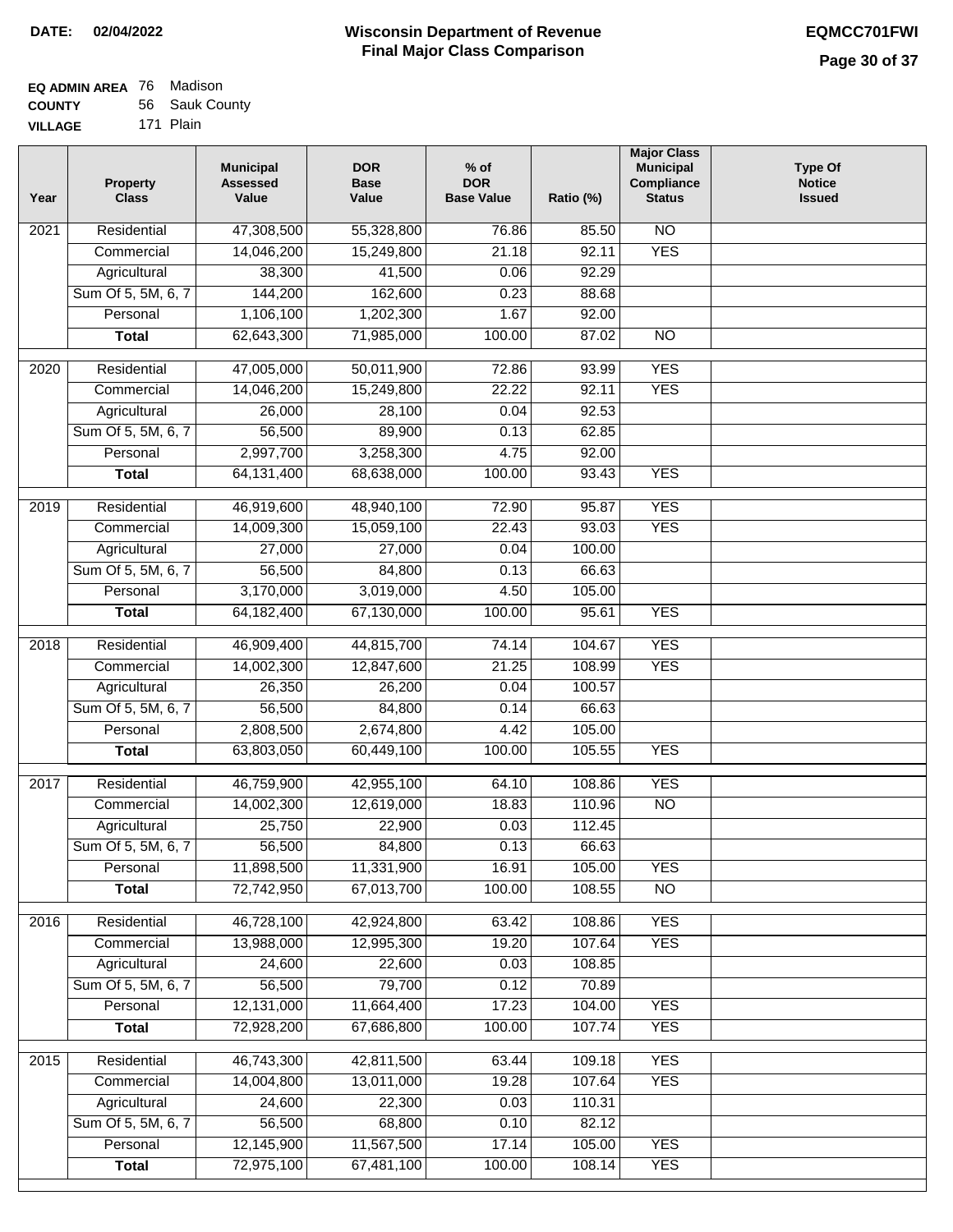### **EQ ADMIN AREA** 76 Madison **COUNTY** 56 Sauk County

**VILLAGE** 172 Prairie Du Sac

| Year              | <b>Property</b><br><b>Class</b> | <b>Municipal</b><br><b>Assessed</b><br>Value | <b>DOR</b><br><b>Base</b><br>Value | % of<br><b>DOR</b><br><b>Base Value</b> | Ratio (%) | <b>Major Class</b><br><b>Municipal</b><br>Compliance<br><b>Status</b> | <b>Type Of</b><br><b>Notice</b><br><b>Issued</b> |
|-------------------|---------------------------------|----------------------------------------------|------------------------------------|-----------------------------------------|-----------|-----------------------------------------------------------------------|--------------------------------------------------|
| $\overline{202}1$ | Residential                     | 332,395,100                                  | 405,951,800                        | 79.44                                   | 81.88     | $\overline{NO}$                                                       |                                                  |
|                   | Commercial                      | 86,909,000                                   | 99,585,000                         | 19.49                                   | 87.27     | $\overline{NO}$                                                       |                                                  |
|                   | Agricultural                    | 4,800                                        | 5,100                              | 0.00                                    | 94.12     |                                                                       |                                                  |
|                   | Sum Of 5, 5M, 6, 7              | 4,300                                        | 4,400                              | 0.00                                    | 97.73     |                                                                       |                                                  |
|                   | Personal                        | 4,903,700                                    | 5,448,600                          | 1.07                                    | 90.00     |                                                                       |                                                  |
|                   | <b>Total</b>                    | 424,216,900                                  | 510,994,900                        | 100.00                                  | 83.02     | $\overline{NO}$                                                       |                                                  |
| $\overline{2020}$ | Residential                     | 326,762,400                                  | 363,372,900                        | 78.46                                   | 89.92     | $\overline{NO}$                                                       |                                                  |
|                   | Commercial                      | 86,587,700                                   | 93,625,100                         | 20.22                                   | 92.48     | <b>YES</b>                                                            |                                                  |
|                   | Agricultural                    | 5,600                                        | 5,800                              | 0.00                                    | 96.55     |                                                                       |                                                  |
|                   | Sum Of 5, 5M, 6, 7              | 4,300                                        | 4,400                              | 0.00                                    | 97.73     |                                                                       |                                                  |
|                   | Personal                        | 5,500,500                                    | 6,111,600                          | 1.32                                    | 90.00     |                                                                       |                                                  |
|                   | <b>Total</b>                    | 418,860,500                                  | 463,119,800                        | 100.00                                  | 90.44     | $\overline{NO}$                                                       |                                                  |
|                   |                                 |                                              |                                    |                                         |           |                                                                       |                                                  |
| 2019              | Residential                     | 323,370,200                                  | 342,728,100                        | 78.70                                   | 94.35     | <b>YES</b>                                                            |                                                  |
|                   | Commercial                      | 84,841,200                                   | 88,205,200                         | 20.25                                   | 96.19     | <b>YES</b>                                                            |                                                  |
|                   | Agricultural                    | 5,900                                        | 5,900                              | 0.00                                    | 100.00    |                                                                       |                                                  |
|                   | Sum Of 5, 5M, 6, 7              | 4,300                                        | 4,200                              | 0.00                                    | 102.38    |                                                                       |                                                  |
|                   | Personal                        | 4,278,800                                    | 4,551,900                          | 1.05                                    | 94.00     |                                                                       |                                                  |
|                   | <b>Total</b>                    | 412,500,400                                  | 435,495,300                        | 100.00                                  | 94.72     | <b>YES</b>                                                            |                                                  |
| 2018              | Residential                     | 318,536,400                                  | 325,274,700                        | 79.08                                   | 97.93     | <b>YES</b>                                                            |                                                  |
|                   | Commercial                      | 82,547,000                                   | 81,052,300                         | 19.71                                   | 101.84    | <b>YES</b>                                                            |                                                  |
|                   | Agricultural                    | 6,200                                        | 6,000                              | 0.00                                    | 103.33    |                                                                       |                                                  |
|                   | Sum Of 5, 5M, 6, 7              | 4,300                                        | 4,200                              | 0.00                                    | 102.38    |                                                                       |                                                  |
|                   | Personal                        | 4,975,000                                    | 4,975,000                          | 1.21                                    | 100.00    |                                                                       |                                                  |
|                   | <b>Total</b>                    | 406,068,900                                  | 411,312,200                        | 100.00                                  | 98.73     | <b>YES</b>                                                            |                                                  |
| 2017              | Residential                     | 271,530,200                                  | 305,319,500                        | 78.03                                   | 88.93     | N <sub>O</sub>                                                        |                                                  |
|                   | Commercial                      | 81,023,700                                   | 78,016,800                         | 19.94                                   | 103.85    | <b>YES</b>                                                            |                                                  |
|                   | Agricultural                    | 2,900                                        | 3,100                              | 0.00                                    | 93.55     |                                                                       |                                                  |
|                   | Sum Of 5, 5M, 6, 7              | 2,000                                        | 4,500                              | 0.00                                    | 44.44     |                                                                       |                                                  |
|                   | Personal                        | 7,289,700                                    | 7,923,600                          | 2.03                                    | 92.00     |                                                                       |                                                  |
|                   | <b>Total</b>                    | 359,848,500                                  | 391,267,500                        | 100.00                                  | 91.97     | <b>NO</b>                                                             |                                                  |
| 2016              | Residential                     | 265,812,100                                  | 290,402,900                        | 77.75                                   | 91.53     | <b>YES</b>                                                            |                                                  |
|                   | Commercial                      | 79,950,300                                   | 75,349,100                         | 20.17                                   | 106.11    | <b>YES</b>                                                            |                                                  |
|                   | Agricultural                    | 2,900                                        | 3,000                              | 0.00                                    | 96.67     |                                                                       |                                                  |
|                   | Sum Of 5, 5M, 6, 7              | 2,000                                        | 4,500                              | 0.00                                    | 44.44     |                                                                       |                                                  |
|                   | Personal                        | 7,423,000                                    | 7,732,300                          | 2.07                                    | 96.00     |                                                                       |                                                  |
|                   | <b>Total</b>                    | 353,190,300                                  | 373,491,800                        | 100.00                                  | 94.56     | <b>YES</b>                                                            |                                                  |
| 2015              | Residential                     | 261,311,900                                  | 264,645,600                        | 75.48                                   | 98.74     | <b>YES</b>                                                            |                                                  |
|                   | Commercial                      | 80,440,000                                   | 76,942,600                         | 21.94                                   | 104.55    | <b>YES</b>                                                            |                                                  |
|                   | Agricultural                    | 3,000                                        | 3,000                              | 0.00                                    | 100.00    |                                                                       |                                                  |
|                   | Sum Of 5, 5M, 6, 7              | 124,200                                      | 182,100                            | 0.05                                    | 68.20     |                                                                       |                                                  |
|                   | Personal                        | 8,858,700                                    | 8,858,700                          | 2.53                                    | 100.00    |                                                                       |                                                  |
|                   | <b>Total</b>                    | 350,737,800                                  | 350,632,000                        | 100.00                                  | 100.03    | <b>YES</b>                                                            |                                                  |
|                   |                                 |                                              |                                    |                                         |           |                                                                       |                                                  |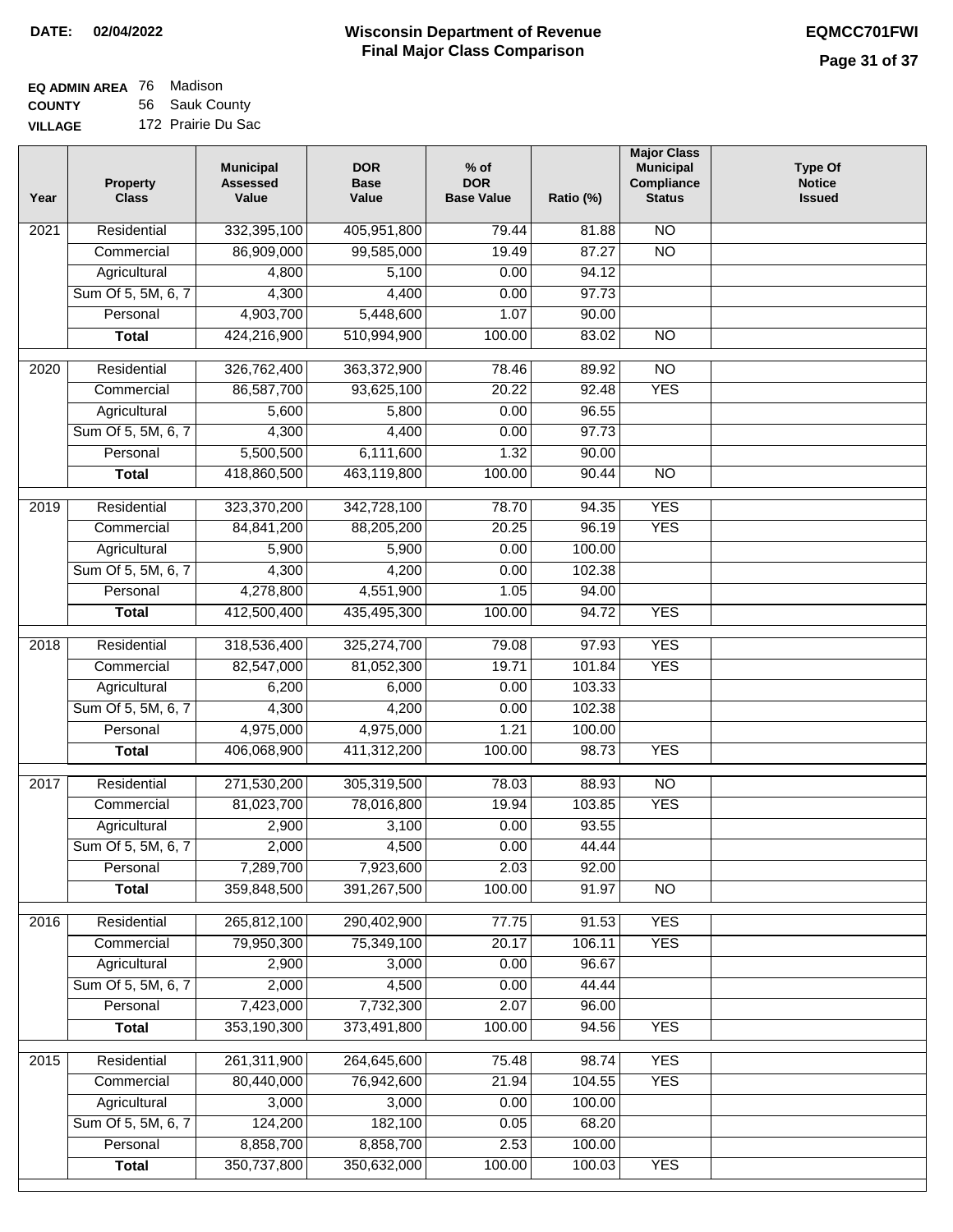| <b>EQ ADMIN AREA</b> 76 Madison |                  |
|---------------------------------|------------------|
| <b>COUNTY</b>                   | 56 Sauk County   |
| <b>VILLAGE</b>                  | 176 Rock Springs |

| Year | <b>Property</b><br><b>Class</b> | <b>Municipal</b><br><b>Assessed</b><br>Value | <b>DOR</b><br><b>Base</b><br>Value | $%$ of<br><b>DOR</b><br><b>Base Value</b> | Ratio (%) | <b>Major Class</b><br><b>Municipal</b><br>Compliance<br><b>Status</b> | <b>Type Of</b><br><b>Notice</b><br><b>Issued</b> |
|------|---------------------------------|----------------------------------------------|------------------------------------|-------------------------------------------|-----------|-----------------------------------------------------------------------|--------------------------------------------------|
| 2021 | Residential                     | 16,259,000                                   | 16,342,100                         | 65.82                                     | 99.49     | <b>YES</b>                                                            |                                                  |
|      | Commercial                      | 7,761,600                                    | 7,599,200                          | 30.61                                     | 102.14    | <b>YES</b>                                                            |                                                  |
|      | Agricultural                    | 51,400                                       | 51,500                             | 0.21                                      | 99.81     |                                                                       |                                                  |
|      | Sum Of 5, 5M, 6, 7              | 766,100                                      | 817,100                            | 3.29                                      | 93.76     |                                                                       |                                                  |
|      | Personal                        | 19,900                                       | 19,900                             | 0.08                                      | 100.00    |                                                                       |                                                  |
|      | <b>Total</b>                    | 24,858,000                                   | 24,829,800                         | 100.00                                    | 100.11    | <b>YES</b>                                                            |                                                  |
| 2020 | Residential                     | 14,255,200                                   | 14,557,600                         | 63.63                                     | 97.92     | <b>YES</b>                                                            |                                                  |
|      | Commercial                      | 7,463,000                                    | 7,508,800                          | 32.82                                     | 99.39     | <b>YES</b>                                                            |                                                  |
|      | Agricultural                    | 55,700                                       | 55,200                             | 0.24                                      | 100.91    |                                                                       |                                                  |
|      | Sum Of 5, 5M, 6, 7              | 710,000                                      | 741,900                            | 3.24                                      | 95.70     |                                                                       |                                                  |
|      | Personal                        | 13,800                                       | 13,800                             | 0.06                                      | 100.00    |                                                                       |                                                  |
|      | <b>Total</b>                    | 22,497,700                                   | 22,877,300                         | 100.00                                    | 98.34     | <b>YES</b>                                                            |                                                  |
| 2019 | Residential                     | 12,697,200                                   | 14,499,000                         | 63.41                                     | 87.57     | $\overline{NO}$                                                       |                                                  |
|      | Commercial                      | 7,401,900                                    | 7,605,800                          | 33.26                                     | 97.32     | <b>YES</b>                                                            |                                                  |
|      | Agricultural                    | 52,600                                       | 53,000                             | 0.23                                      | 99.25     |                                                                       |                                                  |
|      | Sum Of 5, 5M, 6, 7              | 655,500                                      | 686,300                            | 3.00                                      | 95.51     |                                                                       |                                                  |
|      | Personal                        | 20,500                                       | 20,500                             | 0.09                                      | 100.00    |                                                                       |                                                  |
|      | <b>Total</b>                    | 20,827,700                                   | 22,864,600                         | 100.00                                    | 91.09     | $\overline{NO}$                                                       | 2nd Notice of Non-Compliance                     |
| 2018 | Residential                     | 13,035,400                                   | 14,454,800                         | 67.66                                     | 90.18     | <b>YES</b>                                                            |                                                  |
|      | Commercial                      | 7,809,300                                    | 6,118,400                          | 28.64                                     | 127.64    | N <sub>O</sub>                                                        |                                                  |
|      | Agricultural                    | 52,600                                       | 52,600                             | 0.25                                      | 100.00    |                                                                       |                                                  |
|      | Sum Of 5, 5M, 6, 7              | 637,500                                      | 699,100                            | 3.27                                      | 91.19     |                                                                       |                                                  |
|      | Personal                        | 39,900                                       | 39,900                             | 0.19                                      | 100.00    |                                                                       |                                                  |
|      | <b>Total</b>                    | 21,574,700                                   | 21,364,800                         | 100.00                                    | 100.98    | $\overline{NO}$                                                       | 1st Notice of Non-Compliance                     |
| 2017 | Residential                     | 12,986,400                                   | 13,724,600                         | 62.87                                     | 94.62     | <b>YES</b>                                                            |                                                  |
|      | Commercial                      | 7,793,300                                    | 5,929,600                          | 27.16                                     | 131.43    | $\overline{NO}$                                                       |                                                  |
|      | Agricultural                    | 54,300                                       | 51,600                             | 0.24                                      | 105.23    |                                                                       |                                                  |
|      | Sum Of 5, 5M, 6, 7              | 522,800                                      | 598,400                            | 2.74                                      | 87.37     |                                                                       |                                                  |
|      | Personal                        | 1,617,300                                    | 1,525,800                          | 6.99                                      | 106.00    |                                                                       |                                                  |
|      | <b>Total</b>                    | 22,974,100                                   | 21,830,000                         | 100.00                                    | 105.24    | <b>NO</b>                                                             |                                                  |
| 2016 | Residential                     | 12,979,400                                   | 13,457,200                         | 68.72                                     | 96.45     | <b>YES</b>                                                            |                                                  |
|      | Commercial                      | 5,901,400                                    | 4,216,200                          | 21.53                                     | 139.97    | N <sub>O</sub>                                                        |                                                  |
|      | Agricultural                    | 53,700                                       | 51,400                             | 0.26                                      | 104.47    |                                                                       |                                                  |
|      | Sum Of 5, 5M, 6, 7              | 514,200                                      | 583,100                            | 2.98                                      | 88.18     |                                                                       |                                                  |
|      | Personal                        | 1,339,200                                    | 1,275,500                          | 6.51                                      | 104.99    |                                                                       |                                                  |
|      | <b>Total</b>                    | 20,787,900                                   | 19,583,400                         | 100.00                                    | 106.15    | N <sub>O</sub>                                                        |                                                  |
| 2015 | Residential                     | 13,031,400                                   | 13,130,800                         | 68.74                                     | 99.24     | <b>YES</b>                                                            |                                                  |
|      | Commercial                      | 5,926,800                                    | 4,239,000                          | 22.19                                     | 139.82    | $\overline{NO}$                                                       |                                                  |
|      | Agricultural                    | 49,900                                       | 50,900                             | 0.27                                      | 98.04     |                                                                       |                                                  |
|      | Sum Of 5, 5M, 6, 7              | 514,200                                      | 579,600                            | 3.03                                      | 88.72     |                                                                       |                                                  |
|      | Personal                        | 1,125,000                                    | 1,102,900                          | 5.77                                      | 102.00    | <b>YES</b>                                                            |                                                  |
|      | <b>Total</b>                    | 20,647,300                                   | 19,103,200                         | 100.00                                    | 108.08    | NO                                                                    |                                                  |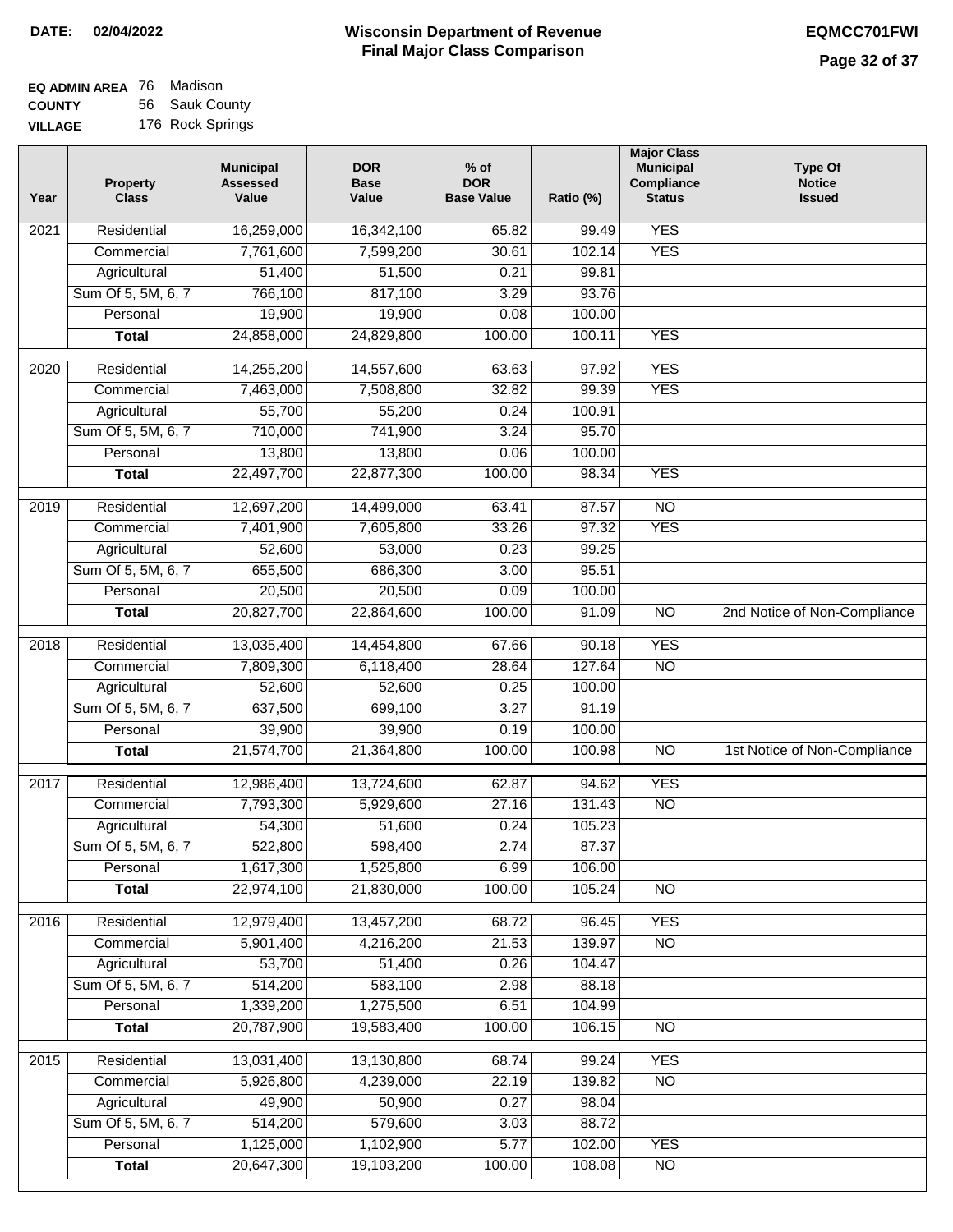| <b>EQ ADMIN AREA</b> 76 Madison |                |
|---------------------------------|----------------|
| <b>COUNTY</b>                   | 56 Sauk County |
| <b>VILLAGE</b>                  | 181 Sauk City  |

| $\overline{NO}$<br>Residential<br>216,546,700<br>304,708,800<br>69.91<br>2021<br>71.07<br>109,370,800<br>$\overline{NO}$<br>126,827,400<br>29.10<br>86.24<br>Commercial<br>Agricultural<br>9,700<br>11,200<br>0.00<br>86.61<br>Sum Of 5, 5M, 6, 7<br>0.00<br>0.00<br>$\Omega$<br>$\Omega$<br>4,319,800<br>Personal<br>3,499,000<br>0.99<br>81.00<br>329,426,200<br>100.00<br>75.58<br>$\overline{NO}$<br><b>Total</b><br>435,867,200<br>$\overline{NO}$<br>2020<br>Residential<br>213,338,700<br>266, 167, 600<br>69.48<br>80.15<br>109,050,800<br>110,893,300<br><b>YES</b><br>28.95<br>98.34<br>Commercial<br>88.73<br>12,600<br>14,200<br>0.00<br>Agricultural<br>Sum Of 5, 5M, 6, 7<br>0.00<br>0.00<br>0<br>0<br>6,034,900<br>1.58<br>85.00<br>Personal<br>5,129,700<br>327,531,800<br>383,110,000<br>100.00<br>85.49<br>$\overline{NO}$<br><b>Total</b><br>Residential<br>210,857,000<br>250,712,400<br>68.52<br>84.10<br>$\overline{NO}$<br>2019<br><b>YES</b><br>112,526,100<br>109,323,200<br>29.88<br>102.93<br>Commercial<br>13,550<br>13,500<br>0.00<br>100.37<br>Agricultural<br>Sum Of 5, 5M, 6, 7<br>0.00<br>0.00<br>0<br>0<br>Personal<br>5,421,200<br>5,829,300<br>1.59<br>93.00<br>100.00<br>$\overline{NO}$<br><b>Total</b><br>328,817,850<br>365,878,400<br>89.87<br>Residential<br>207,264,500<br>230,750,400<br>67.76<br>89.82<br>$\overline{NO}$<br>2018<br><b>YES</b><br>Commercial<br>111,510,800<br>104,560,800<br>30.70<br>106.65<br>97.66<br>Agricultural<br>12,500<br>12,800<br>0.00<br>Sum Of 5, 5M, 6, 7<br>0.00<br>0.00<br>0<br>0<br>Personal<br>5,223,900<br>1.53<br>100.00<br>5,223,900<br>324,011,700<br>340,547,900<br>100.00<br>95.14<br>$\overline{NO}$<br><b>Total</b><br><b>YES</b><br>2017<br>Residential<br>206,707,300<br>217,210,600<br>95.16<br>67.04<br><b>YES</b><br>Commercial<br>107,847,600<br>98,933,700<br>30.53<br>109.01<br>115.31<br>4,900<br>0.00<br>Agricultural<br>5,650<br>Sum Of 5, 5M, 6, 7<br>0.00<br>$\overline{0}$<br>$\overline{0}$<br>0.00<br>7,868,200<br>2.43<br>Personal<br>7,868,200<br>100.00<br>322,428,750<br>324,017,400<br>100.00<br>99.51<br><b>YES</b><br><b>Total</b><br><b>YES</b><br>Residential<br>184,202,500<br>203,225,400<br>2016<br>64.75<br>90.64<br>96,381,300<br>102,194,700<br>32.56<br>94.31<br><b>YES</b><br>Commercial<br>4,700<br>3,500<br>0.00<br>Agricultural<br>134.29<br>Sum Of 5, 5M, 6, 7<br>$\Omega$<br>0.00<br>$\Omega$<br>0.00<br>7,995,200<br>8,416,000<br>2.68<br>95.00<br>Personal<br><b>YES</b><br>288,583,700<br>313,839,600<br>100.00<br>91.95<br><b>Total</b><br><b>YES</b><br>Residential<br>183,639,500<br>196,737,600<br>65.53<br>93.34<br>2015<br>95,844,300<br>95,842,200<br>31.92<br>100.00<br><b>YES</b><br>Commercial | Year | <b>Property</b><br><b>Class</b> | <b>Municipal</b><br><b>Assessed</b><br>Value | <b>DOR</b><br><b>Base</b><br>Value | $%$ of<br><b>DOR</b><br><b>Base Value</b> | Ratio (%) | <b>Major Class</b><br><b>Municipal</b><br>Compliance<br><b>Status</b> | <b>Type Of</b><br><b>Notice</b><br><b>Issued</b> |
|--------------------------------------------------------------------------------------------------------------------------------------------------------------------------------------------------------------------------------------------------------------------------------------------------------------------------------------------------------------------------------------------------------------------------------------------------------------------------------------------------------------------------------------------------------------------------------------------------------------------------------------------------------------------------------------------------------------------------------------------------------------------------------------------------------------------------------------------------------------------------------------------------------------------------------------------------------------------------------------------------------------------------------------------------------------------------------------------------------------------------------------------------------------------------------------------------------------------------------------------------------------------------------------------------------------------------------------------------------------------------------------------------------------------------------------------------------------------------------------------------------------------------------------------------------------------------------------------------------------------------------------------------------------------------------------------------------------------------------------------------------------------------------------------------------------------------------------------------------------------------------------------------------------------------------------------------------------------------------------------------------------------------------------------------------------------------------------------------------------------------------------------------------------------------------------------------------------------------------------------------------------------------------------------------------------------------------------------------------------------------------------------------------------------------------------------------------------------------------------------------------------------------------------------------------------------------------------------------------------------------------------------------------------------------------------------------------------------------------------------|------|---------------------------------|----------------------------------------------|------------------------------------|-------------------------------------------|-----------|-----------------------------------------------------------------------|--------------------------------------------------|
|                                                                                                                                                                                                                                                                                                                                                                                                                                                                                                                                                                                                                                                                                                                                                                                                                                                                                                                                                                                                                                                                                                                                                                                                                                                                                                                                                                                                                                                                                                                                                                                                                                                                                                                                                                                                                                                                                                                                                                                                                                                                                                                                                                                                                                                                                                                                                                                                                                                                                                                                                                                                                                                                                                                                            |      |                                 |                                              |                                    |                                           |           |                                                                       |                                                  |
|                                                                                                                                                                                                                                                                                                                                                                                                                                                                                                                                                                                                                                                                                                                                                                                                                                                                                                                                                                                                                                                                                                                                                                                                                                                                                                                                                                                                                                                                                                                                                                                                                                                                                                                                                                                                                                                                                                                                                                                                                                                                                                                                                                                                                                                                                                                                                                                                                                                                                                                                                                                                                                                                                                                                            |      |                                 |                                              |                                    |                                           |           |                                                                       |                                                  |
|                                                                                                                                                                                                                                                                                                                                                                                                                                                                                                                                                                                                                                                                                                                                                                                                                                                                                                                                                                                                                                                                                                                                                                                                                                                                                                                                                                                                                                                                                                                                                                                                                                                                                                                                                                                                                                                                                                                                                                                                                                                                                                                                                                                                                                                                                                                                                                                                                                                                                                                                                                                                                                                                                                                                            |      |                                 |                                              |                                    |                                           |           |                                                                       |                                                  |
|                                                                                                                                                                                                                                                                                                                                                                                                                                                                                                                                                                                                                                                                                                                                                                                                                                                                                                                                                                                                                                                                                                                                                                                                                                                                                                                                                                                                                                                                                                                                                                                                                                                                                                                                                                                                                                                                                                                                                                                                                                                                                                                                                                                                                                                                                                                                                                                                                                                                                                                                                                                                                                                                                                                                            |      |                                 |                                              |                                    |                                           |           |                                                                       |                                                  |
|                                                                                                                                                                                                                                                                                                                                                                                                                                                                                                                                                                                                                                                                                                                                                                                                                                                                                                                                                                                                                                                                                                                                                                                                                                                                                                                                                                                                                                                                                                                                                                                                                                                                                                                                                                                                                                                                                                                                                                                                                                                                                                                                                                                                                                                                                                                                                                                                                                                                                                                                                                                                                                                                                                                                            |      |                                 |                                              |                                    |                                           |           |                                                                       |                                                  |
|                                                                                                                                                                                                                                                                                                                                                                                                                                                                                                                                                                                                                                                                                                                                                                                                                                                                                                                                                                                                                                                                                                                                                                                                                                                                                                                                                                                                                                                                                                                                                                                                                                                                                                                                                                                                                                                                                                                                                                                                                                                                                                                                                                                                                                                                                                                                                                                                                                                                                                                                                                                                                                                                                                                                            |      |                                 |                                              |                                    |                                           |           |                                                                       | 1st Notice of Non-Compliance                     |
|                                                                                                                                                                                                                                                                                                                                                                                                                                                                                                                                                                                                                                                                                                                                                                                                                                                                                                                                                                                                                                                                                                                                                                                                                                                                                                                                                                                                                                                                                                                                                                                                                                                                                                                                                                                                                                                                                                                                                                                                                                                                                                                                                                                                                                                                                                                                                                                                                                                                                                                                                                                                                                                                                                                                            |      |                                 |                                              |                                    |                                           |           |                                                                       |                                                  |
|                                                                                                                                                                                                                                                                                                                                                                                                                                                                                                                                                                                                                                                                                                                                                                                                                                                                                                                                                                                                                                                                                                                                                                                                                                                                                                                                                                                                                                                                                                                                                                                                                                                                                                                                                                                                                                                                                                                                                                                                                                                                                                                                                                                                                                                                                                                                                                                                                                                                                                                                                                                                                                                                                                                                            |      |                                 |                                              |                                    |                                           |           |                                                                       |                                                  |
|                                                                                                                                                                                                                                                                                                                                                                                                                                                                                                                                                                                                                                                                                                                                                                                                                                                                                                                                                                                                                                                                                                                                                                                                                                                                                                                                                                                                                                                                                                                                                                                                                                                                                                                                                                                                                                                                                                                                                                                                                                                                                                                                                                                                                                                                                                                                                                                                                                                                                                                                                                                                                                                                                                                                            |      |                                 |                                              |                                    |                                           |           |                                                                       |                                                  |
|                                                                                                                                                                                                                                                                                                                                                                                                                                                                                                                                                                                                                                                                                                                                                                                                                                                                                                                                                                                                                                                                                                                                                                                                                                                                                                                                                                                                                                                                                                                                                                                                                                                                                                                                                                                                                                                                                                                                                                                                                                                                                                                                                                                                                                                                                                                                                                                                                                                                                                                                                                                                                                                                                                                                            |      |                                 |                                              |                                    |                                           |           |                                                                       |                                                  |
|                                                                                                                                                                                                                                                                                                                                                                                                                                                                                                                                                                                                                                                                                                                                                                                                                                                                                                                                                                                                                                                                                                                                                                                                                                                                                                                                                                                                                                                                                                                                                                                                                                                                                                                                                                                                                                                                                                                                                                                                                                                                                                                                                                                                                                                                                                                                                                                                                                                                                                                                                                                                                                                                                                                                            |      |                                 |                                              |                                    |                                           |           |                                                                       |                                                  |
|                                                                                                                                                                                                                                                                                                                                                                                                                                                                                                                                                                                                                                                                                                                                                                                                                                                                                                                                                                                                                                                                                                                                                                                                                                                                                                                                                                                                                                                                                                                                                                                                                                                                                                                                                                                                                                                                                                                                                                                                                                                                                                                                                                                                                                                                                                                                                                                                                                                                                                                                                                                                                                                                                                                                            |      |                                 |                                              |                                    |                                           |           |                                                                       |                                                  |
|                                                                                                                                                                                                                                                                                                                                                                                                                                                                                                                                                                                                                                                                                                                                                                                                                                                                                                                                                                                                                                                                                                                                                                                                                                                                                                                                                                                                                                                                                                                                                                                                                                                                                                                                                                                                                                                                                                                                                                                                                                                                                                                                                                                                                                                                                                                                                                                                                                                                                                                                                                                                                                                                                                                                            |      |                                 |                                              |                                    |                                           |           |                                                                       |                                                  |
|                                                                                                                                                                                                                                                                                                                                                                                                                                                                                                                                                                                                                                                                                                                                                                                                                                                                                                                                                                                                                                                                                                                                                                                                                                                                                                                                                                                                                                                                                                                                                                                                                                                                                                                                                                                                                                                                                                                                                                                                                                                                                                                                                                                                                                                                                                                                                                                                                                                                                                                                                                                                                                                                                                                                            |      |                                 |                                              |                                    |                                           |           |                                                                       |                                                  |
|                                                                                                                                                                                                                                                                                                                                                                                                                                                                                                                                                                                                                                                                                                                                                                                                                                                                                                                                                                                                                                                                                                                                                                                                                                                                                                                                                                                                                                                                                                                                                                                                                                                                                                                                                                                                                                                                                                                                                                                                                                                                                                                                                                                                                                                                                                                                                                                                                                                                                                                                                                                                                                                                                                                                            |      |                                 |                                              |                                    |                                           |           |                                                                       |                                                  |
|                                                                                                                                                                                                                                                                                                                                                                                                                                                                                                                                                                                                                                                                                                                                                                                                                                                                                                                                                                                                                                                                                                                                                                                                                                                                                                                                                                                                                                                                                                                                                                                                                                                                                                                                                                                                                                                                                                                                                                                                                                                                                                                                                                                                                                                                                                                                                                                                                                                                                                                                                                                                                                                                                                                                            |      |                                 |                                              |                                    |                                           |           |                                                                       |                                                  |
|                                                                                                                                                                                                                                                                                                                                                                                                                                                                                                                                                                                                                                                                                                                                                                                                                                                                                                                                                                                                                                                                                                                                                                                                                                                                                                                                                                                                                                                                                                                                                                                                                                                                                                                                                                                                                                                                                                                                                                                                                                                                                                                                                                                                                                                                                                                                                                                                                                                                                                                                                                                                                                                                                                                                            |      |                                 |                                              |                                    |                                           |           |                                                                       |                                                  |
|                                                                                                                                                                                                                                                                                                                                                                                                                                                                                                                                                                                                                                                                                                                                                                                                                                                                                                                                                                                                                                                                                                                                                                                                                                                                                                                                                                                                                                                                                                                                                                                                                                                                                                                                                                                                                                                                                                                                                                                                                                                                                                                                                                                                                                                                                                                                                                                                                                                                                                                                                                                                                                                                                                                                            |      |                                 |                                              |                                    |                                           |           |                                                                       |                                                  |
|                                                                                                                                                                                                                                                                                                                                                                                                                                                                                                                                                                                                                                                                                                                                                                                                                                                                                                                                                                                                                                                                                                                                                                                                                                                                                                                                                                                                                                                                                                                                                                                                                                                                                                                                                                                                                                                                                                                                                                                                                                                                                                                                                                                                                                                                                                                                                                                                                                                                                                                                                                                                                                                                                                                                            |      |                                 |                                              |                                    |                                           |           |                                                                       |                                                  |
|                                                                                                                                                                                                                                                                                                                                                                                                                                                                                                                                                                                                                                                                                                                                                                                                                                                                                                                                                                                                                                                                                                                                                                                                                                                                                                                                                                                                                                                                                                                                                                                                                                                                                                                                                                                                                                                                                                                                                                                                                                                                                                                                                                                                                                                                                                                                                                                                                                                                                                                                                                                                                                                                                                                                            |      |                                 |                                              |                                    |                                           |           |                                                                       |                                                  |
|                                                                                                                                                                                                                                                                                                                                                                                                                                                                                                                                                                                                                                                                                                                                                                                                                                                                                                                                                                                                                                                                                                                                                                                                                                                                                                                                                                                                                                                                                                                                                                                                                                                                                                                                                                                                                                                                                                                                                                                                                                                                                                                                                                                                                                                                                                                                                                                                                                                                                                                                                                                                                                                                                                                                            |      |                                 |                                              |                                    |                                           |           |                                                                       |                                                  |
|                                                                                                                                                                                                                                                                                                                                                                                                                                                                                                                                                                                                                                                                                                                                                                                                                                                                                                                                                                                                                                                                                                                                                                                                                                                                                                                                                                                                                                                                                                                                                                                                                                                                                                                                                                                                                                                                                                                                                                                                                                                                                                                                                                                                                                                                                                                                                                                                                                                                                                                                                                                                                                                                                                                                            |      |                                 |                                              |                                    |                                           |           |                                                                       |                                                  |
|                                                                                                                                                                                                                                                                                                                                                                                                                                                                                                                                                                                                                                                                                                                                                                                                                                                                                                                                                                                                                                                                                                                                                                                                                                                                                                                                                                                                                                                                                                                                                                                                                                                                                                                                                                                                                                                                                                                                                                                                                                                                                                                                                                                                                                                                                                                                                                                                                                                                                                                                                                                                                                                                                                                                            |      |                                 |                                              |                                    |                                           |           |                                                                       |                                                  |
|                                                                                                                                                                                                                                                                                                                                                                                                                                                                                                                                                                                                                                                                                                                                                                                                                                                                                                                                                                                                                                                                                                                                                                                                                                                                                                                                                                                                                                                                                                                                                                                                                                                                                                                                                                                                                                                                                                                                                                                                                                                                                                                                                                                                                                                                                                                                                                                                                                                                                                                                                                                                                                                                                                                                            |      |                                 |                                              |                                    |                                           |           |                                                                       |                                                  |
|                                                                                                                                                                                                                                                                                                                                                                                                                                                                                                                                                                                                                                                                                                                                                                                                                                                                                                                                                                                                                                                                                                                                                                                                                                                                                                                                                                                                                                                                                                                                                                                                                                                                                                                                                                                                                                                                                                                                                                                                                                                                                                                                                                                                                                                                                                                                                                                                                                                                                                                                                                                                                                                                                                                                            |      |                                 |                                              |                                    |                                           |           |                                                                       |                                                  |
|                                                                                                                                                                                                                                                                                                                                                                                                                                                                                                                                                                                                                                                                                                                                                                                                                                                                                                                                                                                                                                                                                                                                                                                                                                                                                                                                                                                                                                                                                                                                                                                                                                                                                                                                                                                                                                                                                                                                                                                                                                                                                                                                                                                                                                                                                                                                                                                                                                                                                                                                                                                                                                                                                                                                            |      |                                 |                                              |                                    |                                           |           |                                                                       |                                                  |
|                                                                                                                                                                                                                                                                                                                                                                                                                                                                                                                                                                                                                                                                                                                                                                                                                                                                                                                                                                                                                                                                                                                                                                                                                                                                                                                                                                                                                                                                                                                                                                                                                                                                                                                                                                                                                                                                                                                                                                                                                                                                                                                                                                                                                                                                                                                                                                                                                                                                                                                                                                                                                                                                                                                                            |      |                                 |                                              |                                    |                                           |           |                                                                       |                                                  |
|                                                                                                                                                                                                                                                                                                                                                                                                                                                                                                                                                                                                                                                                                                                                                                                                                                                                                                                                                                                                                                                                                                                                                                                                                                                                                                                                                                                                                                                                                                                                                                                                                                                                                                                                                                                                                                                                                                                                                                                                                                                                                                                                                                                                                                                                                                                                                                                                                                                                                                                                                                                                                                                                                                                                            |      |                                 |                                              |                                    |                                           |           |                                                                       |                                                  |
|                                                                                                                                                                                                                                                                                                                                                                                                                                                                                                                                                                                                                                                                                                                                                                                                                                                                                                                                                                                                                                                                                                                                                                                                                                                                                                                                                                                                                                                                                                                                                                                                                                                                                                                                                                                                                                                                                                                                                                                                                                                                                                                                                                                                                                                                                                                                                                                                                                                                                                                                                                                                                                                                                                                                            |      |                                 |                                              |                                    |                                           |           |                                                                       |                                                  |
|                                                                                                                                                                                                                                                                                                                                                                                                                                                                                                                                                                                                                                                                                                                                                                                                                                                                                                                                                                                                                                                                                                                                                                                                                                                                                                                                                                                                                                                                                                                                                                                                                                                                                                                                                                                                                                                                                                                                                                                                                                                                                                                                                                                                                                                                                                                                                                                                                                                                                                                                                                                                                                                                                                                                            |      |                                 |                                              |                                    |                                           |           |                                                                       |                                                  |
|                                                                                                                                                                                                                                                                                                                                                                                                                                                                                                                                                                                                                                                                                                                                                                                                                                                                                                                                                                                                                                                                                                                                                                                                                                                                                                                                                                                                                                                                                                                                                                                                                                                                                                                                                                                                                                                                                                                                                                                                                                                                                                                                                                                                                                                                                                                                                                                                                                                                                                                                                                                                                                                                                                                                            |      |                                 |                                              |                                    |                                           |           |                                                                       |                                                  |
|                                                                                                                                                                                                                                                                                                                                                                                                                                                                                                                                                                                                                                                                                                                                                                                                                                                                                                                                                                                                                                                                                                                                                                                                                                                                                                                                                                                                                                                                                                                                                                                                                                                                                                                                                                                                                                                                                                                                                                                                                                                                                                                                                                                                                                                                                                                                                                                                                                                                                                                                                                                                                                                                                                                                            |      |                                 |                                              |                                    |                                           |           |                                                                       |                                                  |
|                                                                                                                                                                                                                                                                                                                                                                                                                                                                                                                                                                                                                                                                                                                                                                                                                                                                                                                                                                                                                                                                                                                                                                                                                                                                                                                                                                                                                                                                                                                                                                                                                                                                                                                                                                                                                                                                                                                                                                                                                                                                                                                                                                                                                                                                                                                                                                                                                                                                                                                                                                                                                                                                                                                                            |      |                                 |                                              |                                    |                                           |           |                                                                       |                                                  |
|                                                                                                                                                                                                                                                                                                                                                                                                                                                                                                                                                                                                                                                                                                                                                                                                                                                                                                                                                                                                                                                                                                                                                                                                                                                                                                                                                                                                                                                                                                                                                                                                                                                                                                                                                                                                                                                                                                                                                                                                                                                                                                                                                                                                                                                                                                                                                                                                                                                                                                                                                                                                                                                                                                                                            |      |                                 |                                              |                                    |                                           |           |                                                                       |                                                  |
|                                                                                                                                                                                                                                                                                                                                                                                                                                                                                                                                                                                                                                                                                                                                                                                                                                                                                                                                                                                                                                                                                                                                                                                                                                                                                                                                                                                                                                                                                                                                                                                                                                                                                                                                                                                                                                                                                                                                                                                                                                                                                                                                                                                                                                                                                                                                                                                                                                                                                                                                                                                                                                                                                                                                            |      |                                 |                                              |                                    |                                           |           |                                                                       |                                                  |
|                                                                                                                                                                                                                                                                                                                                                                                                                                                                                                                                                                                                                                                                                                                                                                                                                                                                                                                                                                                                                                                                                                                                                                                                                                                                                                                                                                                                                                                                                                                                                                                                                                                                                                                                                                                                                                                                                                                                                                                                                                                                                                                                                                                                                                                                                                                                                                                                                                                                                                                                                                                                                                                                                                                                            |      |                                 |                                              |                                    |                                           |           |                                                                       |                                                  |
|                                                                                                                                                                                                                                                                                                                                                                                                                                                                                                                                                                                                                                                                                                                                                                                                                                                                                                                                                                                                                                                                                                                                                                                                                                                                                                                                                                                                                                                                                                                                                                                                                                                                                                                                                                                                                                                                                                                                                                                                                                                                                                                                                                                                                                                                                                                                                                                                                                                                                                                                                                                                                                                                                                                                            |      |                                 |                                              |                                    |                                           |           |                                                                       |                                                  |
|                                                                                                                                                                                                                                                                                                                                                                                                                                                                                                                                                                                                                                                                                                                                                                                                                                                                                                                                                                                                                                                                                                                                                                                                                                                                                                                                                                                                                                                                                                                                                                                                                                                                                                                                                                                                                                                                                                                                                                                                                                                                                                                                                                                                                                                                                                                                                                                                                                                                                                                                                                                                                                                                                                                                            |      |                                 |                                              |                                    |                                           |           |                                                                       |                                                  |
|                                                                                                                                                                                                                                                                                                                                                                                                                                                                                                                                                                                                                                                                                                                                                                                                                                                                                                                                                                                                                                                                                                                                                                                                                                                                                                                                                                                                                                                                                                                                                                                                                                                                                                                                                                                                                                                                                                                                                                                                                                                                                                                                                                                                                                                                                                                                                                                                                                                                                                                                                                                                                                                                                                                                            |      | Agricultural                    | 4,700                                        | 3,400                              | 0.00                                      | 138.24    |                                                                       |                                                  |
| Sum Of 5, 5M, 6, 7<br>0.00<br>0.00<br>0<br>0                                                                                                                                                                                                                                                                                                                                                                                                                                                                                                                                                                                                                                                                                                                                                                                                                                                                                                                                                                                                                                                                                                                                                                                                                                                                                                                                                                                                                                                                                                                                                                                                                                                                                                                                                                                                                                                                                                                                                                                                                                                                                                                                                                                                                                                                                                                                                                                                                                                                                                                                                                                                                                                                                               |      |                                 |                                              |                                    |                                           |           |                                                                       |                                                  |
| 2.55<br>Personal<br>7,648,800<br>7,648,800<br>100.00                                                                                                                                                                                                                                                                                                                                                                                                                                                                                                                                                                                                                                                                                                                                                                                                                                                                                                                                                                                                                                                                                                                                                                                                                                                                                                                                                                                                                                                                                                                                                                                                                                                                                                                                                                                                                                                                                                                                                                                                                                                                                                                                                                                                                                                                                                                                                                                                                                                                                                                                                                                                                                                                                       |      |                                 |                                              |                                    |                                           |           |                                                                       |                                                  |
| 287, 137, 300<br>300,232,000<br>100.00<br>95.64<br><b>YES</b><br><b>Total</b>                                                                                                                                                                                                                                                                                                                                                                                                                                                                                                                                                                                                                                                                                                                                                                                                                                                                                                                                                                                                                                                                                                                                                                                                                                                                                                                                                                                                                                                                                                                                                                                                                                                                                                                                                                                                                                                                                                                                                                                                                                                                                                                                                                                                                                                                                                                                                                                                                                                                                                                                                                                                                                                              |      |                                 |                                              |                                    |                                           |           |                                                                       |                                                  |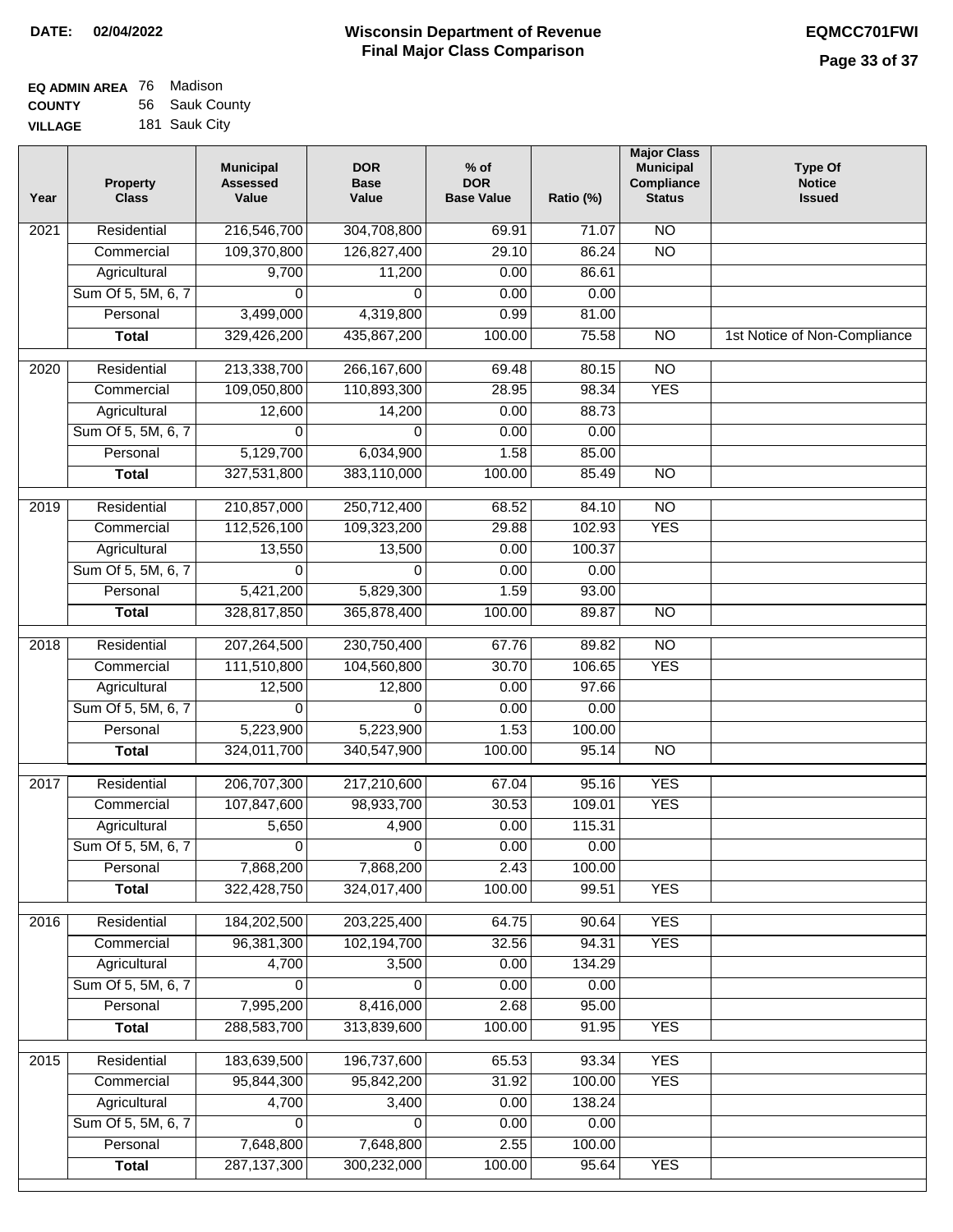| <b>EQ ADMIN AREA</b> 76 Madison |                  |
|---------------------------------|------------------|
| <b>COUNTY</b>                   | 56 Sauk County   |
| <b>VILLAGE</b>                  | 182 Spring Green |

| Year              | <b>Property</b><br><b>Class</b> | <b>Municipal</b><br><b>Assessed</b><br>Value | <b>DOR</b><br><b>Base</b><br>Value | $%$ of<br><b>DOR</b><br><b>Base Value</b> | Ratio (%) | <b>Major Class</b><br><b>Municipal</b><br>Compliance<br><b>Status</b> | Type Of<br><b>Notice</b><br><b>Issued</b> |
|-------------------|---------------------------------|----------------------------------------------|------------------------------------|-------------------------------------------|-----------|-----------------------------------------------------------------------|-------------------------------------------|
| $\overline{202}1$ | Residential                     | 91,374,900                                   | 119,346,000                        | 74.59                                     | 76.56     | $\overline{NO}$                                                       |                                           |
|                   | Commercial                      | 35,060,500                                   | 39,007,300                         | 24.38                                     | 89.88     | $\overline{NO}$                                                       |                                           |
|                   | Agricultural                    | 61,700                                       | 68,200                             | 0.04                                      | 90.47     |                                                                       |                                           |
|                   | Sum Of 5, 5M, 6, 7              | 215,000                                      | 239,700                            | 0.15                                      | 89.70     |                                                                       |                                           |
|                   | Personal                        | 1,213,800                                    | 1,348,600                          | 0.84                                      | 90.00     |                                                                       |                                           |
|                   | <b>Total</b>                    | 127,925,900                                  | 160,009,800                        | 100.00                                    | 79.95     | $\overline{NO}$                                                       |                                           |
| $\overline{2020}$ | Residential                     | 91,241,000                                   | 111,426,900                        | 73.38                                     | 81.88     | $\overline{NO}$                                                       |                                           |
|                   | Commercial                      | 34,881,800                                   | 38,808,700                         | 25.56                                     | 89.88     | $\overline{NO}$                                                       |                                           |
|                   | Agricultural                    | 63,700                                       | 65,600                             | 0.04                                      | 97.10     |                                                                       |                                           |
|                   | Sum Of 5, 5M, 6, 7              | 215,000                                      | 235,800                            | 0.16                                      | 91.18     |                                                                       |                                           |
|                   | Personal                        | 1,266,300                                    | 1,319,000                          | 0.87                                      | 96.00     |                                                                       |                                           |
|                   | <b>Total</b>                    | 127,667,800                                  | 151,856,000                        | 100.00                                    | 84.07     | $\overline{NO}$                                                       |                                           |
| 2019              | Residential                     | 90,887,300                                   | 104,783,200                        | 72.69                                     | 86.74     | $\overline{NO}$                                                       |                                           |
|                   | Commercial                      | 34,568,400                                   | 37,727,600                         | 26.17                                     | 91.63     | <b>YES</b>                                                            |                                           |
|                   | Agricultural                    | 64,250                                       | 63,700                             | 0.04                                      | 100.86    |                                                                       |                                           |
|                   | Sum Of 5, 5M, 6, 7              | 215,000                                      | 235,600                            | 0.16                                      | 91.26     |                                                                       |                                           |
|                   | Personal                        | 1,289,900                                    | 1,343,700                          | 0.93                                      | 96.00     |                                                                       |                                           |
|                   | <b>Total</b>                    | 127,024,850                                  | 144, 153, 800                      | 100.00                                    | 88.12     | $\overline{NO}$                                                       |                                           |
|                   |                                 |                                              |                                    |                                           |           |                                                                       |                                           |
| 2018              | Residential                     | 90,122,800                                   | 99,989,800                         | 72.40                                     | 90.13     | <b>YES</b>                                                            |                                           |
|                   | Commercial                      | 34,466,600                                   | 36,332,100                         | 26.31                                     | 94.87     | <b>YES</b>                                                            |                                           |
|                   | Agricultural                    | 80,850                                       | 80,400                             | 0.06                                      | 100.56    |                                                                       |                                           |
|                   | Sum Of 5, 5M, 6, 7              | 215,000                                      | 235,500                            | 0.17                                      | 91.30     |                                                                       |                                           |
|                   | Personal                        | 1,415,400                                    | 1,474,400                          | 1.07                                      | 96.00     |                                                                       |                                           |
|                   | <b>Total</b>                    | 126,300,650                                  | 138,112,200                        | 100.00                                    | 91.45     | <b>YES</b>                                                            |                                           |
| 2017              | Residential                     | 89,307,000                                   | 93,528,300                         | 70.94                                     | 95.49     | <b>YES</b>                                                            |                                           |
|                   | Commercial                      | 34,723,800                                   | 35,888,200                         | 27.22                                     | 96.76     | <b>YES</b>                                                            |                                           |
|                   | Agricultural                    | 79,100                                       | 78,700                             | 0.06                                      | 100.51    |                                                                       |                                           |
|                   | Sum Of 5, 5M, 6, 7              | 215,000                                      | 211,700                            | 0.16                                      | 101.56    |                                                                       |                                           |
|                   | Personal                        | 2,054,700                                    | 2,140,300                          | 1.62                                      | 96.00     |                                                                       |                                           |
|                   | <b>Total</b>                    | 126,379,600                                  | 131,847,200                        | 100.00                                    | 95.85     | <b>YES</b>                                                            |                                           |
| 2016              | Residential                     | 88,538,000                                   | 88,311,200                         | 69.29                                     | 100.26    | <b>YES</b>                                                            |                                           |
|                   | Commercial                      | 34,797,500                                   | 36,620,600                         | 28.73                                     | 95.02     | <b>YES</b>                                                            |                                           |
|                   | Agricultural                    | 73,900                                       | 69,100                             | 0.05                                      | 106.95    |                                                                       |                                           |
|                   | Sum Of 5, 5M, 6, 7              | 215,000                                      | 217,300                            | 0.17                                      | 98.94     |                                                                       |                                           |
|                   | Personal                        | 2,233,900                                    | 2,233,900                          | 1.75                                      | 100.00    |                                                                       |                                           |
|                   | <b>Total</b>                    | 125,858,300                                  | 127,452,100                        | 100.00                                    | 98.75     | <b>YES</b>                                                            |                                           |
| 2015              | Residential                     | 88,214,600                                   | 85,359,900                         | 67.58                                     | 103.34    | <b>YES</b>                                                            |                                           |
|                   | Commercial                      | 34,692,400                                   | 38,305,400                         | 30.33                                     | 90.57     | <b>YES</b>                                                            |                                           |
|                   | Agricultural                    | 74,100                                       | 68,200                             | 0.05                                      | 108.65    |                                                                       |                                           |
|                   | Sum Of 5, 5M, 6, 7              | 215,000                                      | 221,300                            | 0.18                                      | 97.15     |                                                                       |                                           |
|                   | Personal                        | 2,470,400                                    | 2,352,700                          | 1.86                                      | 105.00    |                                                                       |                                           |
|                   | <b>Total</b>                    | 125,666,500                                  | 126,307,500                        | 100.00                                    | 99.49     | <b>YES</b>                                                            |                                           |
|                   |                                 |                                              |                                    |                                           |           |                                                                       |                                           |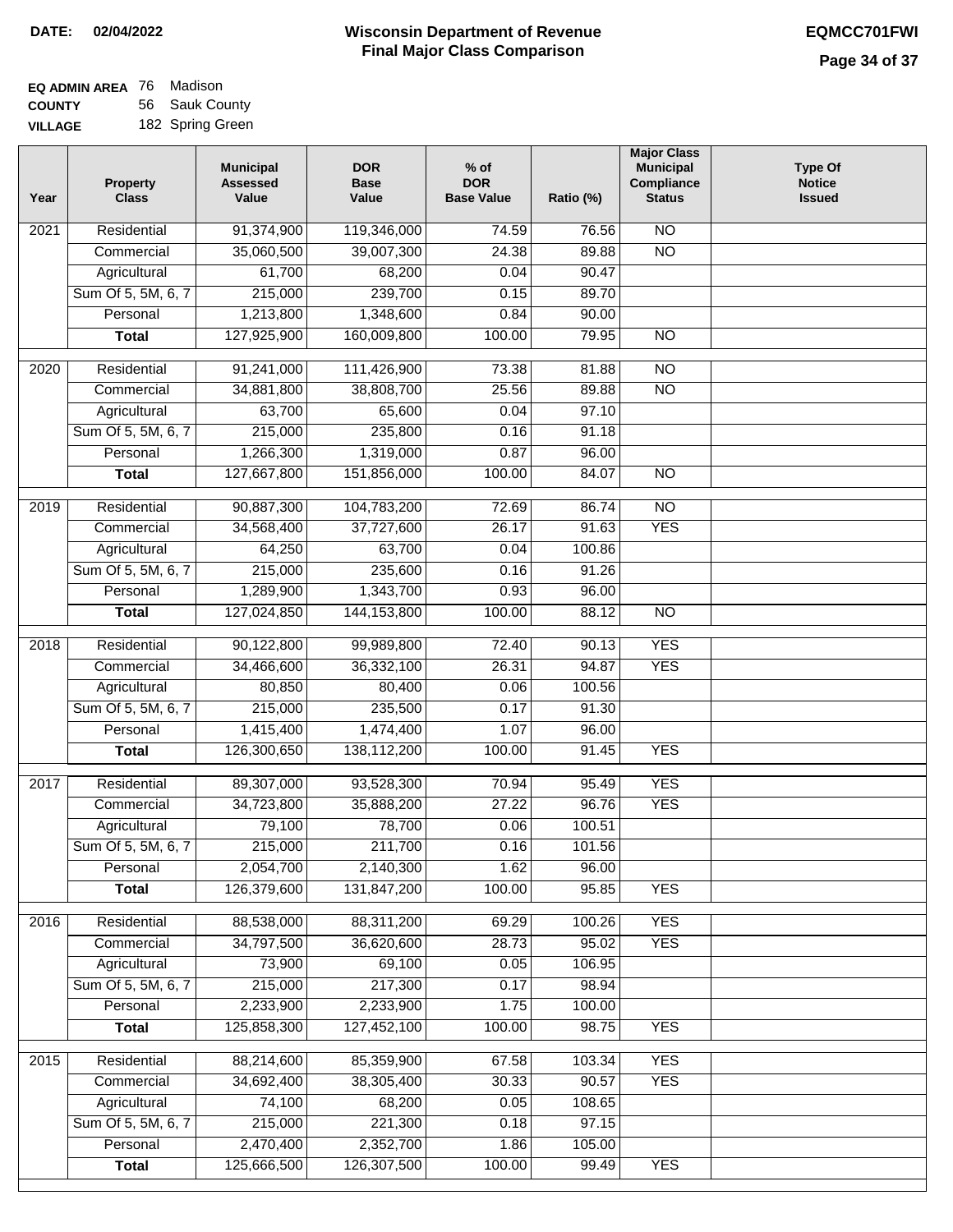| <b>EQ ADMIN AREA</b> 76 Madison |                  |
|---------------------------------|------------------|
| <b>COUNTY</b>                   | 56 Sauk County   |
| <b>VILLAGE</b>                  | 191 West Baraboo |

| Year              | <b>Property</b><br><b>Class</b> | <b>Municipal</b><br><b>Assessed</b><br>Value | <b>DOR</b><br><b>Base</b><br>Value | $%$ of<br><b>DOR</b><br><b>Base Value</b> | Ratio (%)       | <b>Major Class</b><br><b>Municipal</b><br>Compliance<br><b>Status</b> | <b>Type Of</b><br><b>Notice</b><br><b>Issued</b> |
|-------------------|---------------------------------|----------------------------------------------|------------------------------------|-------------------------------------------|-----------------|-----------------------------------------------------------------------|--------------------------------------------------|
| 2021              | Residential                     | 66,390,600                                   | 65,996,600                         | 50.06                                     | 100.60          | <b>YES</b>                                                            |                                                  |
|                   | Commercial                      | 62,517,400                                   | 62,688,000                         | 47.55                                     | 99.73           | <b>YES</b>                                                            |                                                  |
|                   | Agricultural                    | 10,300                                       | 10,300                             | 0.01                                      | 100.00          |                                                                       |                                                  |
|                   | Sum Of 5, 5M, 6, 7              | 560,700                                      | 565,100                            | 0.43                                      | 99.22           |                                                                       |                                                  |
|                   | Personal                        | 2,567,300                                    | 2,567,300                          | 1.95                                      | 100.00          |                                                                       |                                                  |
|                   | <b>Total</b>                    | 132,046,300                                  | 131,827,300                        | 100.00                                    | 100.17          | <b>YES</b>                                                            |                                                  |
| $\overline{2020}$ | Residential                     | 53,475,500                                   | 60,537,900                         | 49.76                                     | 88.33           | $\overline{NO}$                                                       |                                                  |
|                   | Commercial                      | 53,419,600                                   | 57,596,000                         | 47.34                                     | 92.75           | <b>YES</b>                                                            |                                                  |
|                   | Agricultural                    | 8,200                                        | 10,000                             | 0.01                                      | 82.00           |                                                                       |                                                  |
|                   | Sum Of 5, 5M, 6, 7              | 476,700                                      | 552,700                            | 0.45                                      | 86.25           |                                                                       |                                                  |
|                   | Personal                        | 2,461,300                                    | 2,965,500                          | 2.44                                      | 83.00           |                                                                       |                                                  |
|                   | <b>Total</b>                    | 109,841,300                                  | 121,662,100                        | 100.00                                    | 90.28           | $\overline{NO}$                                                       |                                                  |
| 2019              | Residential                     | 52,653,900                                   | 63,367,800                         | 49.82                                     | 83.09           | $\overline{NO}$                                                       |                                                  |
|                   | Commercial                      | 54,267,000                                   | 59,670,800                         | 46.91                                     | 90.94           | <b>YES</b>                                                            |                                                  |
|                   | Agricultural                    | 8,300                                        | 9,500                              | 0.01                                      | 87.37           |                                                                       |                                                  |
|                   | Sum Of 5, 5M, 6, 7              | 476,700                                      | 554,400                            | 0.44                                      | 85.98           |                                                                       |                                                  |
|                   | Personal                        | 3,165,400                                    | 3,597,100                          | 2.83                                      | 88.00           |                                                                       |                                                  |
|                   | <b>Total</b>                    | 110,571,300                                  | 127,199,600                        | 100.00                                    | 86.93           | $\overline{NO}$                                                       |                                                  |
|                   | Residential                     |                                              |                                    | 51.23                                     |                 | $\overline{NO}$                                                       |                                                  |
| 2018              | Commercial                      | 52,522,100<br>55,119,000                     | 59,649,600<br>53,479,600           | 45.93                                     | 88.05<br>103.07 | <b>YES</b>                                                            |                                                  |
|                   | Agricultural                    | 8,300                                        | 9,300                              | 0.01                                      | 89.25           |                                                                       |                                                  |
|                   | Sum Of 5, 5M, 6, 7              | 476,700                                      | 554,400                            | 0.48                                      | 85.98           |                                                                       |                                                  |
|                   | Personal                        | 2,505,500                                    | 2,753,300                          | 2.36                                      | 91.00           |                                                                       |                                                  |
|                   | <b>Total</b>                    | 110,631,600                                  | 116,446,200                        | 100.00                                    | 95.01           | $\overline{NO}$                                                       |                                                  |
|                   |                                 |                                              |                                    |                                           |                 |                                                                       |                                                  |
| 2017              | Residential                     | 52,031,200                                   | 56,834,700                         | 49.60                                     | 91.55           | <b>YES</b>                                                            |                                                  |
|                   | Commercial                      | 55,277,100                                   | 51,876,200                         | 45.27                                     | 106.56          | <b>YES</b>                                                            |                                                  |
|                   | Agricultural                    | 9,000                                        | 9,100                              | 0.01                                      | 98.90           |                                                                       |                                                  |
|                   | Sum Of 5, 5M, 6, 7              | 491,700                                      | 514,200                            | 0.45                                      | 95.62           |                                                                       |                                                  |
|                   | Personal                        | 5,410,400                                    | 5,356,800                          | 4.67                                      | 101.00          |                                                                       |                                                  |
|                   | <b>Total</b>                    | 113,219,400                                  | 114,591,000                        | 100.00                                    | 98.80           | <b>YES</b>                                                            |                                                  |
| 2016              | Residential                     | 51,997,800                                   | 52,542,800                         | 47.47                                     | 98.96           | <b>YES</b>                                                            |                                                  |
|                   | Commercial                      | 55,122,900                                   | 51,947,300                         | 46.94                                     | 106.11          | <b>YES</b>                                                            |                                                  |
|                   | Agricultural                    | 8,800                                        | 8,900                              | 0.01                                      | 98.88           |                                                                       |                                                  |
|                   | Sum Of 5, 5M, 6, 7              | 491,700                                      | 517,800                            | 0.47                                      | 94.96           |                                                                       |                                                  |
|                   | Personal                        | 5,773,600                                    | 5,660,500                          | 5.11                                      | 102.00          |                                                                       |                                                  |
|                   | <b>Total</b>                    | 113,394,800                                  | 110,677,300                        | 100.00                                    | 102.46          | <b>YES</b>                                                            |                                                  |
| 2015              | Residential                     | 51,767,800                                   | 52,278,700                         | 49.24                                     | 99.02           | <b>YES</b>                                                            |                                                  |
|                   | Commercial                      | 53,048,300                                   | 47,806,900                         | 45.03                                     | 110.96          | $\overline{NO}$                                                       |                                                  |
|                   | Agricultural                    | 13,800                                       | 13,900                             | 0.01                                      | 99.28           |                                                                       |                                                  |
|                   | Sum Of 5, 5M, 6, 7              | 918,600                                      | 482,100                            | 0.45                                      | 190.54          |                                                                       |                                                  |
|                   | Personal                        | 5,840,300                                    | 5,588,900                          | 5.26                                      | 104.50          | <b>YES</b>                                                            |                                                  |
|                   | <b>Total</b>                    | 111,588,800                                  | 106,170,500                        | 100.00                                    | 105.10          | N <sub>O</sub>                                                        |                                                  |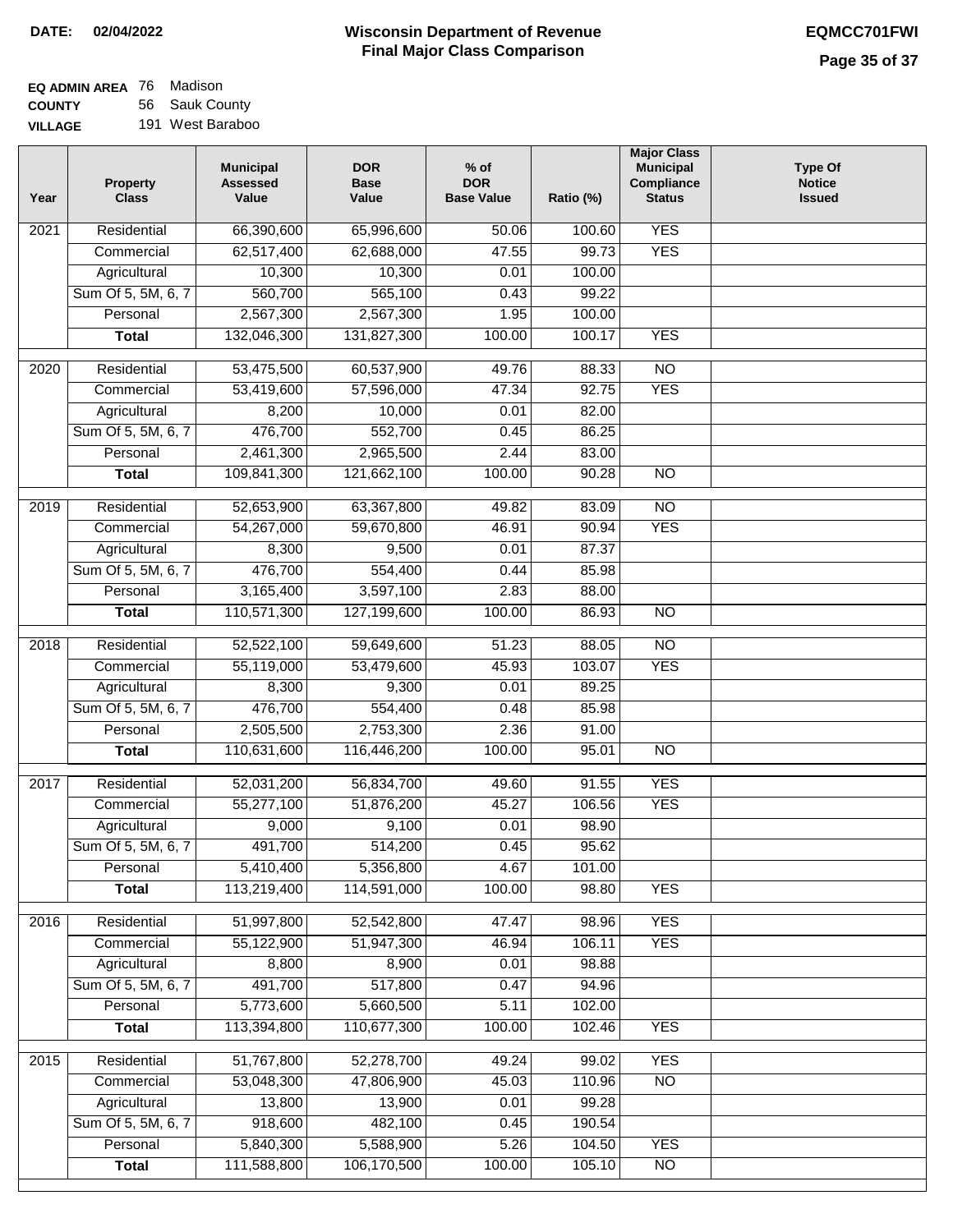**Ratio (%)** 

**Major Class Municipal Compliance Status**

**Type Of Notice Issued**

| <b>EQ ADMIN AREA</b> 76 Madison |                |
|---------------------------------|----------------|
| <b>COUNTY</b>                   | 56 Sauk County |
| <b>CITY</b>                     | 206 Baraboo    |

| CITY | 206 Baraboo                     |                                              |                                    |                                           |  |
|------|---------------------------------|----------------------------------------------|------------------------------------|-------------------------------------------|--|
| Year | <b>Property</b><br><b>Class</b> | <b>Municipal</b><br><b>Assessed</b><br>Value | <b>DOR</b><br><b>Base</b><br>Value | $%$ of<br><b>DOR</b><br><b>Base Value</b> |  |
| 2021 | Residential                     | 666,158,900                                  | 664,887,100                        | 70.27                                     |  |
|      | Commercial                      | 261,925,300                                  | 269,040,800                        | 28.43                                     |  |
|      | Agricultural                    | 245,460                                      | 297,900                            | 0.03                                      |  |
|      | Sum Of 5, 5M, 6, 7              | 1,367,940                                    | 1,033,700                          | 0.11                                      |  |
|      | Personal                        | 10,946,900                                   | 10,946,900                         | 1.16                                      |  |
|      | Total                           | 940,644,500                                  | 946,206,400                        | 100.00                                    |  |
|      |                                 |                                              |                                    |                                           |  |

| $\overline{20}21$ | Residential                        | 666,158,900                | 664,887,100               | 70.27          | 100.19           | <b>YES</b>               |  |
|-------------------|------------------------------------|----------------------------|---------------------------|----------------|------------------|--------------------------|--|
|                   | Commercial                         | 261,925,300                | 269,040,800               | 28.43          | 97.36            | <b>YES</b>               |  |
|                   | Agricultural                       | 245,460                    | 297,900                   | 0.03           | 82.40            |                          |  |
|                   | Sum Of 5, 5M, 6, 7                 | 1,367,940                  | 1,033,700                 | 0.11           | 132.33           |                          |  |
|                   | Personal                           | 10,946,900                 | 10,946,900                | 1.16           | 100.00           |                          |  |
|                   | <b>Total</b>                       | 940,644,500                | 946,206,400               | 100.00         | 99.41            | <b>YES</b>               |  |
| 2020              | Residential                        | 534, 181, 100              | 628,109,500               | 70.49          | 85.05            | $\overline{NO}$          |  |
|                   | Commercial                         | 236,294,250                | 250,004,600               | 28.06          | 94.52            | <b>YES</b>               |  |
|                   | Agricultural                       | 229,400                    | 285,200                   | 0.03           | 80.43            |                          |  |
|                   | Sum Of 5, 5M, 6, 7                 | 1,182,600                  | 906,800                   | 0.10           | 130.41           |                          |  |
|                   | Personal                           | 10,264,900                 | 11,798,700                | 1.32           | 87.00            |                          |  |
|                   | <b>Total</b>                       | 782,152,250                | 891,104,800               | 100.00         | 87.77            | $\overline{NO}$          |  |
|                   |                                    |                            |                           |                |                  |                          |  |
| $\frac{1}{2019}$  | Residential                        | 529,480,200                | 571,290,100               | 68.82          | 92.68            | <b>YES</b>               |  |
|                   | Commercial                         | 235,611,500                | 244,332,300               | 29.43          | 96.43            | <b>YES</b>               |  |
|                   | Agricultural                       | 224,300                    | 225,600                   | 0.03           | 99.42            |                          |  |
|                   | Sum Of 5, 5M, 6, 7                 | 1,182,700                  | 794,800                   | 0.10           | 148.80           |                          |  |
|                   | Personal                           | 12,142,700                 | 13,491,800                | 1.63           | 90.00            |                          |  |
|                   | <b>Total</b>                       | 778,641,400                | 830,134,600               | 100.00         | 93.80            | <b>YES</b>               |  |
|                   |                                    |                            |                           |                |                  |                          |  |
| 2018              | Residential                        | 525, 183, 200              | 566,515,400               | 69.23<br>29.22 | 92.70<br>98.79   | <b>YES</b><br><b>YES</b> |  |
|                   | Commercial                         | 236,271,800                | 239, 163, 700             |                |                  |                          |  |
|                   | Agricultural                       | 224,300                    | 219,300                   | 0.03           | 102.28           |                          |  |
|                   | Sum Of 5, 5M, 6, 7                 | 1,182,700                  | 794,300                   | 0.10           | 148.90           |                          |  |
|                   | Personal                           | 10,973,100                 | 11,673,500<br>818,366,200 | 1.43<br>100.00 | 94.00<br>94.56   | <b>YES</b>               |  |
|                   | <b>Total</b>                       | 773,835,100                |                           |                |                  |                          |  |
| 2017              | Residential                        | 518,711,300                | 531,973,100               | 67.34          | 97.51            | <b>YES</b>               |  |
|                   | Commercial                         | 237,431,400                | 237,709,900               | 30.09          | 99.88            | <b>YES</b>               |  |
|                   | Agricultural                       | 224,800                    | 214,100                   | 0.03           | 105.00           |                          |  |
|                   | Sum Of 5, 5M, 6, 7                 | 842,700                    | 735,500                   | 0.09           | 114.58           |                          |  |
|                   | Personal                           | 19,876,700                 | 19,297,800                | 2.44           | 103.00           |                          |  |
|                   | <b>Total</b>                       | 777,086,900                | 789,930,400               | 100.00         | 98.37            | <b>YES</b>               |  |
|                   |                                    |                            | 500,410,800               |                | 102.46           |                          |  |
| 2016              | Residential                        | 512,717,300<br>238,279,900 | 232,400,000               | 66.61          |                  | <b>YES</b>               |  |
|                   | Commercial                         |                            |                           | 30.94          | 102.53           | <b>YES</b>               |  |
|                   | Agricultural<br>Sum Of 5, 5M, 6, 7 | 216,800<br>899,700         | 204,800<br>757,800        | 0.03           | 105.86           |                          |  |
|                   |                                    | 18,483,100                 | 17,436,900                | 0.10<br>2.32   | 118.73<br>106.00 |                          |  |
|                   | Personal<br><b>Total</b>           | 770,596,800                | 751,210,300               | 100.00         | 102.58           | <b>YES</b>               |  |
|                   |                                    |                            |                           |                |                  |                          |  |
| 2015              | Residential                        | 509,426,400                | 491,424,200               | 66.44          | 103.66           | <b>YES</b>               |  |
|                   | Commercial                         | 237,862,100                | 230,521,600               | 31.17          | 103.18           | <b>YES</b>               |  |
|                   | Agricultural                       | 216,800                    | 202,000                   | 0.03           | 107.33           |                          |  |
|                   | Sum Of 5, 5M, 6, 7                 | 842,600                    | 695,700                   | 0.09           | 121.12           |                          |  |
|                   | Personal                           | 17,446,400                 | 16,775,300                | 2.27           | 104.00           |                          |  |
|                   | <b>Total</b>                       | 765,794,300                | 739,618,800               | 100.00         | 103.54           | <b>YES</b>               |  |
|                   |                                    |                            |                           |                |                  |                          |  |